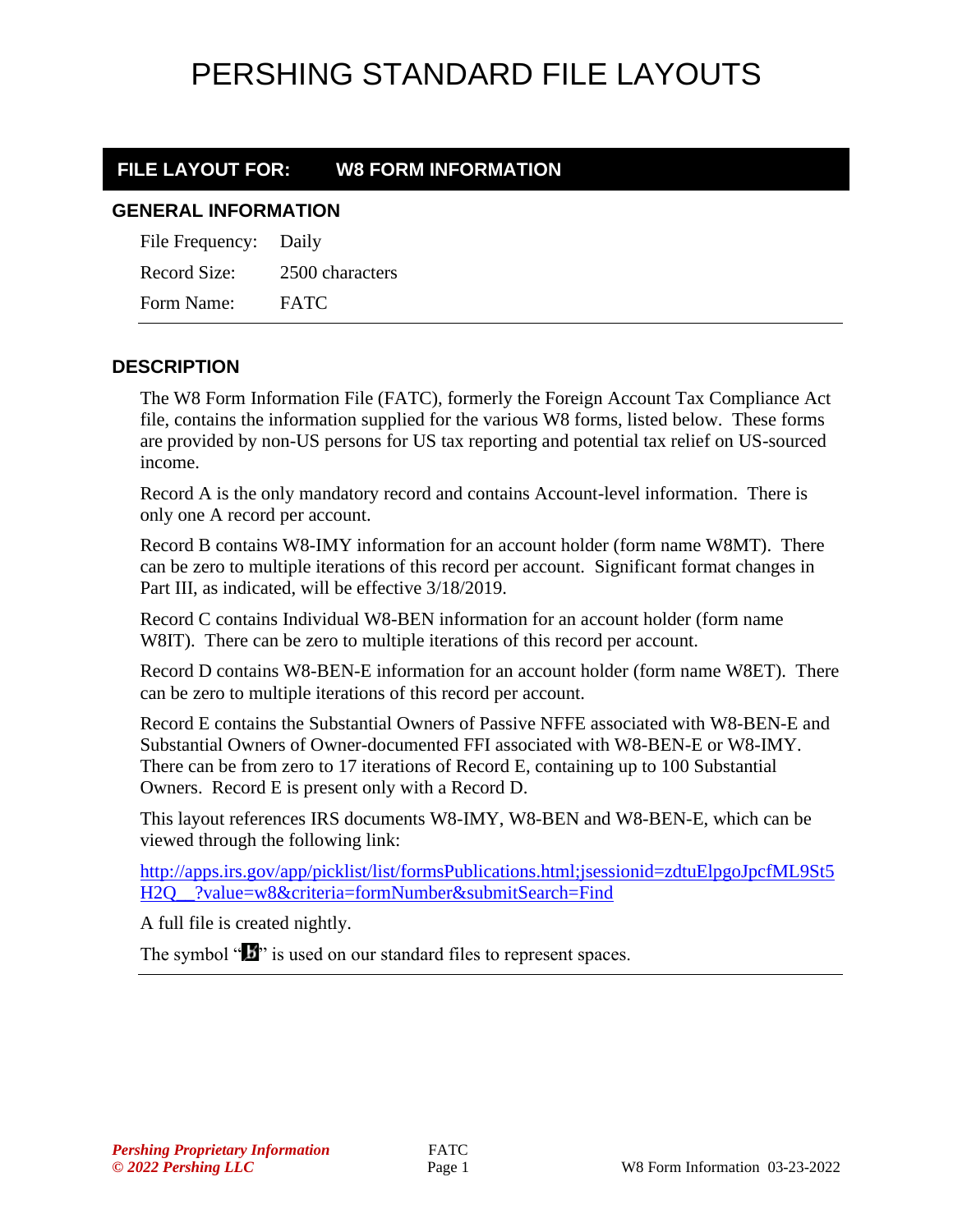#### **FILE LAYOUT SPECIFICATIONS**

#### **HEADER RECORD**

| <b>POSITION</b> | <b>PICTURE</b> | <b>TYPE</b> | <b>DESCRIPTION</b>                                                                                                                               |
|-----------------|----------------|-------------|--------------------------------------------------------------------------------------------------------------------------------------------------|
| 001-018         | X(18)          | AN          | Literally "BOF $\overline{B}$ $\overline{B}$ $\overline{B}$ $\overline{B}$ $\overline{B}$ $\overline{B}$ PERSHING $\overline{B}$ " (beginning of |
|                 |                |             | Pershing file)                                                                                                                                   |
| 019-036         | X(18)          | AN          | Literally "FGN <b>B</b> ACCT <b>B</b> TAX <b>B</b> COMPL"                                                                                        |
| 037-046         | X(10)          | AN          | Literally " $\bm{5}$ DATA $\bm{5}$ OF $\bm{5}$ $\bm{5}$ "                                                                                        |
| 047-056         | X(10)          | AN          | DATE OF DATA = " $MM/DD/CCYY"$                                                                                                                   |
| 057-067         | X(11)          | AN          | Literally " $\bm{B}$ TO $\bm{B}$ REMOTE $\bm{B}$ "                                                                                               |
| 068-071         | X(04)          | AN          | REMOTE $ID = "XXX"$                                                                                                                              |
| 072-085         | X(14)          | AN          | Literally " $\boldsymbol{b}$ BEGINS $\boldsymbol{b}$ HERE $\boldsymbol{b}$ $\boldsymbol{b}$ "                                                    |
| 086-095         | X(10)          | AN          | $RUN\ DATE = "MM/DD/CCYY"$                                                                                                                       |
| 096-096         | X(01)          | AN          | Not Used                                                                                                                                         |
| 097-104         | X(08)          | AN          | $RUN TIME = "HH:MM:SS"$                                                                                                                          |
| 105-118         | X(14)          | AN          | Not Used                                                                                                                                         |
| 119-127         | X(09)          | AN          | Indicates if the file is REFRESHED or UPDATED; literally                                                                                         |
|                 |                |             | "REFRESHED" or "UPDATED 3                                                                                                                        |
| 128-2499        | X(2372)        | AN          | Not Used                                                                                                                                         |
| 2500-2500       | X(01)          | AN          | Literally "A"; indicates the end of the header record                                                                                            |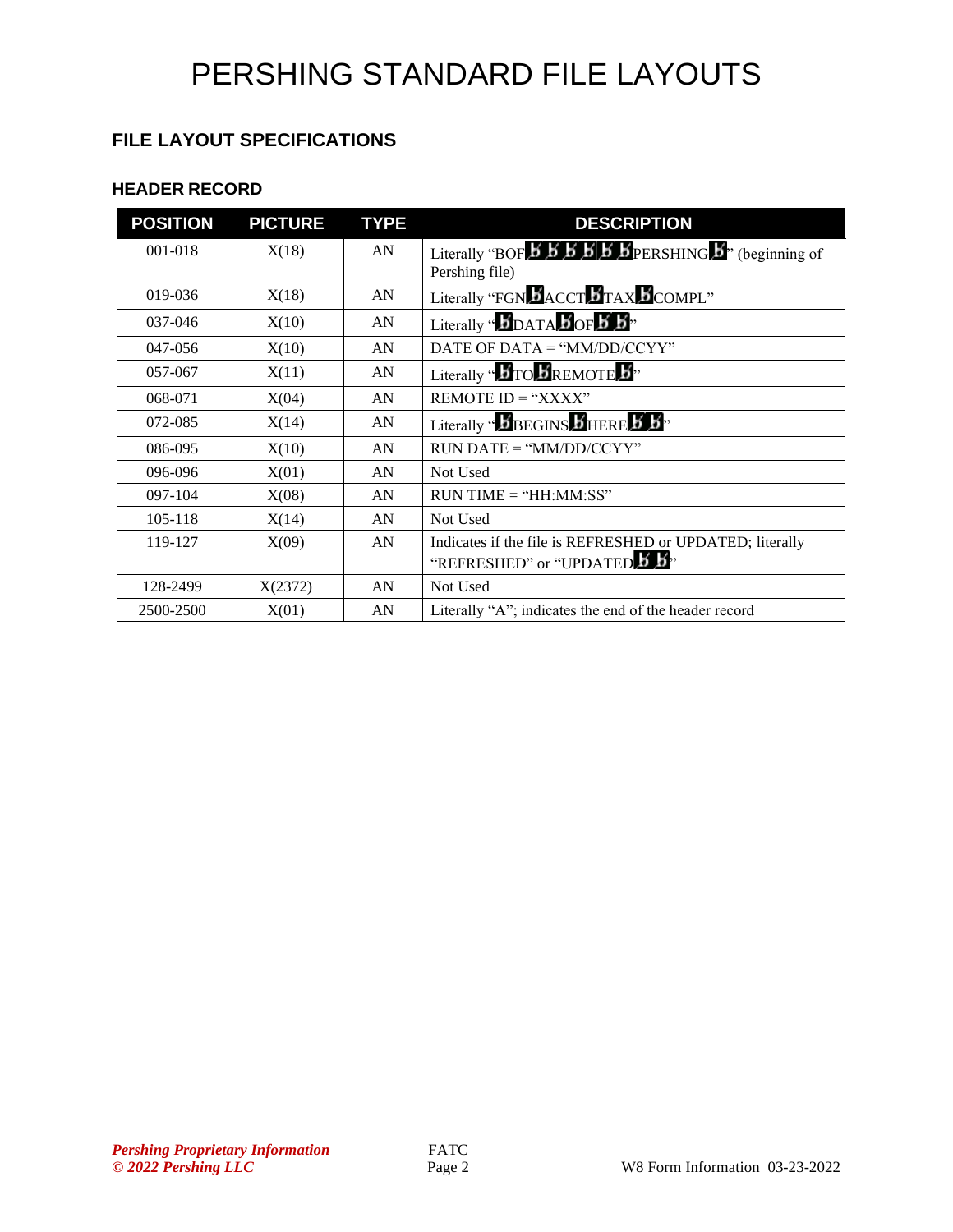#### **DETAIL RECORD A – ACCOUNT LEVEL INFORMATION**

| <b>POSITION</b> | <b>PICTURE</b> | <b>TYPE</b> | <b>DESCRIPTION</b>                                                         |
|-----------------|----------------|-------------|----------------------------------------------------------------------------|
| 001-002         | X(02)          | AN          | TRANSACTION CODE = "W8"                                                    |
| 003-003         | X(01)          | AN          | RECORD INDICATOR VALUE = "A"                                               |
| 004-011         | 9(08)          | ${\bf N}$   | RECORD ID SEQUENCE NUMBER; begins with "00000001"                          |
| 012-020         | X(09)          | AN          | ACCOUNT NUMBER, including Office (3), Base Account (5),<br>Check Digit (1) |
| 021-023         | X(03)          | AN          | <b>INTRODUCING BROKER DEALER (IBD) NUMBER</b>                              |
| 024-024         | X(01)          | AN          | Not Used                                                                   |
| 025-027         | X(03)          | AN          | <b>INVESTMENT PROFESSIONAL (IP) NUMBER</b>                                 |
| 028-028         | X(01)          | AN          | Not Used                                                                   |
| 029-038         | X(10)          | AN          | <b>ACCOUNT SHORT NAME</b>                                                  |
| 039-039         | X(01)          | AN          | Not Used                                                                   |
|                 |                |             | ACCOUNT LEVEL FATCA INFORMATION                                            |
| 040-041         | X(02)          | AN          | PRIMARY COUNTRY OF CITIZENSHIP, see Appendix Q                             |
| 042-061         | X(20)          | AN          | <b>TAX ID NUMBER</b>                                                       |
| 062-062         | X(01)          | AN          | TAX ID TYPE; values include:                                               |
|                 |                |             | " $A$ " = Applied for                                                      |
|                 |                |             | " $E$ " = Applied for expired                                              |
|                 |                |             | $"F" = WP-EIN$                                                             |
|                 |                |             | " $I$ " = ITIN                                                             |
|                 |                |             | $Y' = Non-US$                                                              |
|                 |                |             | " $Q$ " = QI-EIN                                                           |
|                 |                |             | "S" = Social Security Number                                               |
|                 |                |             | "T" = Tax ID Number (EIN)                                                  |
|                 |                |             | $W'' = WT-EIN$                                                             |
| 063-063         | X(01)          | AN          | W8 STATUS; values include:                                                 |
|                 |                |             | " $C$ " = Certified                                                        |
|                 |                |             | " $D$ " = Certified pending document                                       |
|                 |                |             | " $N$ " = Not certified                                                    |
|                 |                |             | "P" = Certified PR Corp $10\%$                                             |
|                 |                |             | " $Q$ " = Certified pending document PR Corp 10%                           |
|                 |                |             | " $R$ " = Certified without PR Corp 10%                                    |
|                 |                |             | "S" = Certified pending document without PR Corp $10\%$                    |
|                 |                |             | " $T$ " = Certified with treaty benefits                                   |
|                 |                |             | "U" = Certified pending document with treaty                               |
|                 |                |             | "W" = Certified without treaty benefits                                    |
|                 |                |             | " $X$ " = Certified pending document without treaty                        |
| 064-067         | X(04)          | AN          | ACCOUNT LEVEL FATCA CLASSIFICATION; see<br>Appendix 2, "FATCA Codes"       |
| 068-2499        | X(2432)        | AN          | Not Used                                                                   |
| 2500-2500       | X(01)          | AN          | Literally "X"; indicates the end of record A                               |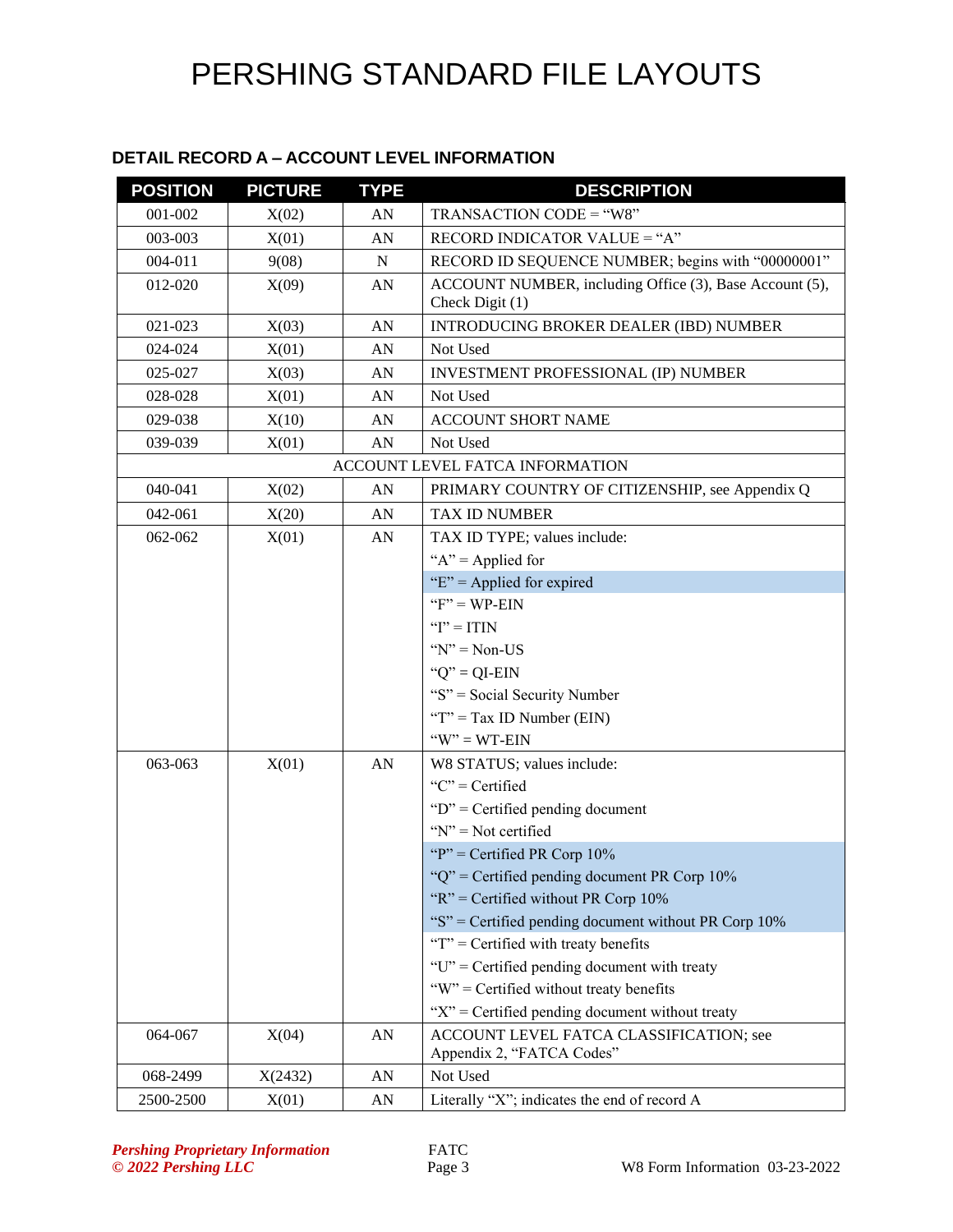#### **DETAIL RECORD B - HOLDER INFORMATION - INTERMEDIARY (IMY)**

| <b>POSITION</b> | <b>PICTURE</b> | <b>TYPE</b> | <b>DESCRIPTION</b>                                                                                                                                                                                                                                                                                                                                                                                                                                                           |
|-----------------|----------------|-------------|------------------------------------------------------------------------------------------------------------------------------------------------------------------------------------------------------------------------------------------------------------------------------------------------------------------------------------------------------------------------------------------------------------------------------------------------------------------------------|
| 001-002         | X(02)          | AN          | TRANSACTION CODE = "W8"                                                                                                                                                                                                                                                                                                                                                                                                                                                      |
| 003-003         | X(01)          | AN          | RECORD INDICATOR VALUE = "B"                                                                                                                                                                                                                                                                                                                                                                                                                                                 |
| 004-011         | 9(08)          | N           | RECORD ID SEQUENCE NUMBER; begins with "00000001"                                                                                                                                                                                                                                                                                                                                                                                                                            |
| 012-020         | X(09)          | AN          | ACCOUNT NUMBER, including Office (3), Base Account (5),<br>Check Digit (1)                                                                                                                                                                                                                                                                                                                                                                                                   |
| 021-023         | X(03)          | AN          | INTRODUCING BROKER DEALER (IBD) NUMBER                                                                                                                                                                                                                                                                                                                                                                                                                                       |
| 024-024         | X(01)          | AN          | Not Used                                                                                                                                                                                                                                                                                                                                                                                                                                                                     |
| 025-027         | X(03)          | AN          | <b>INVESTMENT PROFESSIONAL (IP) NUMBER</b>                                                                                                                                                                                                                                                                                                                                                                                                                                   |
| 028-028         | X(01)          | AN          | Not Used                                                                                                                                                                                                                                                                                                                                                                                                                                                                     |
| 029-038         | X(10)          | AN          | <b>ACCOUNT SHORT NAME</b>                                                                                                                                                                                                                                                                                                                                                                                                                                                    |
| 039-041         | X(03)          | AN          | Not Used                                                                                                                                                                                                                                                                                                                                                                                                                                                                     |
|                 |                |             | ACCOUNT HOLDER/INTERMEDIARY SECONDARY IDENTIFIERS                                                                                                                                                                                                                                                                                                                                                                                                                            |
| 042-044         | X(03)          | AN          | SEQUENCE NUMBER; values are 001 through 015                                                                                                                                                                                                                                                                                                                                                                                                                                  |
| 045-047         | X(03)          | AN          | ACCOUNT HOLDER TYPE; values include:                                                                                                                                                                                                                                                                                                                                                                                                                                         |
|                 |                |             | "AH $\mathbf{B}$ " = Account Holder                                                                                                                                                                                                                                                                                                                                                                                                                                          |
|                 |                |             | " $B\&R$ " = Books and Records participant                                                                                                                                                                                                                                                                                                                                                                                                                                   |
|                 |                |             | " $IPP"$ = Interested Party participant                                                                                                                                                                                                                                                                                                                                                                                                                                      |
| 048-051         | X(04)          | ${\rm AN}$  | ACCOUNT HOLDER/INTERMEDIARY ROLE; for Account<br>Holder Roles and Participant Roles, see Appendix Q, "ACCT<br>Codes and Values"                                                                                                                                                                                                                                                                                                                                              |
| 052-071         | X(20)          | AN          | <b>CLIENT ID</b>                                                                                                                                                                                                                                                                                                                                                                                                                                                             |
|                 |                |             | ACCOUNT HOLDER/INTERMEDIARY NAME AREA                                                                                                                                                                                                                                                                                                                                                                                                                                        |
| 072-072         | X(01)          | AN          | HOLDER/INTERMEDIARY NAME TYPE; values include:                                                                                                                                                                                                                                                                                                                                                                                                                               |
|                 |                |             | "I" = Individual (Formatted)                                                                                                                                                                                                                                                                                                                                                                                                                                                 |
|                 |                |             | " $E$ " = Entity (Free-form text or no name on file)                                                                                                                                                                                                                                                                                                                                                                                                                         |
|                 |                |             | " $M$ " = Memo (for Interested Party Type only – free-form text)                                                                                                                                                                                                                                                                                                                                                                                                             |
| 073-104         | X(32)          | AN          | <b>ACCOUNT HOLDER/INTERMEDIARY PREFIX/SUFFIX or</b><br>ENTITY NAME / MEMO FREE-FORM LINE 1; if NAME<br>TYPE = "I," then one of the following values using the first $4$<br>characters will be used; the second 4 characters can be used for a<br>suffix, remaining 24 characters will be blank; values include:<br>$-$ R R R R $-$<br>"DR $\bm{B}$ $\bm{B}$ "<br>" $MDM$ $\overline{B}$ "<br>$M_{\rm NR}$ $\overline{B}$ $\overline{B}$ ,<br>" $MS\cancel{B}$ $\cancel{B}$ " |
|                 |                |             | MRS<br>"SIR $\bm{B}$ "<br>If NAME TYPE = "E" or "M" then it will be free-form text and<br>can be blank                                                                                                                                                                                                                                                                                                                                                                       |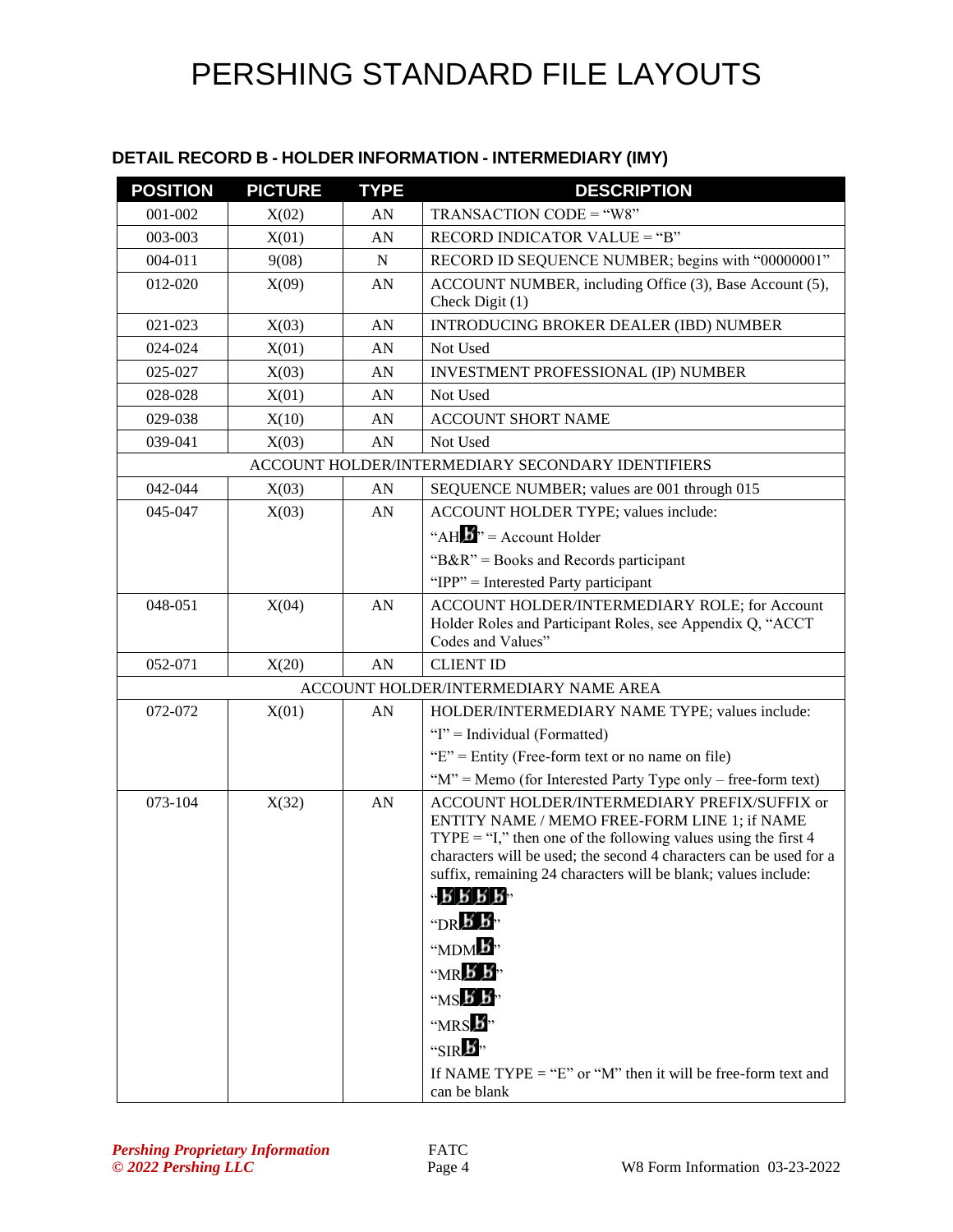| <b>POSITION</b>               | <b>PICTURE</b>                  | <b>TYPE</b>      | <b>DESCRIPTION</b>                                                                                                                                                                                                                                        |
|-------------------------------|---------------------------------|------------------|-----------------------------------------------------------------------------------------------------------------------------------------------------------------------------------------------------------------------------------------------------------|
| 105-136                       | X(32)                           | AN               | ACCOUNT HOLDER/INTERMEDIARY FIRST NAME or<br>ENTITY NAME / MEMO FREE-FORM LINE 2; if NAME<br>$TYPE = "I"$ then this field will contain the first name; if NAME<br>$TYPE = "E"$ or "M" then it will be free-form text; can be blank                        |
| 137-168                       | X(32)                           | AN               | ACCOUNT HOLDER/INTERMEDIARY MIDDLE<br>INITIAL/NAME or ENTITY NAME / MEMO FREE-FORM<br>LINE 3; if NAME TYPE = "I," then this field will contain the<br>middle initial/name; if NAME $TYPE = "E"$ or "M" then it will<br>be free-form text and can be blank |
| 169-200                       | X(32)                           | AN               | ACCOUNT HOLDER/INTERMEDIARY LAST NAME or<br>ENTITY NAME / MEMO FREE-FORM LINE 4; if NAME<br>$TYPE = "I,"$ then this field will contain the last name; if NAME<br>$TYPE = "E"$ or "M" then it will be free-form text and can be<br>blank                   |
| Permanent (Legal) Address (6) |                                 |                  |                                                                                                                                                                                                                                                           |
| 201-204                       | X(04)                           | ${\rm AN}$       | ATTENTION LINE PREFIX; values include:<br>" $ATTN" =$ Attention of<br>"C/O $\mathbf{B}$ " = Care of                                                                                                                                                       |
|                               |                                 |                  | $\mathbf{B}'$ <b>B</b> $\mathbf{B}'$ <b>B</b> $\mathbf{B}'$ = May be blank in user-titled accounts                                                                                                                                                        |
| 205-232                       | X(28)                           | AN               | <b>ATTENTION LINE DETAIL</b>                                                                                                                                                                                                                              |
| 233-264                       | X(32)                           | AN               | STREET ADDRESS LINE 1 or MEMO FREE-FORM LINE 5                                                                                                                                                                                                            |
| 265-296                       | X(32)                           | AN               | STREET ADDRESS LINE 2 or MEMO FREE-FORM LINE 6                                                                                                                                                                                                            |
| 297-328                       | X(32)                           | AN               | STREET ADDRESS LINE 3; only if ATTENTION LINE is<br>spaces                                                                                                                                                                                                |
|                               |                                 |                  | Positions 329-360 are redefined to accommodate both US/Canada City, State and Zip and non-US/Canada City                                                                                                                                                  |
|                               |                                 |                  | The following three fields apply to US/Canada addresses only                                                                                                                                                                                              |
| 329-343                       | X(15)                           | AN               | CITY; for US/Canada addresses only                                                                                                                                                                                                                        |
| 344-345                       | X(02)                           | AN               | STATE; for US/Canada addresses only; see Appendix Q                                                                                                                                                                                                       |
| 346-360                       | X(15)                           | AN               | ZIP/POSTAL CODE; for US/Canada addresses only                                                                                                                                                                                                             |
|                               |                                 |                  | The following field applies to non-US or Canada addresses only                                                                                                                                                                                            |
| 329-360                       | X(32)                           | AN               | Non-US/Canada City; free-form                                                                                                                                                                                                                             |
| 361-362                       | X(02)                           | ${\bf A}{\bf N}$ | COUNTRY CODE; see Appendix Q, "ACCT Codes and<br>Values"                                                                                                                                                                                                  |
| 363-382                       | X(20)                           | ${\rm AN}$       | Reserved                                                                                                                                                                                                                                                  |
|                               | Permanent (Mailing) Address (7) |                  |                                                                                                                                                                                                                                                           |
| 383-386                       | X(04)                           | ${\rm AN}$       | ATTENTION LINE PREFIX; values include:                                                                                                                                                                                                                    |
|                               |                                 |                  | " $ATTN" =$ Attention of                                                                                                                                                                                                                                  |
|                               |                                 |                  | "C/O $\mathbf{B}$ " = Care of                                                                                                                                                                                                                             |
|                               |                                 |                  | $\mathbf{B}'$ <b>B</b> $\mathbf{B}'$ <b>B</b> $\mathbf{B}''$ = May be blank in user-titled accounts                                                                                                                                                       |
| 387-414                       | X(28)                           | AN               | ATTENTION LINE DETAIL                                                                                                                                                                                                                                     |
| 415-446                       | X(32)                           | AN               | STREET ADDRESS LINE 1 or MEMO FREE-FORM LINE 5                                                                                                                                                                                                            |
| 447-478                       | X(32)                           | AN               | STREET ADDRESS LINE 2 or MEMO FREE-FORM LINE 6                                                                                                                                                                                                            |
| 479-510                       | X(32)                           | AN               | STREET ADDRESS LINE 3; only if ATTENTION LINE is<br>spaces                                                                                                                                                                                                |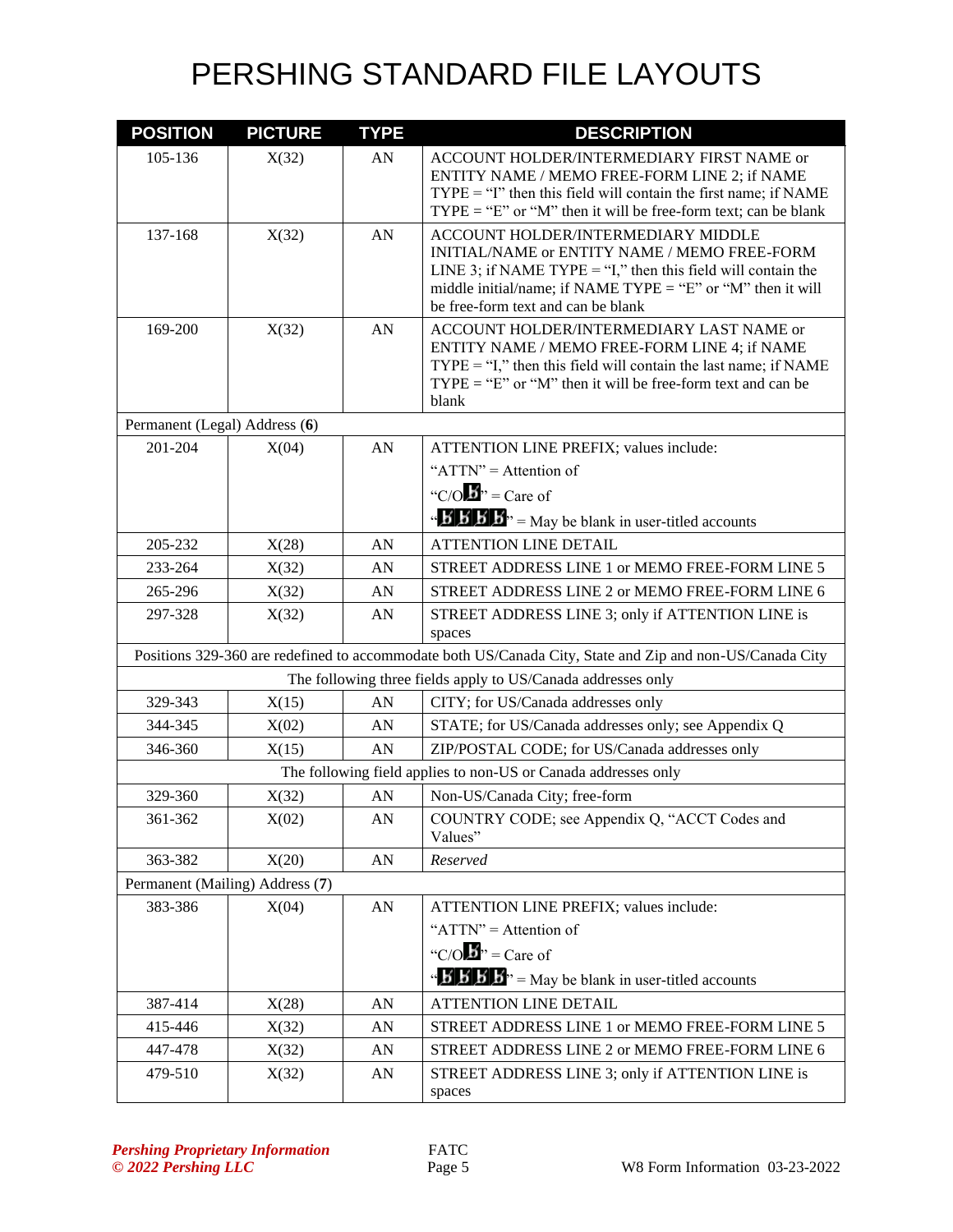| <b>POSITION</b> | <b>PICTURE</b>                                               | <b>TYPE</b> | <b>DESCRIPTION</b>                                                                                                                                                                                         |  |  |
|-----------------|--------------------------------------------------------------|-------------|------------------------------------------------------------------------------------------------------------------------------------------------------------------------------------------------------------|--|--|
|                 |                                                              |             | Positions 511-542 are redefined to accommodate both US/Canada City, State and Zip and non-US/Canada City                                                                                                   |  |  |
|                 | The following three fields apply to US/Canada addresses only |             |                                                                                                                                                                                                            |  |  |
| 511-525         | X(15)                                                        | AN          | CITY; for US/Canada addresses only                                                                                                                                                                         |  |  |
| 526-527         | X(02)                                                        | AN          | STATE; for US/Canada addresses only; see Appendix Q                                                                                                                                                        |  |  |
| 528-542         | X(15)                                                        | AN          | ZIP/POSTAL CODE; for US/Canada addresses only                                                                                                                                                              |  |  |
|                 |                                                              |             | The following field applies to non-US or Canada addresses only                                                                                                                                             |  |  |
| 511-542         | X(32)                                                        | AN          | Non-US/Canada City; free-form                                                                                                                                                                              |  |  |
| 543-544         | X(02)                                                        | ${\rm AN}$  | COUNTRY CODE; see Appendix Q, "ACCT Codes and<br>Values"                                                                                                                                                   |  |  |
| 545-564         | X(20)                                                        | AN          | Reserved                                                                                                                                                                                                   |  |  |
|                 |                                                              |             | GENERIC HOLDER INFORMATION NOT ON W8 FORMS                                                                                                                                                                 |  |  |
| 565-565         | X(01)                                                        | AN          | PRIMARY INDICATOR; indicates that this holder, on this<br>account, has the highest withholding rate based on treaty<br>country; values include:<br>" $Y$ " = Yes; this holder has highest withholding rate |  |  |
|                 |                                                              |             | " $N$ " = No; this holder does not have the highest w/h rate                                                                                                                                               |  |  |
|                 |                                                              |             | $\mathbf{w}$ $\mathbf{w}$ = Not applicable or provided                                                                                                                                                     |  |  |
| 566-566         | X(01)                                                        | AN          | W8 STATUS; values include:                                                                                                                                                                                 |  |  |
|                 |                                                              |             | " $C$ " = Certified                                                                                                                                                                                        |  |  |
|                 |                                                              |             | " $D$ " = Certified pending document                                                                                                                                                                       |  |  |
|                 |                                                              |             | " $N$ " = Not certified                                                                                                                                                                                    |  |  |
|                 |                                                              |             | "P" = Certified PR Corp $10\%$                                                                                                                                                                             |  |  |
|                 |                                                              |             | " $Q$ " = Certified pending document PR Corp 10%<br>" $R$ " = Certified without PR Corp 105                                                                                                                |  |  |
|                 |                                                              |             | "S" = Certified pending document without PR Corp $10\%$                                                                                                                                                    |  |  |
|                 |                                                              |             | " $T$ " = Certified with treaty benefits                                                                                                                                                                   |  |  |
|                 |                                                              |             | "U" = Certified pending document with treaty                                                                                                                                                               |  |  |
|                 |                                                              |             | "W" = Certified without treaty benefits                                                                                                                                                                    |  |  |
|                 |                                                              |             | " $X$ " = Certified pending document without treaty                                                                                                                                                        |  |  |
| 567-567         | X(01)                                                        | AN          | AFFIDAVIT OF UNCHANGED STATUS; values include:                                                                                                                                                             |  |  |
|                 |                                                              |             | "Y" = Affidavit submitted                                                                                                                                                                                  |  |  |
|                 |                                                              |             | " $N$ " = Affidavit not submitted                                                                                                                                                                          |  |  |
|                 |                                                              |             | $\mathbf{B}^{\prime\prime}$ = Not applicable or provided                                                                                                                                                   |  |  |
| 568-575         | 9(08)                                                        | ${\bf N}$   | W8 EFFECTIVE DATE; the date on the W8 form; date<br>withholding benefit applied per form for this holder, in<br><b>CCYYMMDD</b> format                                                                     |  |  |
| 576-583         | 9(08)                                                        | $\mathbf N$ | W8 UPDATE DATE; last date that the W8 information was<br>updated for this holder, in CCYYMMDD format                                                                                                       |  |  |
| 584-591         | 9(08)                                                        | $\mathbf N$ | W8 EXPIRATION DATE; the date the form is not subject to<br>NRA withholding, in CCYYMMDD format                                                                                                             |  |  |
| 592-599         | 9(08)                                                        | N           | FFI AGREEMENT DATE; the date the form is not subject to<br>NRA withholding, in CCYYMMDD format                                                                                                             |  |  |
| 600-619         | X(20)                                                        | ${\rm AN}$  | Reserved                                                                                                                                                                                                   |  |  |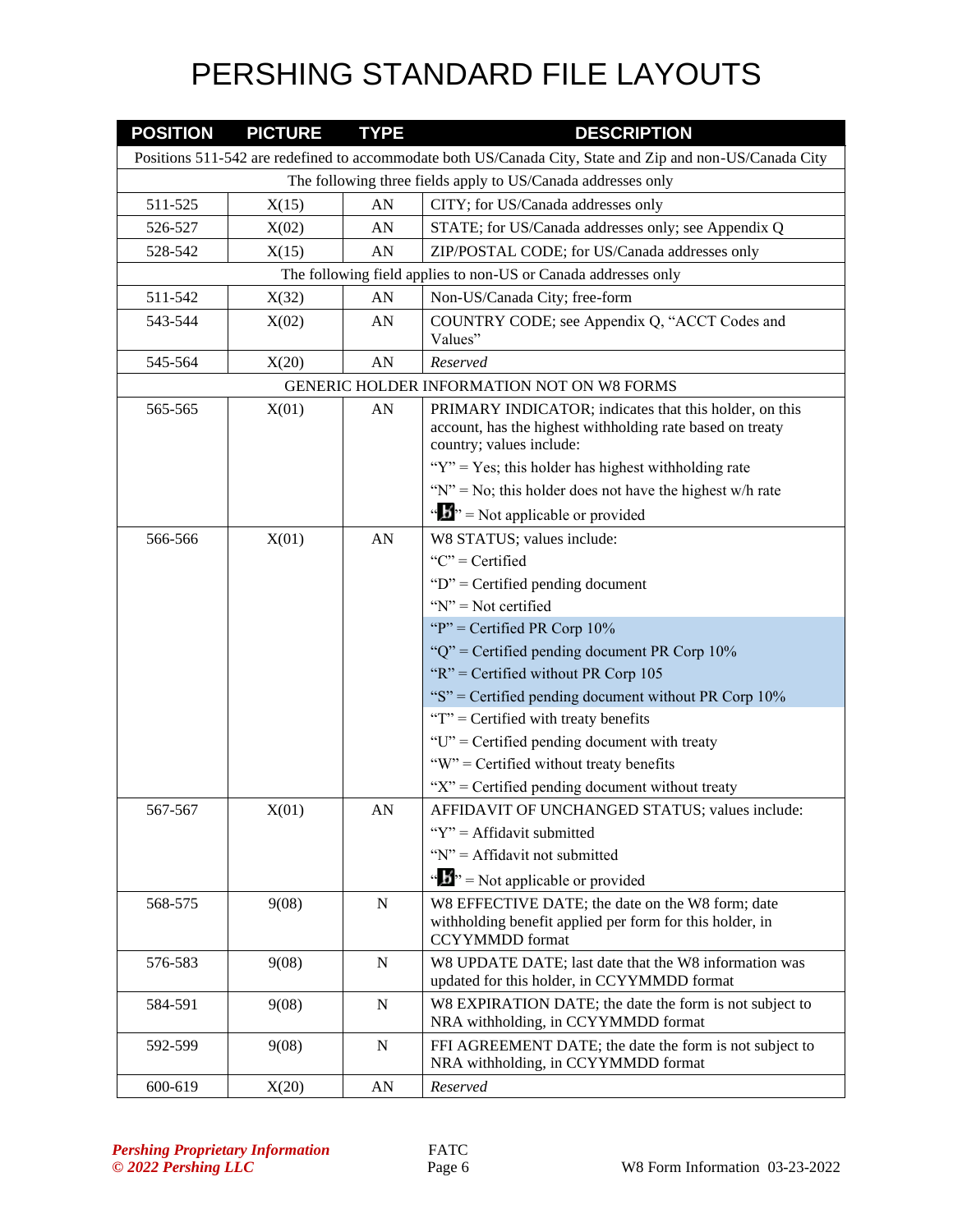| <b>POSITION</b>              | <b>PICTURE</b>                                   | <b>TYPE</b> | <b>DESCRIPTION</b>                                                         |  |  |
|------------------------------|--------------------------------------------------|-------------|----------------------------------------------------------------------------|--|--|
|                              | <b>Additional Documents Required Information</b> |             |                                                                            |  |  |
| 620-620                      | X(01)                                            | AN          | ADDITIONAL DOCUMENTS REQUIRED INDICATOR;<br>values include:                |  |  |
|                              |                                                  |             | " $Y$ " = Yes, additional documents are required                           |  |  |
|                              |                                                  |             | " $N$ " = No; no additional documents are required                         |  |  |
|                              |                                                  |             | Additional Documents Information, up to 10 iterations                      |  |  |
|                              |                                                  |             | <b>Additional Document 1</b>                                               |  |  |
| 621-624                      | X(04)                                            | AN          | ADDITIONAL DOCUMENT (1) CODE; see Appendix 2,<br>"FATCA CODES," for values |  |  |
| 625-625                      | X(01)                                            | AN          | ADDITIONAL DOCUMENT (1) STATUS; values include:                            |  |  |
|                              |                                                  |             | " $E$ " = Expired                                                          |  |  |
|                              |                                                  |             | " $N$ " = Not received                                                     |  |  |
|                              |                                                  |             | " $R$ " = Received                                                         |  |  |
| 626-633                      | 9(08)                                            | N           | ADDITIONAL DOCUMENT (1) EXPIRATION DATE, in<br><b>CCYYMMDD</b> format      |  |  |
|                              |                                                  |             | <b>Additional Document 2</b>                                               |  |  |
| 634-637                      | X(04)                                            | AN          | ADDITIONAL DOCUMENT (2) CODE; see Appendix 2,<br>"FATCA CODES," for values |  |  |
| 638-638                      | X(01)                                            | AN          | ADDITIONAL DOCUMENT (2) STATUS; see position 625 for<br>values             |  |  |
| 639-646                      | 9(08)                                            | N           | ADDITIONAL DOCUMENT (2) EXPIRATION DATE, in<br><b>CCYYMMDD</b> format      |  |  |
| <b>Additional Document 3</b> |                                                  |             |                                                                            |  |  |
| 647-650                      | X(04)                                            | AN          | ADDITIONAL DOCUMENT (3) CODE; see Appendix 2,<br>"FATCA CODES," for values |  |  |
| 651-651                      | X(01)                                            | AN          | ADDITIONAL DOCUMENT (3) STATUS; see position 625 for<br>values             |  |  |
| 652-659                      | 9(08)                                            | $\mathbf N$ | ADDITIONAL DOCUMENT (3) EXPIRATION DATE, in<br><b>CCYYMMDD</b> format      |  |  |
|                              |                                                  |             | <b>Additional Document 4</b>                                               |  |  |
| 660-663                      | X(04)                                            | AN          | ADDITIONAL DOCUMENT (4) CODE; see Appendix 2,<br>"FATCA CODES," for values |  |  |
| 664-664                      | X(01)                                            | AN          | ADDITIONAL DOCUMENT (4) STATUS; see position 625 for<br>values             |  |  |
| 665-672                      | 9(08)                                            | N           | ADDITIONAL DOCUMENT (4) EXPIRATION DATE, in<br><b>CCYYMMDD</b> format      |  |  |
|                              |                                                  |             | <b>Additional Document 5</b>                                               |  |  |
| 673-676                      | X(04)                                            | AN          | ADDITIONAL DOCUMENT (5) CODE; see Appendix 2,<br>"FATCA CODES," for values |  |  |
| 677-677                      | X(01)                                            | AN          | ADDITIONAL DOCUMENT (5) STATUS; see position 625 for<br>values             |  |  |
| 678-685                      | 9(08)                                            | ${\bf N}$   | ADDITIONAL DOCUMENT (5) EXPIRATION DATE, in<br><b>CCYYMMDD</b> format      |  |  |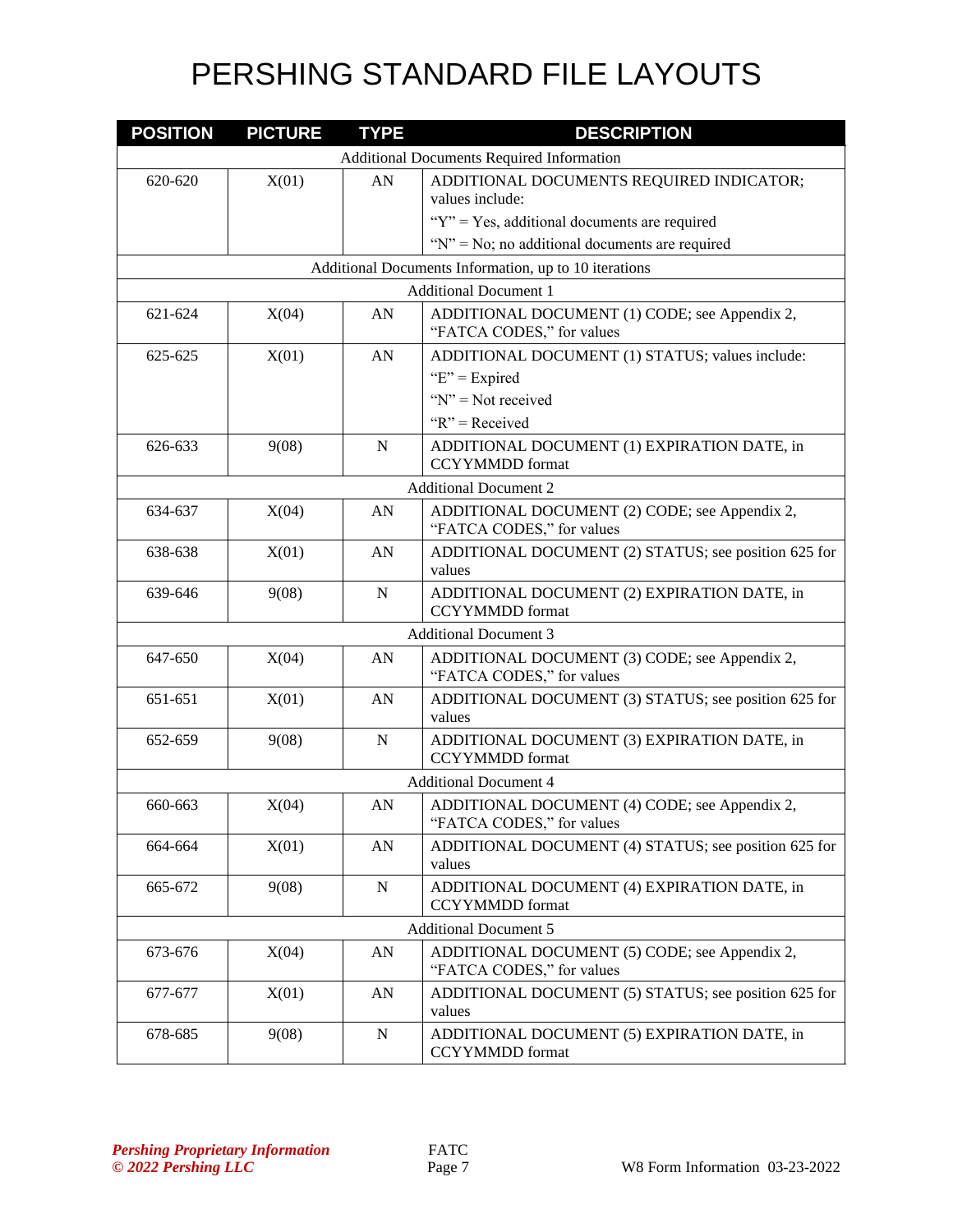| <b>POSITION</b>                                                                     | <b>PICTURE</b> | <b>TYPE</b> | <b>DESCRIPTION</b>                                                                                               |  |
|-------------------------------------------------------------------------------------|----------------|-------------|------------------------------------------------------------------------------------------------------------------|--|
|                                                                                     |                |             | <b>Additional Document 6</b>                                                                                     |  |
| 686-689                                                                             | X(04)          | ${\rm AN}$  | ADDITIONAL DOCUMENT (6) CODE; see Appendix 2,<br>"FATCA CODES," for values                                       |  |
| 690-690                                                                             | X(01)          | AN          | ADDITIONAL DOCUMENT (6) STATUS; see position 625 for<br>values                                                   |  |
| 691-698                                                                             | 9(08)          | N           | ADDITIONAL DOCUMENT (6) EXPIRATION DATE, in<br><b>CCYYMMDD</b> format                                            |  |
|                                                                                     |                |             | <b>Additional Document 7</b>                                                                                     |  |
| 699-702                                                                             | X(04)          | AN          | ADDITIONAL DOCUMENT (7) CODE; see Appendix 2,<br>"FATCA CODES," for values                                       |  |
| 703-703                                                                             | X(01)          | AN          | ADDITIONAL DOCUMENT (7) STATUS; see position 625 for<br>values                                                   |  |
| 704-711                                                                             | 9(08)          | N           | ADDITIONAL DOCUMENT (7) EXPIRATION DATE, in<br><b>CCYYMMDD</b> format                                            |  |
|                                                                                     |                |             | <b>Additional Document 8</b>                                                                                     |  |
| 712-715                                                                             | X(04)          | AN          | ADDITIONAL DOCUMENT (8) CODE; see Appendix 2,<br>"FATCA CODES," for values                                       |  |
| 716-716                                                                             | X(01)          | AN          | ADDITIONAL DOCUMENT (8) STATUS; see position 625 for<br>values                                                   |  |
| 717-724                                                                             | 9(08)          | $\mathbf N$ | ADDITIONAL DOCUMENT (8) EXPIRATION DATE, in<br><b>CCYYMMDD</b> format                                            |  |
| <b>Additional Document 9</b>                                                        |                |             |                                                                                                                  |  |
| 725-728                                                                             | X(04)          | AN          | ADDITIONAL DOCUMENT (9) CODE; see Appendix 2,<br>"FATCA CODES," for values                                       |  |
| 729-729                                                                             | X(01)          | AN          | ADDITIONAL DOCUMENT (9) STATUS; see position 625                                                                 |  |
| 730-737                                                                             | 9(08)          | N           | ADDITIONAL DOCUMENT (9) EXPIRATION DATE, in<br><b>CCYYMMDD</b> format                                            |  |
| <b>Additional Document 10</b>                                                       |                |             |                                                                                                                  |  |
| 738-741                                                                             | X(04)          | AN          | ADDITIONAL DOCUMENT (10) CODE; see Appendix 2,<br>"FATCA CODES," for values                                      |  |
| 742-742                                                                             | X(01)          | AN          | ADDITIONAL DOCUMENT (10) STATUS; see position 625                                                                |  |
| 743-750                                                                             | 9(08)          | N           | ADDITIONAL DOCUMENT (10) EXPIRATION DATE, in<br><b>CCYYMMDD</b> format                                           |  |
| 751-770                                                                             | X(20)          | AN          | Reserved                                                                                                         |  |
|                                                                                     |                |             | THE FOLLOWING FIELDS REPLICATE THE W8 IMY FORM                                                                   |  |
|                                                                                     |                |             | Part I - Identification of Entity                                                                                |  |
|                                                                                     |                |             | 1 - Name of individual or organization that is acting as the intermediary (see above, beginning in position 072) |  |
| 771-772                                                                             | X(02)          | AN          | 2 - COUNTRY OF INCORPORATION OR ORGANIZATION;<br>see Appendix Q, "ACCT Codes and Values"                         |  |
| 773-804                                                                             | X(32)          | AN          | 3 - NAME OF DISREGARDED ENTITY, if applicable; free-<br>form text                                                |  |
| 805-808                                                                             | X(04)          | AN          | 4 - CHAPTER 3 STATUS; see Appendix 2, "FATCA Codes"                                                              |  |
| 809-812                                                                             | X(04)          | AN          | 5 - CHAPTER 4 STATUS (FATCA STATUS); see Appendix 2,<br>"FATCA Codes"                                            |  |
| 6 - Permanent Residence (Legal) Address (see information beginning in position 201) |                |             |                                                                                                                  |  |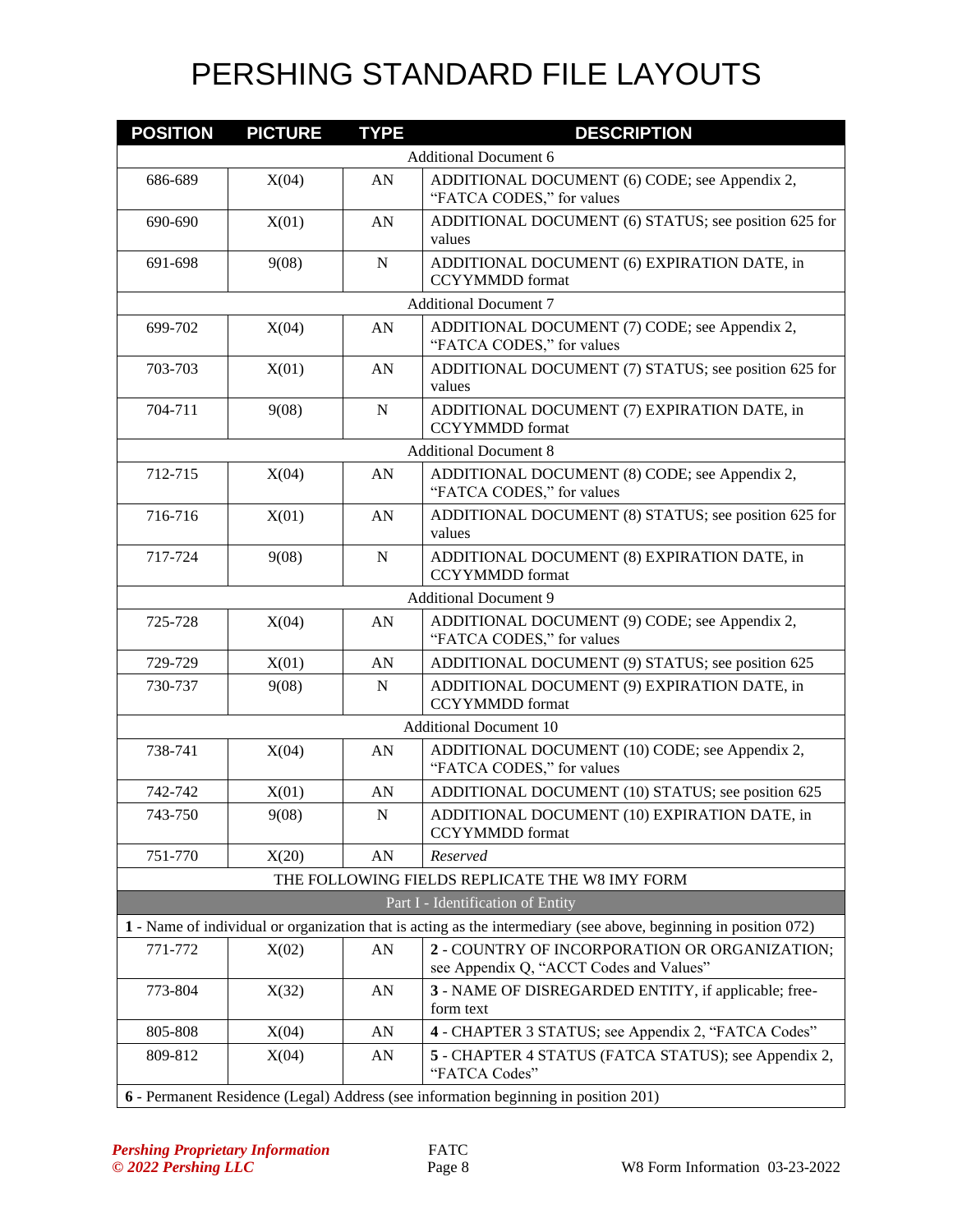| <b>POSITION</b> | <b>PICTURE</b>                                                  | <b>TYPE</b> | <b>DESCRIPTION</b>                                                                                                          |
|-----------------|-----------------------------------------------------------------|-------------|-----------------------------------------------------------------------------------------------------------------------------|
|                 | 7 - Mailing Address (see information beginning in position 383) |             |                                                                                                                             |
| 813-832         | X(20)                                                           | ${\rm AN}$  | 8 - US TAX ID NUMBER (see 856-875 for non-US Tax ID)                                                                        |
| 833-833         | X(01)                                                           | ${\rm AN}$  | 8 - TAX ID TYPE; values include:                                                                                            |
|                 |                                                                 |             | " $A$ " = Applied for                                                                                                       |
|                 |                                                                 |             | " $E$ " = Applied for expired                                                                                               |
|                 |                                                                 |             | " $F$ " = WP-EIN                                                                                                            |
|                 |                                                                 |             | " $I$ " = ITIN                                                                                                              |
|                 |                                                                 |             | $Y' = Non-US$                                                                                                               |
|                 |                                                                 |             | " $Q$ " = QI-EIN                                                                                                            |
|                 |                                                                 |             | "S" = Social Security Number                                                                                                |
|                 |                                                                 |             | "T" = Tax ID Number (EIN)                                                                                                   |
|                 |                                                                 |             | " $W$ "= WT-EIN                                                                                                             |
| 834-835         | X(02)                                                           | AN          | TAX ID ISSUING COUNTRY, if not US                                                                                           |
| 836-854         | X(19)                                                           | AN          | 9 - GLOBAL INTERMEDIARY IDENTIFICATION NUMBER<br>(GIIN), if applicable, in XXXXXX.XXXXX.XX.XXX format                       |
| 855-855         | X(01)                                                           | AN          | GIIN STATUS; values include:                                                                                                |
|                 |                                                                 |             | " $A$ " = Applied for                                                                                                       |
|                 |                                                                 |             | " $E$ " = Applied for - expired                                                                                             |
|                 |                                                                 |             | " $I$ " = Invalid                                                                                                           |
|                 |                                                                 |             | " $M$ " = Verified (manual)                                                                                                 |
|                 |                                                                 |             | " $P$ " = Pending verification                                                                                              |
|                 |                                                                 |             | " $U$ " = No match                                                                                                          |
|                 |                                                                 |             | " $V$ " = Verified                                                                                                          |
|                 |                                                                 |             | $\mathbf{A}^{\mathbf{A}}$ $\mathbf{B}^{\mathbf{B}}$ = Not applicable or populated                                           |
| 856-875         | X(20)                                                           | AN          | 8 - Non-US TAX ID NUMBER; effective 3rd Q 2018, TBA                                                                         |
|                 |                                                                 |             | Part II - Disregarded Entity or Branch Receiving Payment                                                                    |
| 876-879         | X(04)                                                           | AN          | 11 - CHAPTER 4 STATUS (FATCA STATUS) OF<br>DISREGARDED ENTITY OR BRANCH RECEIVING<br>PAYMENT; see Appendix 2, "FATCA Codes" |
|                 | 12 - Address of Disregarded Entity                              |             |                                                                                                                             |
| 880-883         | X(04)                                                           | AN          | ATTENTION LINE PREFIX; values include:                                                                                      |
|                 |                                                                 |             | " $ATTN" =$ Attention of                                                                                                    |
|                 |                                                                 |             | "C/O $\mathbf{b}$ " = Care of                                                                                               |
|                 |                                                                 |             | $\mathbf{B}'$ <b>B</b> $\mathbf{B}'$ <b>B</b> $\mathbf{B}''$ = May be blank in user-titled accounts                         |
| 884-911         | X(28)                                                           | AN          | ATTENTION LINE DETAIL                                                                                                       |
| 912-943         | X(32)                                                           | AN          | STREET ADDRESS LINE 1 or MEMO FREE-FORM LINE 5                                                                              |
| 944-975         | X(32)                                                           | ${\rm AN}$  | STREET ADDRESS LINE 2 or MEMO FREE-FORM LINE 6                                                                              |
| 976-1007        | X(32)                                                           | ${\rm AN}$  | STREET ADDRESS LINE 3; only if ATTENTION LINE is<br>spaces                                                                  |
|                 |                                                                 |             | Positions 1006-1037 are redefined to accommodate both US/Canada City, State and Zip and non-US/Canada City                  |
|                 |                                                                 |             | The following three fields apply to US/Canada addresses only                                                                |
| 1008-1022       | X(15)                                                           | ${\rm AN}$  | CITY; for US/Canada addresses only                                                                                          |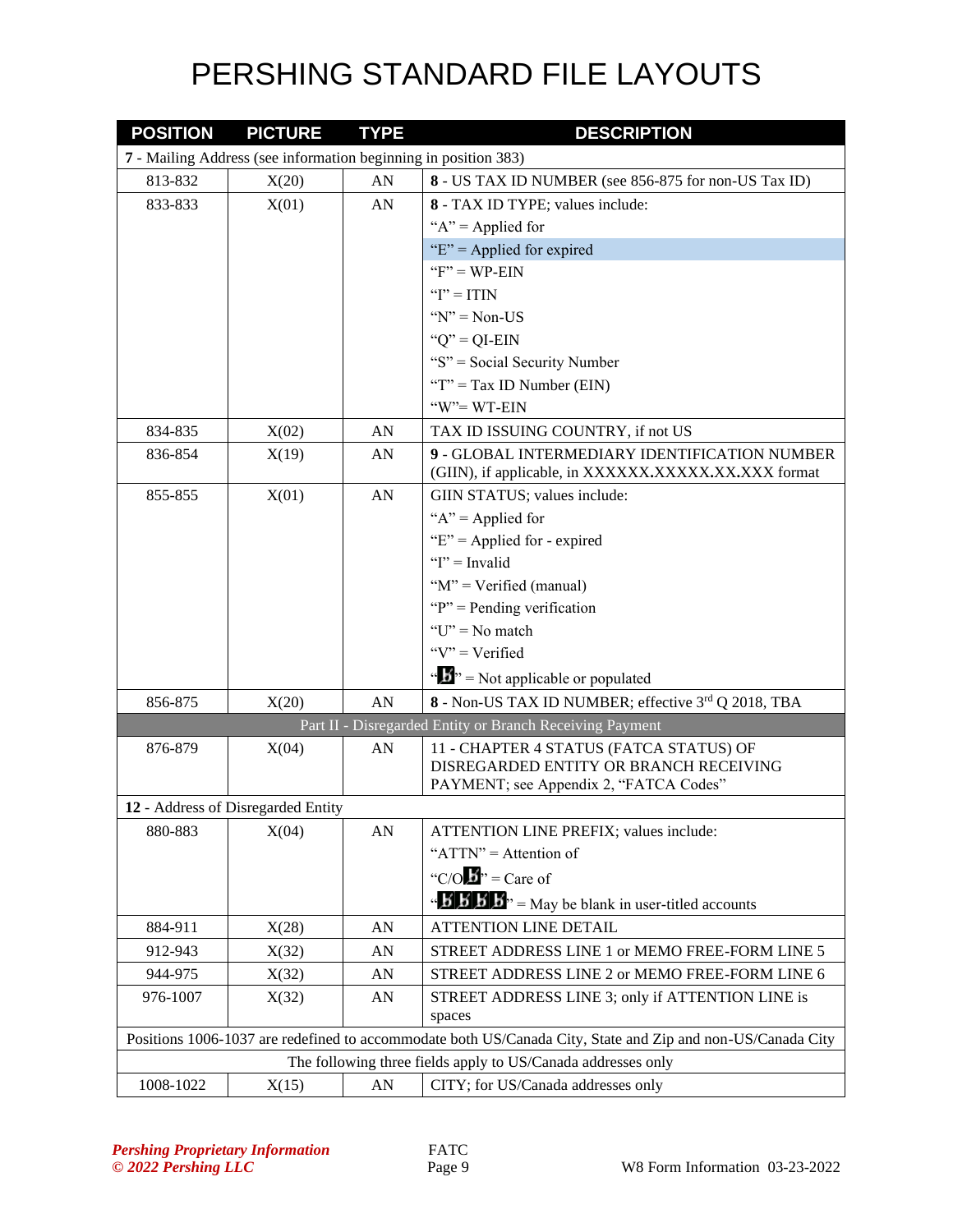| <b>POSITION</b> | <b>PICTURE</b> | <b>TYPE</b> | <b>DESCRIPTION</b>                                                                                                                                                                                                                                                                                                         |
|-----------------|----------------|-------------|----------------------------------------------------------------------------------------------------------------------------------------------------------------------------------------------------------------------------------------------------------------------------------------------------------------------------|
| 1023-1024       | X(02)          | AN          | STATE; for US/Canada addresses only; see Appendix Q                                                                                                                                                                                                                                                                        |
| 1025-1039       | X(15)          | AN          | ZIP/POSTAL CODE; for US/Canada addresses only                                                                                                                                                                                                                                                                              |
|                 |                |             | The following field applies to non-US or Canada addresses only                                                                                                                                                                                                                                                             |
| 1008-1039       | X(32)          | AN          | Non-US/Canada City; free-form                                                                                                                                                                                                                                                                                              |
| 1040-1041       | X(02)          | AN          | COUNTRY CODE; see Appendix Q                                                                                                                                                                                                                                                                                               |
| 1042-1061       | X(20)          | AN          | Reserved                                                                                                                                                                                                                                                                                                                   |
| 1062-1080       | X(19)          | AN          | 13 - GIIN, in XXXXXX,XXXXX,XX,XXX format                                                                                                                                                                                                                                                                                   |
| 1081-1081       | X(01)          | AN          | GIIN STATUS; values include:                                                                                                                                                                                                                                                                                               |
|                 |                |             | " $A$ " = Applied for                                                                                                                                                                                                                                                                                                      |
|                 |                |             | " $E$ " = Applied for - expired                                                                                                                                                                                                                                                                                            |
|                 |                |             | " $I$ " = Invalid                                                                                                                                                                                                                                                                                                          |
|                 |                |             | " $M$ " = Verified (manual)                                                                                                                                                                                                                                                                                                |
|                 |                |             | " $P$ " = Pending verification                                                                                                                                                                                                                                                                                             |
|                 |                |             | " $U$ " = No match"                                                                                                                                                                                                                                                                                                        |
|                 |                |             | " $V$ " = Verified                                                                                                                                                                                                                                                                                                         |
|                 |                |             | $\mathbf{B}^{\prime\prime}$ = Not applicable or populated                                                                                                                                                                                                                                                                  |
| 1082-1101       | X(20)          | AN          | Reserved                                                                                                                                                                                                                                                                                                                   |
|                 |                |             | Part III - Qualified Intermediary for Chapter 3 Status Certifications                                                                                                                                                                                                                                                      |
|                 |                |             | All Qualified Intermediaries: (these are new sections where the data is completely reconfigured to follow the<br>updated form.) All numbered items throughout the remainder of the record are adjusted, but the position of the<br>fields beginning with Part IV remain the same. All updates are effective March 18, 2019 |
| 1102-1102       | X(01)          | AN          | 14 - See link referenced in file description for field definition;<br>values include:                                                                                                                                                                                                                                      |
|                 |                |             | " $Y$ " = Yes<br>$\mathbf{A}^{\prime\prime}$ = Not applicable                                                                                                                                                                                                                                                              |
| 1103-1122       |                | AN          | Reserved                                                                                                                                                                                                                                                                                                                   |
|                 | X(20)          |             | Qualified Intermediaries not Acting as Qualified Derivatives Dealers                                                                                                                                                                                                                                                       |
| 1123-1123       | X(01)          | AN          | 15a-See link referenced in file description for field definition;                                                                                                                                                                                                                                                          |
|                 |                |             | values include:                                                                                                                                                                                                                                                                                                            |
|                 |                |             | " $Y$ " = Yes                                                                                                                                                                                                                                                                                                              |
|                 |                |             | $\mathbf{A}^{\bullet}$ $\mathbf{B}^{\bullet}$ = Not applicable                                                                                                                                                                                                                                                             |
| 1124-1124       | X(01)          | AN          | 15b - See link referenced in file description for field definition;<br>values include:                                                                                                                                                                                                                                     |
|                 |                |             | " $Y$ " = Yes                                                                                                                                                                                                                                                                                                              |
|                 |                |             | $\mathbf{B}^{\prime\prime}$ = Not applicable                                                                                                                                                                                                                                                                               |
| 1125-1125       | X(01)          | AN          | 15c - See link referenced in file description for field definition;                                                                                                                                                                                                                                                        |
|                 |                |             | values include:                                                                                                                                                                                                                                                                                                            |
|                 |                |             | " $Y$ " = Yes                                                                                                                                                                                                                                                                                                              |
|                 |                |             | $\mathbf{B}^{\prime\prime}$ = Not applicable                                                                                                                                                                                                                                                                               |
| 1126-1126       | X(01)          | AN          | 15d - See link referenced in file description for field definition;<br>values include:                                                                                                                                                                                                                                     |
|                 |                |             | " $Y$ " = Yes                                                                                                                                                                                                                                                                                                              |
|                 |                |             | $\mathbf{A}^{\bullet}$ = Not applicable                                                                                                                                                                                                                                                                                    |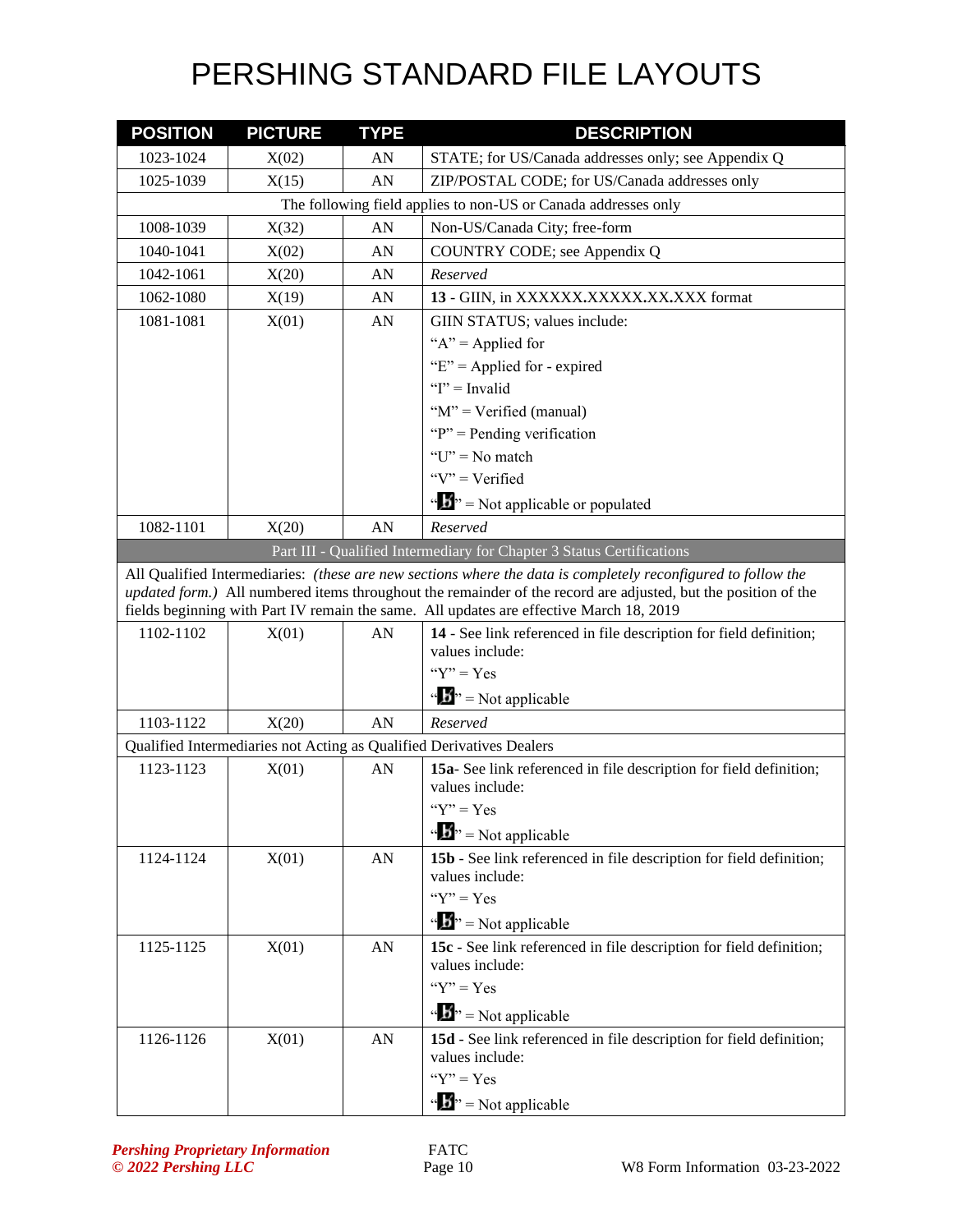| <b>POSITION</b>                      | <b>PICTURE</b> | <b>TYPE</b> | <b>DESCRIPTION</b>                                                                                                                                                       |
|--------------------------------------|----------------|-------------|--------------------------------------------------------------------------------------------------------------------------------------------------------------------------|
| 1127-1127                            | X(01)          | AN          | 15e - See link referenced in file description for field definition;<br>values include:                                                                                   |
|                                      |                |             | " $Y$ " = Yes                                                                                                                                                            |
|                                      |                |             | $\mathbf{A}^{\mathbf{B}}$ = Not applicable                                                                                                                               |
| 1128-1128                            | X(01)          | AN          | 15f - See link referenced in file description for field definition;<br>values include:<br>" $Y$ " = $Yes$                                                                |
|                                      |                |             | $\mathbf{A}^{\prime\prime}$ = Not applicable                                                                                                                             |
| 1129-1129                            | X(01)          | AN          | 15g - See link referenced in file description for field definition;<br>values include:                                                                                   |
|                                      |                |             | " $Y$ " = $Yes$                                                                                                                                                          |
|                                      |                |             | $\mathbf{B}^{\prime\prime}$ = Not applicable                                                                                                                             |
| 1130-1130                            | X(01)          | AN          | "Attest no underlying US payees and do not intend to provide a<br>withholding statement with a pool of US payees", effective 2 <sup>nd</sup><br>Q, 2020; values include: |
|                                      |                |             | " $Y$ " = Yes; so attest                                                                                                                                                 |
|                                      |                |             | $\mathbf{A}^{\mathbf{B}}$ = Not applicable                                                                                                                               |
| 1131-1149                            | X(19)          | AN          | Reserved                                                                                                                                                                 |
| <b>Qualified Derivatives Dealers</b> |                |             |                                                                                                                                                                          |
| 1150-1150                            | X(01)          | AN          | 16a - See link referenced in file description for field definition;<br>effective late $2nd Q$ , 2017; values include:                                                    |
|                                      |                |             | " $Y$ " = Yes                                                                                                                                                            |
|                                      |                |             | $\mathbf{B}^{\prime\prime}$ = Not applicable                                                                                                                             |
| 1151-1154                            | X(04)          | AN          | 16b - Entity Classification of QDD: values include:                                                                                                                      |
|                                      |                |             | "CORP" = Corporation                                                                                                                                                     |
|                                      |                |             | "DSEN" = Disregarded entity                                                                                                                                              |
|                                      |                |             | "PART" = Partnership                                                                                                                                                     |
|                                      |                |             | $\mathbf{B} \times \mathbf{B} \times \mathbf{B}$ <sup>3</sup> = Not applicable                                                                                           |
| 1155-1225                            | X(71)          | AN          | Reserved                                                                                                                                                                 |
|                                      |                |             | Part IV - Nonqualified Intermediary                                                                                                                                      |
| 1226-1226                            | X(01)          | AN          | 17a - See link referenced in file description for field definition;<br>values include:                                                                                   |
|                                      |                |             | " $Y$ " = Yes                                                                                                                                                            |
|                                      |                |             | $\mathbf{B}^{\prime\prime}$ = Not applicable                                                                                                                             |
| 1227-1227                            | X(01)          | AN          | 17b - See link referenced in file description for field definition;<br>values include:                                                                                   |
|                                      |                |             | " $Y$ " = Yes                                                                                                                                                            |
|                                      |                |             | $\mathbf{A}^{\mathbf{B}}$ = Not applicable                                                                                                                               |
| 1228-1228                            | X(01)          | AN          | 17c - See link referenced in file description for field definition;                                                                                                      |
|                                      |                |             | values include:                                                                                                                                                          |
|                                      |                |             | " $Y$ " = Yes                                                                                                                                                            |
|                                      |                |             | $\mathbf{B}^{\prime\prime}$ = Not applicable                                                                                                                             |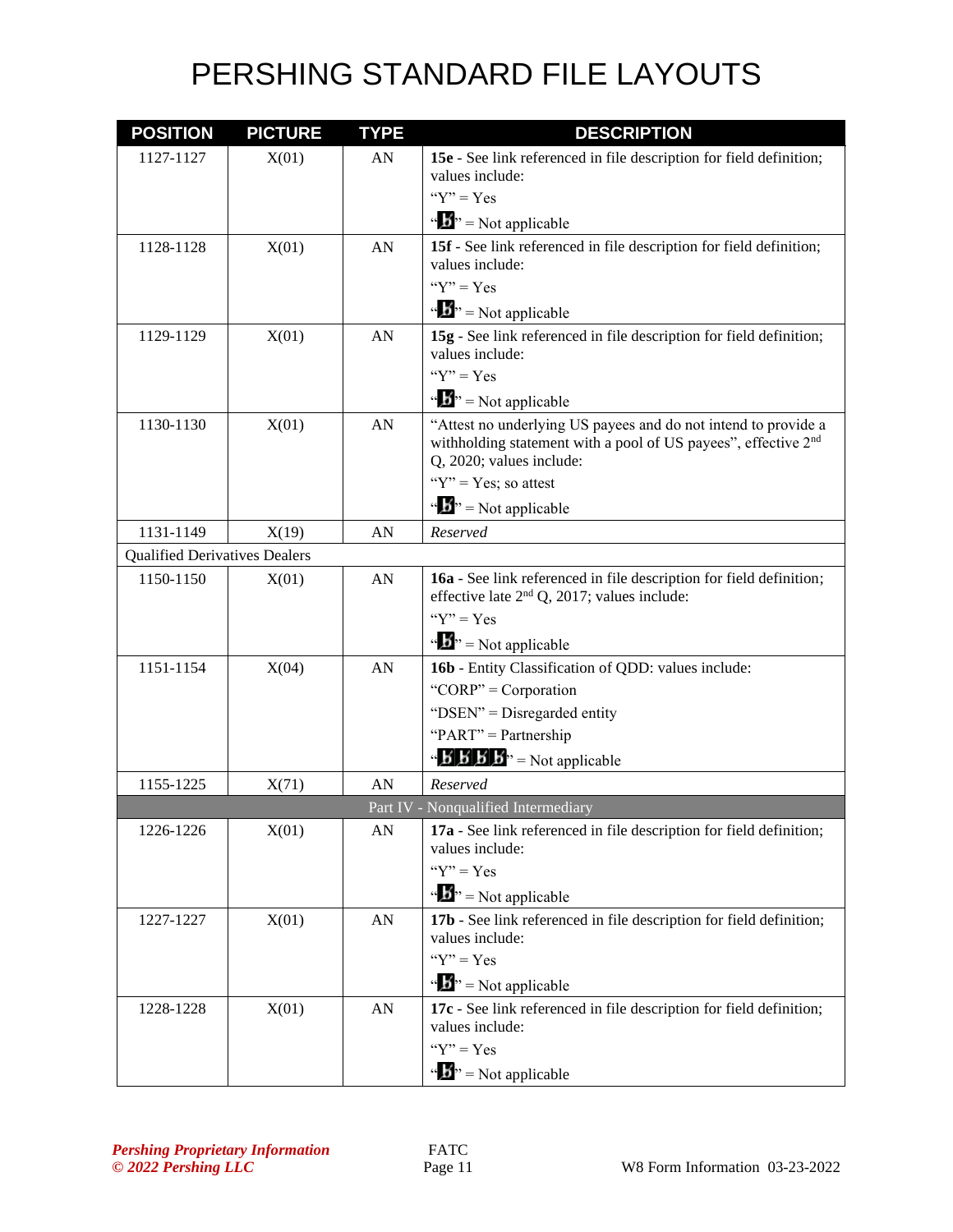| <b>POSITION</b> | <b>PICTURE</b>                | <b>TYPE</b> | <b>DESCRIPTION</b>                                                                     |  |  |
|-----------------|-------------------------------|-------------|----------------------------------------------------------------------------------------|--|--|
| 1229-1229       | X(01)                         | AN          | 17d - See link referenced in file description for field definition;                    |  |  |
|                 |                               |             | values include:                                                                        |  |  |
|                 |                               |             | " $Y$ " = Yes                                                                          |  |  |
|                 |                               |             | $\mathbf{A}^{\bullet}$ = Not applicable                                                |  |  |
| 1230-1239       | X(10)                         | AN          | Reserved                                                                               |  |  |
|                 |                               |             | Part V - Territory Financial Institution                                               |  |  |
| 1240-1240       | X(01)                         | AN          | 18a - See link referenced in file description for field definition;<br>values include: |  |  |
|                 |                               |             | " $Y$ " = $Yes$                                                                        |  |  |
|                 |                               |             | $\mathbf{B}^{\prime\prime}$ = Not applicable                                           |  |  |
| 1241-1241       | X(01)                         | AN          | 18b - See link referenced in file description for field definition;                    |  |  |
|                 |                               |             | values include:                                                                        |  |  |
|                 |                               |             | " $Y$ " = Yes                                                                          |  |  |
|                 |                               |             | $\mathbf{A}^{\mathbf{B}}$ = Not applicable                                             |  |  |
| 1242-1242       | X(01)                         | AN          | 18c - See link referenced in file description for field definition;<br>values include: |  |  |
|                 |                               |             | " $Y$ " = Yes                                                                          |  |  |
|                 |                               |             | $\mathbf{B}^{\prime\prime}$ = Not applicable                                           |  |  |
| 1243-1252       | X(10)                         | AN          | Reserved                                                                               |  |  |
|                 | Part VI - Certain US branches |             |                                                                                        |  |  |
| 1253-1253       | X(01)                         | AN          | 19a - See link referenced in file description for field definition;<br>values include: |  |  |
|                 |                               |             | " $Y$ " = $Yes$                                                                        |  |  |
|                 |                               |             | $\mathbf{w} = \mathbf{N}$ = Not applicable                                             |  |  |
| 1254-1254       | X(01)                         | AN          | 19b - See link referenced in file description for field definition;                    |  |  |
|                 |                               |             | values include:                                                                        |  |  |
|                 |                               |             | " $Y$ " = Yes                                                                          |  |  |
|                 |                               |             | $\mathbf{B}^{\prime\prime}$ = Not applicable                                           |  |  |
| 1255-1255       | X(01)                         | AN          | 19c - See link referenced in file description for field definition;<br>values include: |  |  |
|                 |                               |             | " $Y$ " = Yes                                                                          |  |  |
|                 |                               |             | $\mathbf{A}^{\prime\prime}$ = Not applicable                                           |  |  |
| 1256-1265       | X(10)                         | ${\rm AN}$  | Reserved                                                                               |  |  |
|                 |                               |             | Part VII - Withholding Foreign Partnership (WP) or Withholding Foreign Trust (WT)      |  |  |
| 1266-1266       | X(01)                         | AN          | 20 - See link referenced in file description for field definition;                     |  |  |
|                 |                               |             | values include:                                                                        |  |  |
|                 |                               |             | " $Y$ " = Yes                                                                          |  |  |
|                 |                               |             | $\mathbf{B}^{\prime\prime}$ = Not applicable                                           |  |  |
| 1267-1276       | X(10)                         | AN          | Reserved                                                                               |  |  |
|                 |                               |             | Part VIII - Nonwithholding Foreign Partnership, Simple Trust, or Grantor Trust         |  |  |
| 1277-1277       | X(01)                         | AN          | 21a - See link referenced in file description for field definition:                    |  |  |
|                 |                               |             | " $Y$ " = Yes                                                                          |  |  |
|                 |                               |             | $\mathbf{A}^{\mathbf{B}}$ = Not applicable                                             |  |  |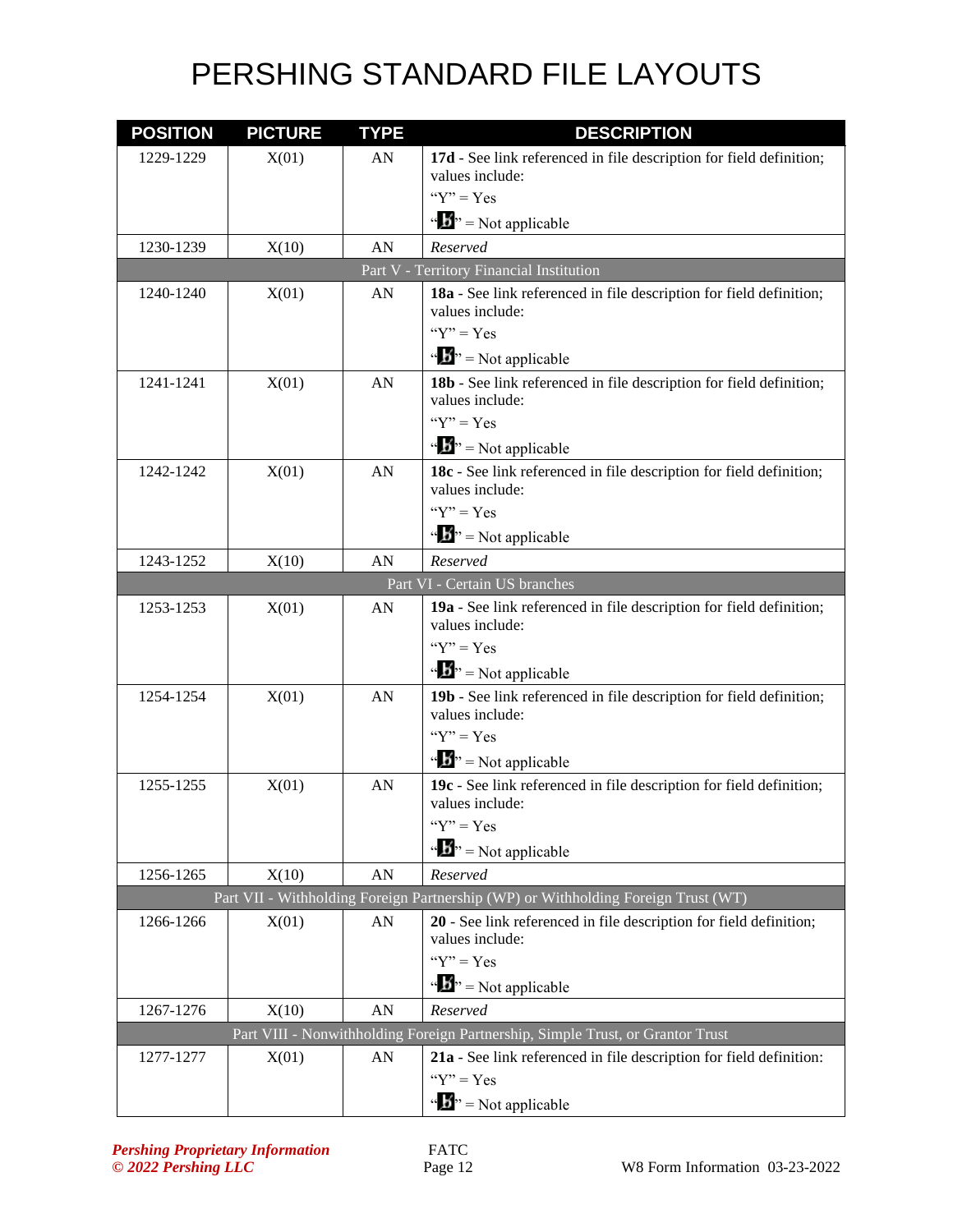| <b>POSITION</b> | <b>PICTURE</b> | <b>TYPE</b>      | <b>DESCRIPTION</b>                                                                                                    |
|-----------------|----------------|------------------|-----------------------------------------------------------------------------------------------------------------------|
| 1278-1278       | X(01)          | AN               | 21b - See link referenced in file description for field definition;<br>effective late $2nd Q$ , 2017; values include: |
|                 |                |                  | " $Y$ " = $Yes$                                                                                                       |
|                 |                |                  | $\mathbf{B}^{\prime\prime}$ = Not applicable                                                                          |
| 1279-1287       | X(09)          | AN               | Reserved                                                                                                              |
|                 |                |                  | Part IX - Nonparticipating FFI with Exempt Beneficial Owners (for Chapter 4 Certification)                            |
| 1288-1288       | X(01)          | AN               | 22 - See link referenced in file description for field definition;                                                    |
|                 |                |                  | values include:<br>" $Y$ " = $Yes$                                                                                    |
|                 |                |                  |                                                                                                                       |
| 1289-1298       | X(10)          | AN               | $\mathbf{A}^{\mathbf{B}}$ = Not applicable<br>Reserved                                                                |
|                 |                |                  | Part X - Sponsored FFI                                                                                                |
| 1299-1328       | X(30)          | AN               | 23a - NAME OF SPONSORING ENTITY; free-form text                                                                       |
| 1329-1329       | X(01)          | AN               | 23b - See link referenced in file description for field definition;                                                   |
|                 |                |                  | values include:<br>" $Y$ " = Yes                                                                                      |
|                 |                |                  |                                                                                                                       |
|                 |                |                  | $\mathbf{A}^{\bullet}$ = Not applicable                                                                               |
| 1330-1330       | X(01)          | AN               | 23c - See link referenced in file description for field definition;<br>values include:                                |
|                 |                |                  | " $Y$ " = Yes                                                                                                         |
|                 |                |                  | $\mathbf{B}^{\prime\prime}$ = Not applicable                                                                          |
| 1331-1340       | X(10)          | AN               | Reserved                                                                                                              |
|                 |                |                  | Part XI - Owner-Documented FFI                                                                                        |
| 1341-1341       | X(01)          | AN               | 24a - See link referenced in file description for field definition;<br>values include:                                |
|                 |                |                  | " $Y$ " = Yes                                                                                                         |
|                 |                |                  | $\mathbf{A}^{\mathbf{B}}$ = Not applicable                                                                            |
| 1342-1342       | X(01)          | AN               | 24b - See link referenced in file description for field definition;<br>values include:                                |
|                 |                |                  | " $Y$ " = Yes                                                                                                         |
|                 |                |                  | $\mathbf{B}^{\prime\prime}$ = Not applicable                                                                          |
| 1343-1343       | X(01)          | AN               | 24c - See link referenced in file description for field definition;<br>values include:                                |
|                 |                |                  | " $Y$ " = Yes                                                                                                         |
|                 |                |                  | $\mathbf{B}^{\prime\prime}$ = Not applicable                                                                          |
| 1344-1353       | X(10)          | ${\bf A}{\bf N}$ | Reserved                                                                                                              |
|                 |                |                  | Part XII - Certified Deemed-Compliant Nonregistering Local Bank                                                       |
| 1354-1354       | X(01)          | AN               | 25 - See link referenced in file description for field definition;<br>values include:                                 |
|                 |                |                  | " $Y$ " = Yes                                                                                                         |
|                 |                |                  | $\mathbf{A}^{\mathbf{B}}$ = Not applicable                                                                            |
| 1355-1364       | X(10)          | ${\rm AN}$       | Reserved                                                                                                              |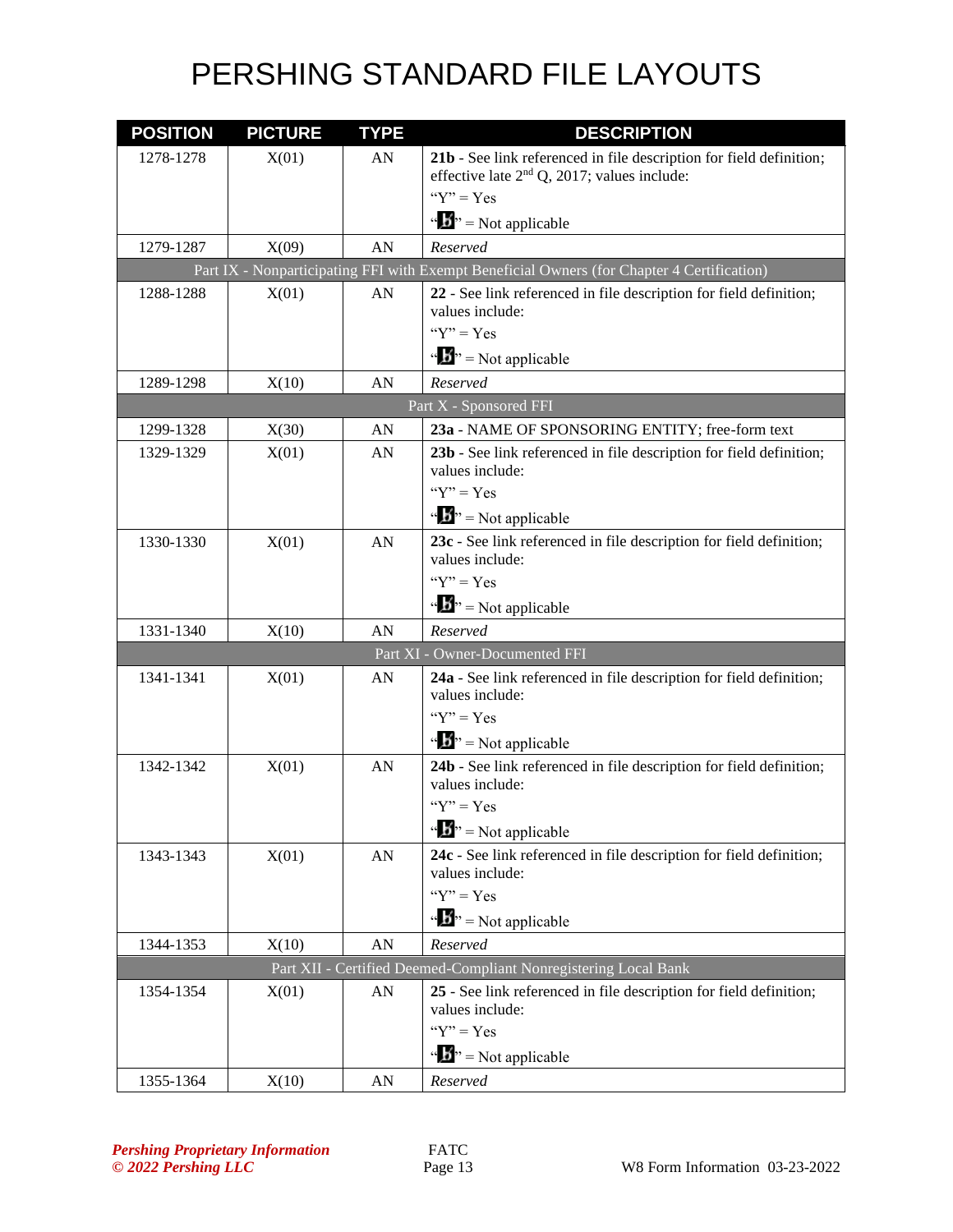| <b>POSITION</b> | <b>PICTURE</b> | <b>TYPE</b> | <b>DESCRIPTION</b>                                                                                                  |
|-----------------|----------------|-------------|---------------------------------------------------------------------------------------------------------------------|
|                 |                |             | Part XIII - Certified Deemed-Compliant FFI with only Low-Value Accounts                                             |
| 1365-1365       | X(01)          | AN          | 26 - See link referenced in file description for field definition;                                                  |
|                 |                |             | values include:<br>" $Y$ " = $Yes$                                                                                  |
|                 |                |             | $\mathbf{A}^{\prime\prime}$ = Not applicable                                                                        |
| 1366-1375       |                | AN          | Reserved                                                                                                            |
|                 | X(10)          |             | Part XIV - Certified Deemed-Compliant Sponsored, Closely Held Investment Vehicle                                    |
| 1376-1405       | X(30)          | AN          | 27a - NAME OF SPONSORING ENTITY; free-form text                                                                     |
| 1406-1406       | X(01)          | AN          | 27b - See link referenced in file description for field definition;                                                 |
|                 |                |             | values include:                                                                                                     |
|                 |                |             | " $Y$ " = Yes                                                                                                       |
|                 |                |             | $\mathbf{B}^{\prime\prime}$ = Not applicable                                                                        |
| 1407-1416       | X(10)          | AN          | Reserved                                                                                                            |
|                 |                |             | Part XV - Certified Deemed-Compliant Limited Life Debt Investment Entity                                            |
| 1417-1417       | X(01)          | AN          | 28 - See link referenced in file description for field definition;                                                  |
|                 |                |             | values include:                                                                                                     |
|                 |                |             | " $Y$ " = $Yes$                                                                                                     |
|                 |                |             | $\mathbf{B}^{\prime\prime}$ = Not applicable                                                                        |
| 1418-1422       | X(05)          | AN          | Reserved                                                                                                            |
|                 |                |             | Part XVI - Certified Deemed-Compliant Investment Advisors and Investment Managers                                   |
| 1423-1423       | X(01)          | AN          | 29 - See link referenced in file description for field definition;<br>effective late $2nd$ Q, 2017; values include: |
|                 |                |             | " $Y$ " = Yes                                                                                                       |
|                 |                |             | $\mathbf{B}^{\prime\prime}$ = Not applicable                                                                        |
| 1424-1427       | X(04)          | AN          | Reserved                                                                                                            |
|                 |                |             | Part XVII - Restricted Distributor                                                                                  |
| 1428-1428       | X(01)          | AN          | 30a - See link referenced in file description for field definition;<br>values include:                              |
|                 |                |             | " $Y$ " = Yes                                                                                                       |
|                 |                |             | $\mathbf{A}^{\prime\prime}$ > Not applicable                                                                        |
| 1429-1429       | X(01)          | AN          | 30b - See link referenced in file description for field definition;                                                 |
|                 |                |             | values include:                                                                                                     |
|                 |                |             | " $Y$ " = Yes                                                                                                       |
|                 |                |             | $\mathbf{A}^{\prime\prime}$ = Not applicable                                                                        |
| 1430-1430       | X(01)          | AN          | 30c - See link referenced in file description for field definition;                                                 |
|                 |                |             | values include:<br>" $Y$ " = Yes                                                                                    |
|                 |                |             |                                                                                                                     |
|                 |                |             | $\mathbf{B}^{\prime\prime}$ = Not applicable                                                                        |
| 1431-1440       | X(10)          | AN          | Reserved                                                                                                            |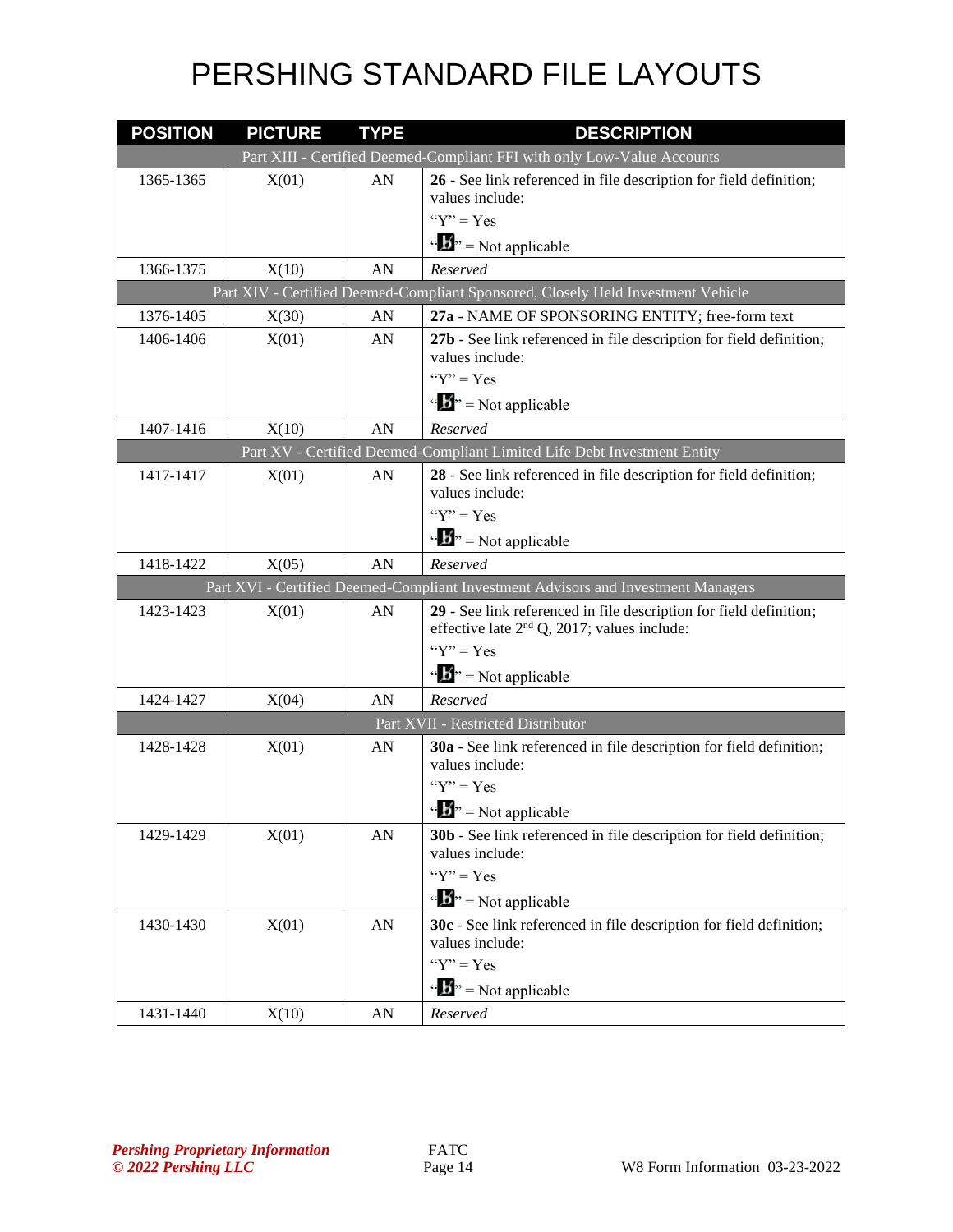| <b>POSITION</b> | <b>PICTURE</b> | <b>TYPE</b> | <b>DESCRIPTION</b>                                                                     |
|-----------------|----------------|-------------|----------------------------------------------------------------------------------------|
|                 |                |             | Part XVIII - Foreign Central Bank of Issue                                             |
| 1441-1441       | X(01)          | ${\rm AN}$  | 31 - See link referenced in file description for field definition;<br>values include:  |
|                 |                |             | " $Y$ " = $Yes$                                                                        |
|                 |                |             | $\mathbf{A}^{\mathbf{B}}$ = Not applicable                                             |
| 1442-1451       | X(10)          | AN          | Reserved                                                                               |
|                 |                |             | Part XIX - Nonreporting IGA FFI                                                        |
| 1452-1452       | X(01)          | AN          | 32 - See link referenced in file description for field definition;                     |
|                 |                |             | values include:                                                                        |
|                 |                |             | " $Y$ " = Yes                                                                          |
|                 |                |             | $\mathbf{A}^{\bullet}$ = Not applicable                                                |
| 1453-1454       | X(02)          | AN          | 32 - COUNTRY; see Appendix Q for values                                                |
| 1455-1458       | X(04)          | AN          | 32 - NONREPORTING IGA FFI ENTITY IS CONSIDERED<br>A(N) ; see Appendix 2, "FATCA Codes" |
|                 |                |             | See position 1822 for SPONSOR/TRUSTEE NAME, when applicable                            |
| 1459-1478       | X(20)          | AN          | Not Used                                                                               |
| 1479-1482       | X(04)          | AN          | APPLICABLE IGA; effective late 2 <sup>nd</sup> Q, 2017; values include:                |
|                 |                |             | " $IGA1" = Model 1 IGA$                                                                |
|                 |                |             | " $IGA2" = Model 2 IGA$                                                                |
|                 |                |             | " $\mathbf{B}'\mathbf{B}'\mathbf{B}'$ " = Not applicable or populated                  |
| 1483-1483       | X(01)          | AN          | TRUSTEE CITIZENSHIP; THE TRUSTEE IS                                                    |
|                 |                |             | "U" = US Citizen                                                                       |
|                 |                |             | "F" = Non-US Citizen (foreign)                                                         |
|                 |                |             | $\mathbf{A}^{\prime\prime}$ = Not applicable or populated                              |
| 1484-1488       | X(05)          | AN          | Reserved                                                                               |
|                 |                |             | Part XX - Exempt Retirement Plans                                                      |
| 1489-1489       | X(01)          | AN          | 33a - See link referenced in file description for field definition;<br>values include: |
|                 |                |             | " $Y$ " = Yes                                                                          |
|                 |                |             | $\mathbf{B}^{\prime\prime}$ = Not applicable                                           |
| 1490-1490       | X(01)          | AN          | 33b - See link referenced in file description for field definition;<br>values include: |
|                 |                |             | " $Y$ " = Yes                                                                          |
|                 |                |             | $\mathbf{B}^{\prime\prime}$ = Not applicable                                           |
| 1491-1491       | X(01)          | AN          | 33c - See link referenced in file description for field definition;<br>values include: |
|                 |                |             | " $Y$ " = Yes                                                                          |
|                 |                |             | $\mathbf{B}^{\prime\prime}$ = Not applicable                                           |
| 1492-1492       | X(01)          | ${\rm AN}$  | 33d - See link referenced in file description for field definition;<br>values include: |
|                 |                |             | " $Y$ " = Yes                                                                          |
|                 |                |             | $\mathbf{B}^{\prime\prime}$ = Not applicable                                           |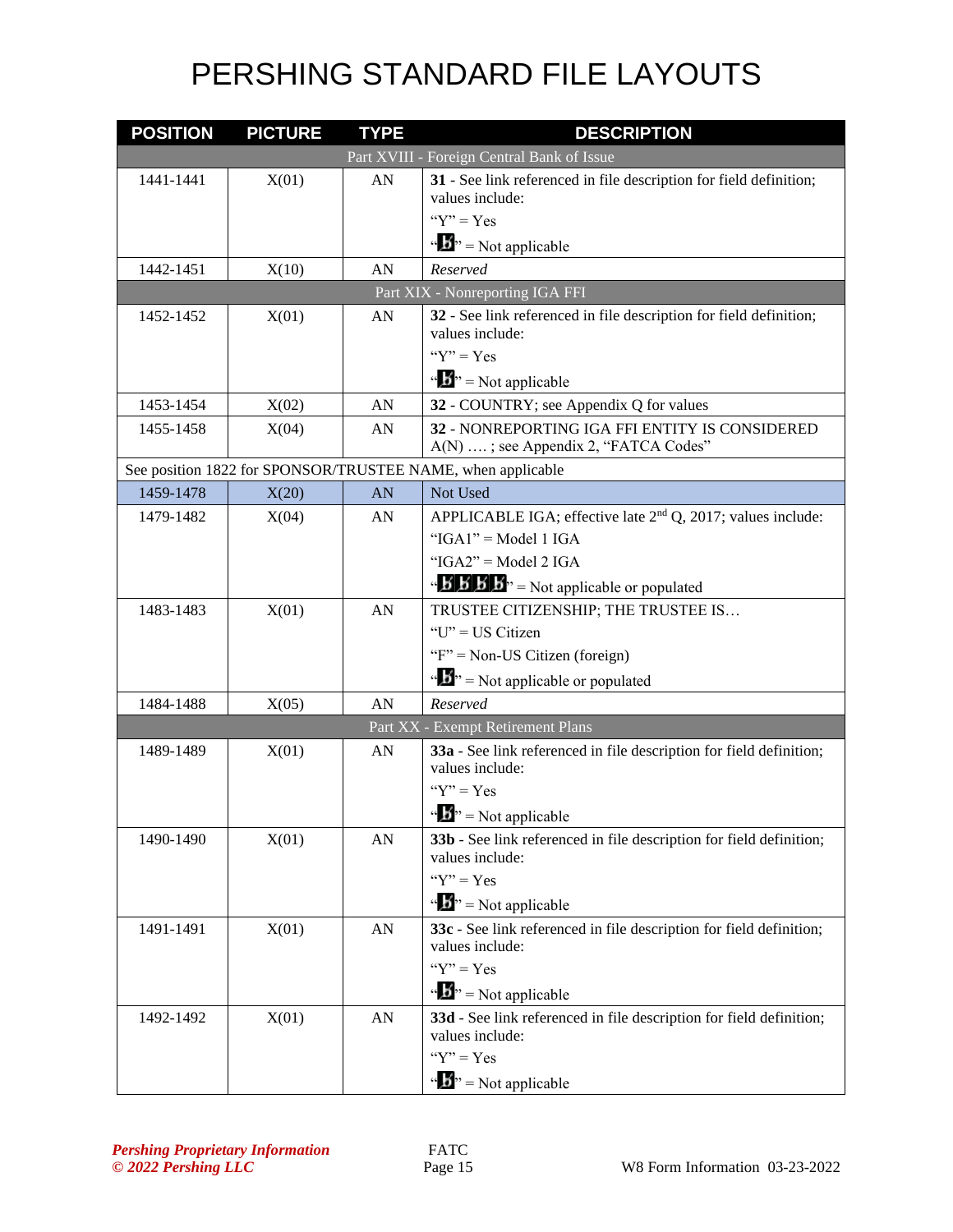| <b>POSITION</b> | <b>PICTURE</b> | <b>TYPE</b> | <b>DESCRIPTION</b>                                                                    |
|-----------------|----------------|-------------|---------------------------------------------------------------------------------------|
| 1493-1493       | X(01)          | AN          | 33e - See link referenced in file description for field definition;                   |
|                 |                |             | values include:                                                                       |
|                 |                |             | " $Y$ " = Yes                                                                         |
|                 |                |             | $\mathbf{A}^{\mathbf{B}}$ = Not applicable                                            |
| 1494-1494       | X(01)          | AN          | 33f - See link referenced in file description for field definition;                   |
|                 |                |             | values include:<br>" $Y$ " = Yes                                                      |
|                 |                |             |                                                                                       |
|                 |                |             | $\mathbf{B}^{\prime\prime}$ = Not applicable                                          |
| 1495-1504       | X(10)          | AN          | Reserved                                                                              |
|                 |                |             | Part XXI - Excepted Nonfinancial Group Entity                                         |
| 1505-1505       | X(01)          | AN          | 34 - See link referenced in file description for field definition;<br>values include: |
|                 |                |             | " $Y$ " = $Yes$                                                                       |
|                 |                |             | $\mathbf{B}^{\prime\prime}$ = Not applicable                                          |
| 1506-1515       | X(10)          | AN          | Reserved                                                                              |
|                 |                |             | Part XXII - Excepted Nonfinancial Start-Up Company                                    |
| 1516-1516       | X(01)          | AN          | 35 - See link referenced in file description for field definition;                    |
|                 |                |             | values include:                                                                       |
|                 |                |             | " $Y$ " = Yes                                                                         |
|                 |                |             | $\mathbf{B}^{\prime\prime}$ = Not applicable                                          |
| 1517-1524       | 9(08)          | N           | FORMATION DATE, in CCYYMMDD format                                                    |
| 1525-1534       | X(10)          | AN          | Reserved                                                                              |
|                 |                |             | Part XXIII - Excepted Nonfinancial Entity in Liquidation or Bankruptcy                |
| 1535-1535       | X(01)          | AN          | 36 - See link referenced in file description for field definition;<br>values include: |
|                 |                |             | " $Y$ " = Yes                                                                         |
|                 |                |             | $\mathbf{B}^{\prime\prime}$ = Not applicable                                          |
| 1536-1543       | 9(08)          | N           | BANKRUPTCY FILING DATE, in CCYYMMDD format                                            |
| 1544-1553       | X(10)          | AN          | Reserved                                                                              |
|                 |                |             | Part XXIV - Publicly Traded NFFE or NFFE Affiliate of a Publicly Traded Corporation   |
| 1554-1554       | X(01)          | AN          | 37a - See link referenced in file description for field definition;                   |
|                 |                |             | values include:                                                                       |
|                 |                |             | " $Y$ " = Yes                                                                         |
|                 |                |             | $\mathbf{A}^{\mathbf{B}}$ = Not applicable                                            |
| 1555-1570       | X(16)          | AN          | 37a - SECURITY EXCHANGE TRADED                                                        |
| 1571-1571       | X(01)          | AN          | 37b - See link referenced in file description for field definition;                   |
|                 |                |             | values include:<br>" $Y$ " = Yes                                                      |
|                 |                |             |                                                                                       |
|                 |                |             | $\mathbf{a} \cdot \mathbf{B}$ <sup>3</sup> = Not applicable                           |
| 1572-1601       | X(30)          | AN          | 37b - ENTITY NAME; free-form text                                                     |
| 1602-1617       | X(16)          | AN          | 37b - SECURITY EXCHANGE TRADED                                                        |
| 1618-1627       | X(10)          | AN          | Reserved                                                                              |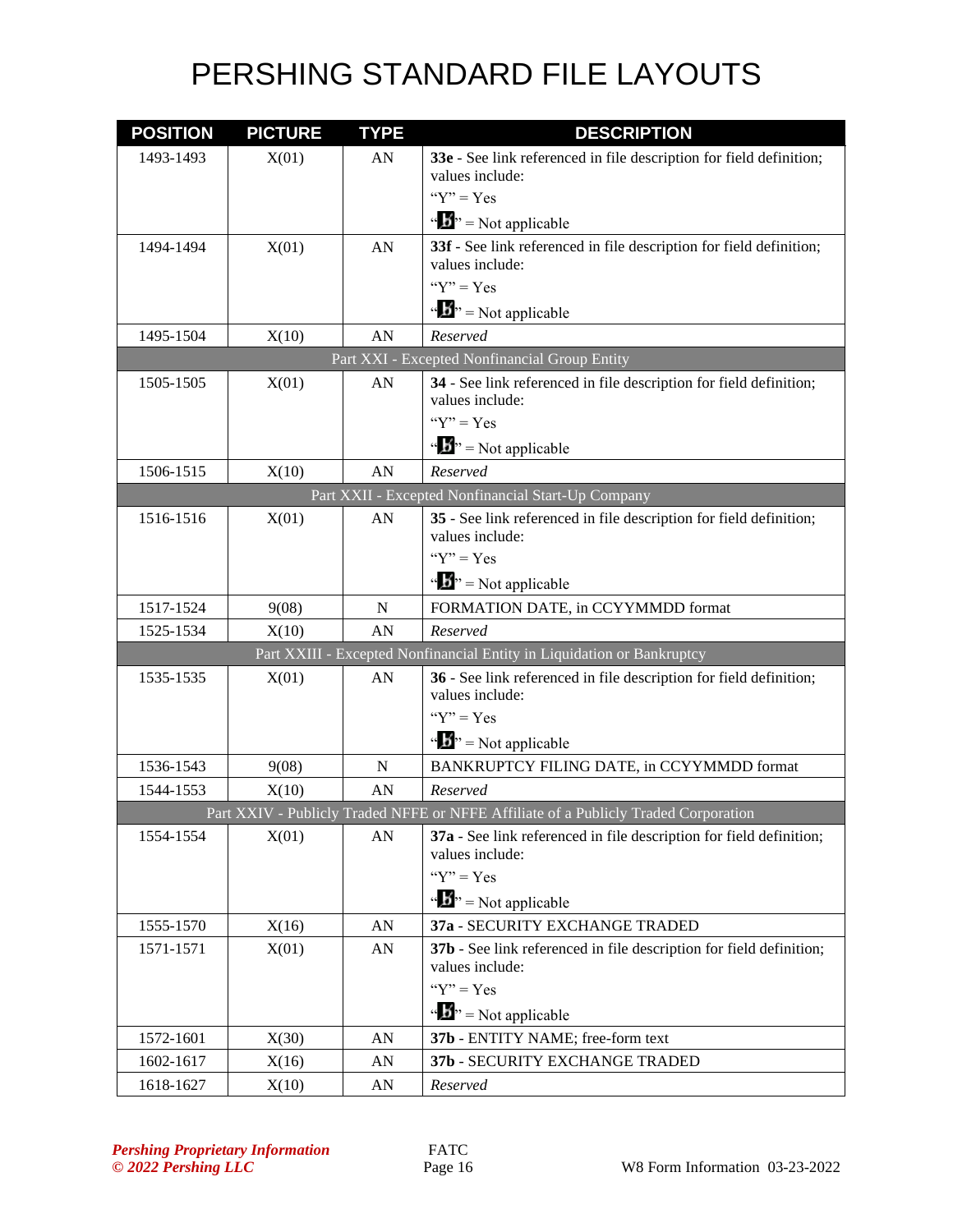| <b>POSITION</b> | <b>PICTURE</b>                                                    | <b>TYPE</b> | <b>DESCRIPTION</b>                                                                                         |
|-----------------|-------------------------------------------------------------------|-------------|------------------------------------------------------------------------------------------------------------|
|                 |                                                                   |             | Part XXV - Excepted Territory NFFE                                                                         |
| 1628-1628       | X(01)                                                             | AN          | 38 - See link referenced in file description for field definition;<br>values include:                      |
|                 |                                                                   |             | " $Y$ " = Yes                                                                                              |
|                 |                                                                   |             | $\mathbf{B}^{\prime\prime}$ = Not applicable                                                               |
| 1629-1638       | X(10)                                                             | AN          | Reserved                                                                                                   |
|                 |                                                                   |             | Part XXVI - Active NFFE                                                                                    |
| 1639-1639       | X(01)                                                             | AN          | 39 - See link referenced in file description for field definition;<br>values include:                      |
|                 |                                                                   |             | " $Y$ " = Yes                                                                                              |
|                 |                                                                   |             | $\mathbf{B}^{\prime\prime}$ = Not applicable                                                               |
| 1640-1649       | X(10)                                                             | AN          | Reserved                                                                                                   |
|                 |                                                                   |             | Part XXVII - Passive NFFE                                                                                  |
| 1650-1650       | X(01)                                                             | AN          | 40 - See link referenced in file description for field definition;<br>values include:                      |
|                 |                                                                   |             | " $Y$ " = Yes                                                                                              |
|                 |                                                                   |             | $\mathbf{B}^{\prime\prime}$ = Not applicable                                                               |
| 1651-1660       | X(10)                                                             | AN          | Reserved                                                                                                   |
|                 |                                                                   |             | Part XXVIII - Sponsored Direct Reporting NFFE                                                              |
| 1661-1690       | X(30)                                                             | AN          | 41 - NAME OF SPONSORING ENTITY; free-form text                                                             |
| 1691-1691       | X(01)                                                             | AN          | 42 - See link referenced in file description for field definition;                                         |
|                 |                                                                   |             | values include:<br>" $Y$ " = Yes                                                                           |
|                 |                                                                   |             |                                                                                                            |
|                 |                                                                   |             | $\mathbf{A}^{\mathbf{B}}$ = Not applicable                                                                 |
| 1692-1701       | X(10)                                                             | AN          | Reserved                                                                                                   |
| 1702-1821       | X(20)                                                             | AN          | Not Used                                                                                                   |
|                 | The following field refer to above-indicated field in this record |             |                                                                                                            |
| 1822-1851       | X(30)                                                             | AN          | SPONSOR/TRUSTEE NAME, as part of Part XIX, 30, in<br>position 1452; effective late 2 <sup>nd</sup> Q, 2017 |
| 1852-2499       | X(648)                                                            | AN          | Not Used                                                                                                   |
| 2500-2500       | X(01)                                                             | AN          | Literally "X"; indicates the end of record B                                                               |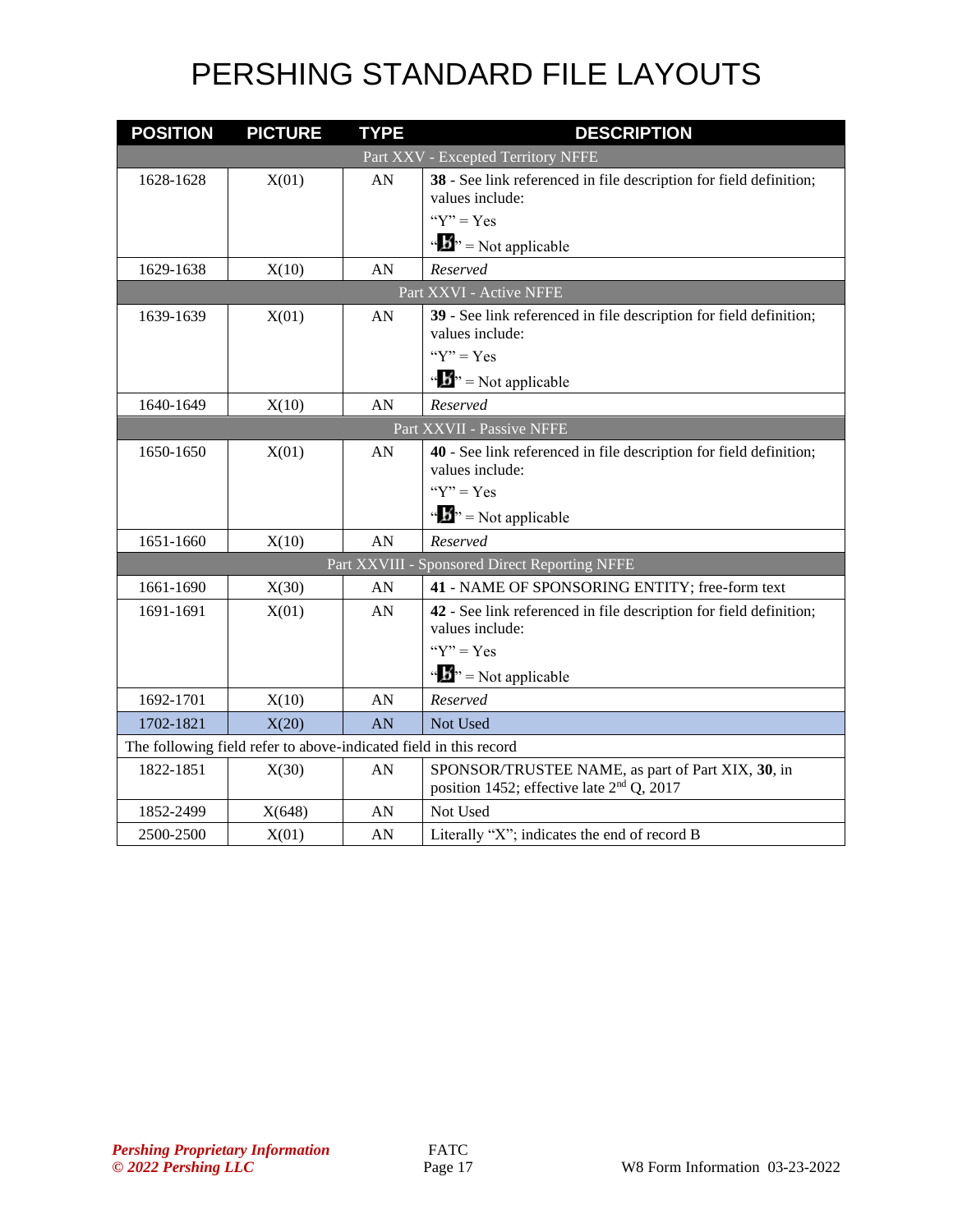#### **DETAIL RECORD C - HOLDER INFORMATION - BENEFICIAL OWNER - INDIVIDUAL (BEN)**

| <b>POSITION</b> | <b>PICTURE</b> | <b>TYPE</b> | <b>DESCRIPTION</b>                                                                                                                                                                                                                                                                                                                                                                                                                                                                |
|-----------------|----------------|-------------|-----------------------------------------------------------------------------------------------------------------------------------------------------------------------------------------------------------------------------------------------------------------------------------------------------------------------------------------------------------------------------------------------------------------------------------------------------------------------------------|
| 001-002         | X(02)          | AN          | TRANSACTION CODE = "W8"                                                                                                                                                                                                                                                                                                                                                                                                                                                           |
| 003-003         | X(01)          | AN          | RECORD INDICATOR VALUE = "C"                                                                                                                                                                                                                                                                                                                                                                                                                                                      |
| 004-011         | 9(08)          | N           | RECORD ID SEQUENCE NUMBER; begins with "00000001"                                                                                                                                                                                                                                                                                                                                                                                                                                 |
| 012-020         | X(09)          | AN          | ACCOUNT NUMBER, including Office (3), Base Account (5),<br>Check Digit (1)                                                                                                                                                                                                                                                                                                                                                                                                        |
| 021-023         | X(03)          | AN          | <b>INTRODUCING BROKER DEALER (IBD) NUMBER</b>                                                                                                                                                                                                                                                                                                                                                                                                                                     |
| 024-024         | X(01)          | AN          | Not Used                                                                                                                                                                                                                                                                                                                                                                                                                                                                          |
| 025-027         | X(03)          | AN          | <b>INVESTMENT PROFESSIONAL (IP) NUMBER</b>                                                                                                                                                                                                                                                                                                                                                                                                                                        |
| 028-028         | X(01)          | AN          | Not Used                                                                                                                                                                                                                                                                                                                                                                                                                                                                          |
| 029-038         | X(10)          | AN          | <b>ACCOUNT SHORT NAME</b>                                                                                                                                                                                                                                                                                                                                                                                                                                                         |
| 039-041         | X(03)          | AN          | Not Used                                                                                                                                                                                                                                                                                                                                                                                                                                                                          |
|                 |                |             | ACCOUNT HOLDER/BENEFICIAL OWNER SECONDARY IDENTIFIERS                                                                                                                                                                                                                                                                                                                                                                                                                             |
| 042-044         | X(03)          | AN          | SEQUENCE NUMBER; values are 001 through 015                                                                                                                                                                                                                                                                                                                                                                                                                                       |
| 045-047         | X(03)          | AN          | ACCOUNT HOLDER TYPE; values include:                                                                                                                                                                                                                                                                                                                                                                                                                                              |
|                 |                |             | "AH $\mathbf{B}$ " = Account Holder                                                                                                                                                                                                                                                                                                                                                                                                                                               |
|                 |                |             | " $B\&R$ " = Books and Records participant                                                                                                                                                                                                                                                                                                                                                                                                                                        |
|                 |                |             | "IPP" = Interested Party participant                                                                                                                                                                                                                                                                                                                                                                                                                                              |
| 048-051         | X(04)          | AN          | ACCOUNT HOLDER/BENEFICIAL OWNER/ACCOUNT<br>HOLDER/PARTICIPANT (1) ROLE; for Account Holder Roles<br>and Participant Roles, see Appendix Q, "ACCT Codes and<br>Values"                                                                                                                                                                                                                                                                                                             |
| 052-071         | X(20)          | AN          | <b>CLIENT ID</b>                                                                                                                                                                                                                                                                                                                                                                                                                                                                  |
|                 |                |             | ACCOUNT HOLDER/BENEFICIAL OWNER NAME AREA                                                                                                                                                                                                                                                                                                                                                                                                                                         |
| 072-072         | X(01)          | AN          | ACCOUNT HOLDER/BENEFICIAL OWNER NAME TYPE;<br>values include:                                                                                                                                                                                                                                                                                                                                                                                                                     |
|                 |                |             | "I" = Individual (Formatted)                                                                                                                                                                                                                                                                                                                                                                                                                                                      |
|                 |                |             | " $E$ " = Entity (Free-form text or no name on file)<br>" $M$ " = Memo (for Interested Party Type only – free-form text)                                                                                                                                                                                                                                                                                                                                                          |
| 073-104         | X(32)          | AN          | ACCOUNT HOLDER/BENEFICIAL OWNER<br>PREFIX/SUFFIX or ENTITY NAME / MEMO FREE-FORM<br>LINE 1; if NAME TYPE = "I," then one of the following values<br>using the first 4 characters of the field will be used; the second 4<br>characters can be used for a suffix, and remaining 24 characters<br>will be blank; values include:<br>$-$ R R R R $-$<br>"DR $\bm{b}$ $\bm{b}$ "<br>" $MDM$ $\cancel{B}$ "<br>$M \times K$<br>" $MS\cancel{B}$ $\cancel{B}$ "<br>" $MRS$ <sup>3</sup> |
|                 |                |             | "SIR $\mathbf{B}^{\prime}$ "<br>(cont.)                                                                                                                                                                                                                                                                                                                                                                                                                                           |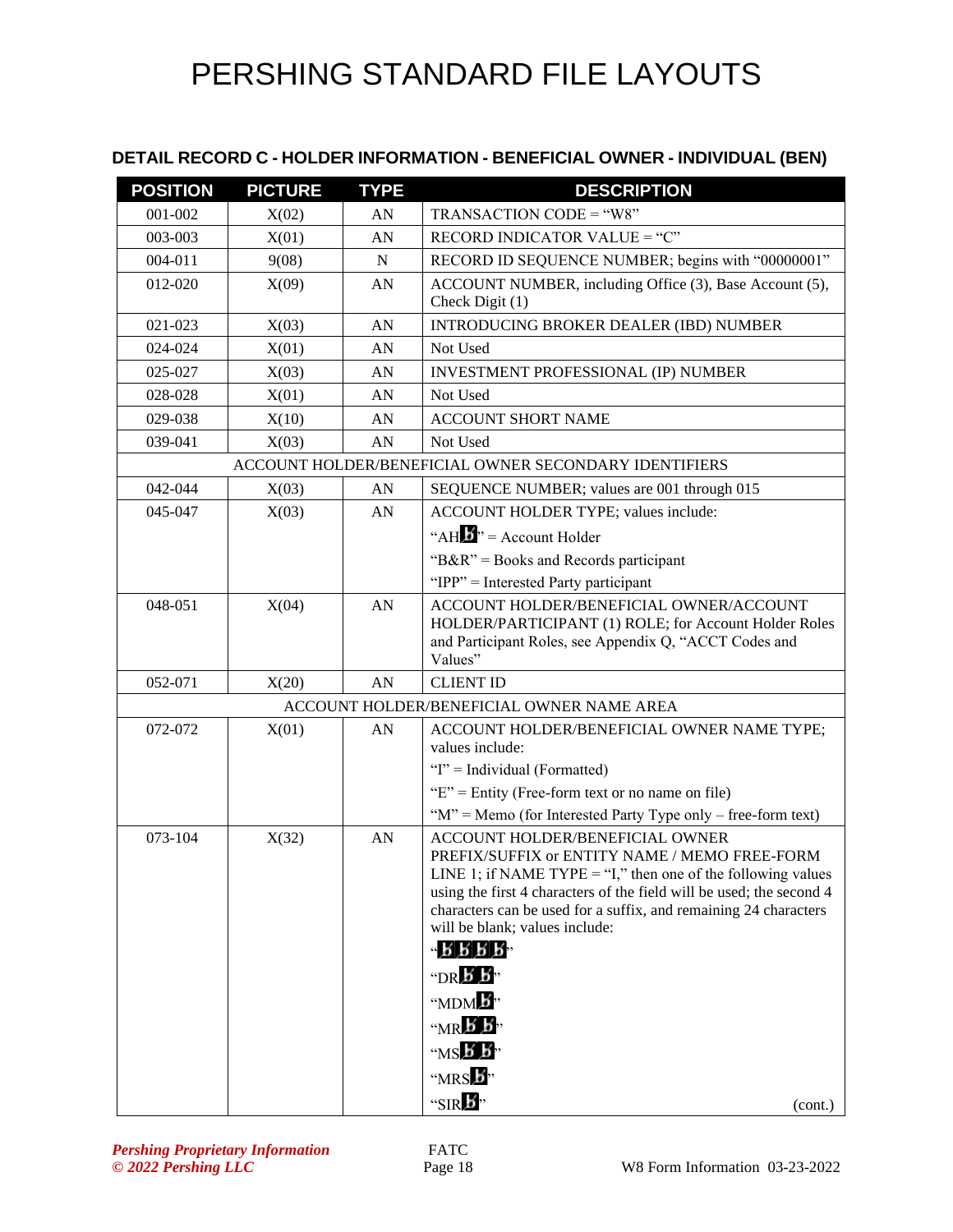| <b>POSITION</b>               | <b>PICTURE</b>                  | <b>TYPE</b> | <b>DESCRIPTION</b>                                                                                                                                                                                                                                                 |
|-------------------------------|---------------------------------|-------------|--------------------------------------------------------------------------------------------------------------------------------------------------------------------------------------------------------------------------------------------------------------------|
|                               |                                 |             | If NAME TYPE = "E" or "M" then it will be free-form text and<br>can be blank                                                                                                                                                                                       |
| 105-136                       | X(32)                           | AN          | ACCOUNT HOLDER/BENEFICIAL OWNER FIRST NAME<br>or ENTITY NAME / MEMO FREE-FORM LINE 2; if NAME<br>$TYPE = "I"$ then this field will contain the first name; if NAME<br>$TYPE = "E"$ or "M" then it will be free-form text and can be<br>blank                       |
| 137-168                       | X(32)                           | AN          | <b>ACCOUNT HOLDER/BENEFICIAL OWNER MIDDLE</b><br>INITIAL/NAME or ENTITY NAME / MEMO FREE-FORM<br>LINE 3; if NAME TYPE = "I," then this field will contain the<br>middle initial/name; if NAME TYPE = "E" or "M" then it will<br>be free-form text and can be blank |
| 169-200                       | X(32)                           | AN          | ACCOUNT HOLDER/BENEFICIAL OWNER LAST NAME<br>or ENTITY NAME / MEMO FREE-FORM LINE 4; if NAME<br>$TYPE = "I,"$ then this field will contain the last name; if NAME<br>$TYPE = "E"$ or "M" then it will be free-form text and can be<br>blank                        |
| Permanent (Legal) Address (3) |                                 |             |                                                                                                                                                                                                                                                                    |
| 201-204                       | X(04)                           | AN          | ATTENTION LINE PREFIX; values include:                                                                                                                                                                                                                             |
|                               |                                 |             | " $ATTN" =$ Attention of                                                                                                                                                                                                                                           |
|                               |                                 |             | "C/O $\mathbf{B}$ " = Care of                                                                                                                                                                                                                                      |
|                               |                                 |             | $\mathbf{B}'$ <b>B</b> $\mathbf{B}'$ <b>B</b> $\mathbf{B}''$ = May be blank in user-titled accounts                                                                                                                                                                |
| 205-232                       | X(28)                           | AN          | <b>ATTENTION LINE DETAIL</b>                                                                                                                                                                                                                                       |
| 233-264                       | X(32)                           | AN          | STREET ADDRESS LINE 1 or MEMO FREE-FORM LINE 5                                                                                                                                                                                                                     |
| 265-296                       | X(32)                           | AN          | STREET ADDRESS LINE 2 or MEMO FREE-FORM LINE 6                                                                                                                                                                                                                     |
| 297-328                       | X(32)                           | AN          | STREET ADDRESS LINE 3; only if ATTENTION LINE is<br>spaces                                                                                                                                                                                                         |
|                               |                                 |             | Positions 329-360 are redefined to accommodate both US/Canada City, State and Zip and non-US/Canada City                                                                                                                                                           |
|                               |                                 |             | The following three fields apply to US/Canada addresses only                                                                                                                                                                                                       |
| 329-343                       | X(15)                           | AN          | CITY; for US/Canada addresses only                                                                                                                                                                                                                                 |
| 344-345                       | X(02)                           | AN          | STATE; for US/Canada addresses only; see Appendix Q                                                                                                                                                                                                                |
| 346-360                       | X(15)                           | AN          | ZIP/POSTAL CODE; for US/Canada addresses only                                                                                                                                                                                                                      |
|                               |                                 |             | The following field applies to non-US or Canada addresses only                                                                                                                                                                                                     |
| 329-360                       | X(32)                           | AN          | Non-US/Canada City; free-form                                                                                                                                                                                                                                      |
| 361-362                       | X(02)                           | AN          | COUNTRY CODE; see Appendix Q, "ACCT Codes and<br>Values"                                                                                                                                                                                                           |
| 363-382                       | X(20)                           | AN          | Reserved                                                                                                                                                                                                                                                           |
|                               | Permanent (Mailing) Address (4) |             |                                                                                                                                                                                                                                                                    |
| 383-386                       | X(04)                           | AN          | ATTENTION LINE PREFIX; values include:                                                                                                                                                                                                                             |
|                               |                                 |             | " $ATTN" =$ Attention of                                                                                                                                                                                                                                           |
|                               |                                 |             | "C/O $\mathbf{B}$ " = Care of                                                                                                                                                                                                                                      |
|                               |                                 |             | $\mathbf{A} \mathbf{B} \mathbf{B}$ $\mathbf{B} \mathbf{B}$ $\mathbf{B}$ = May be blank in user-titled accounts                                                                                                                                                     |
| 387-414                       | X(28)                           | ${\rm AN}$  | <b>ATTENTION LINE DETAIL</b>                                                                                                                                                                                                                                       |
| 415-446                       | X(32)                           | ${\rm AN}$  | STREET ADDRESS LINE 1 or MEMO FREE-FORM LINE 5                                                                                                                                                                                                                     |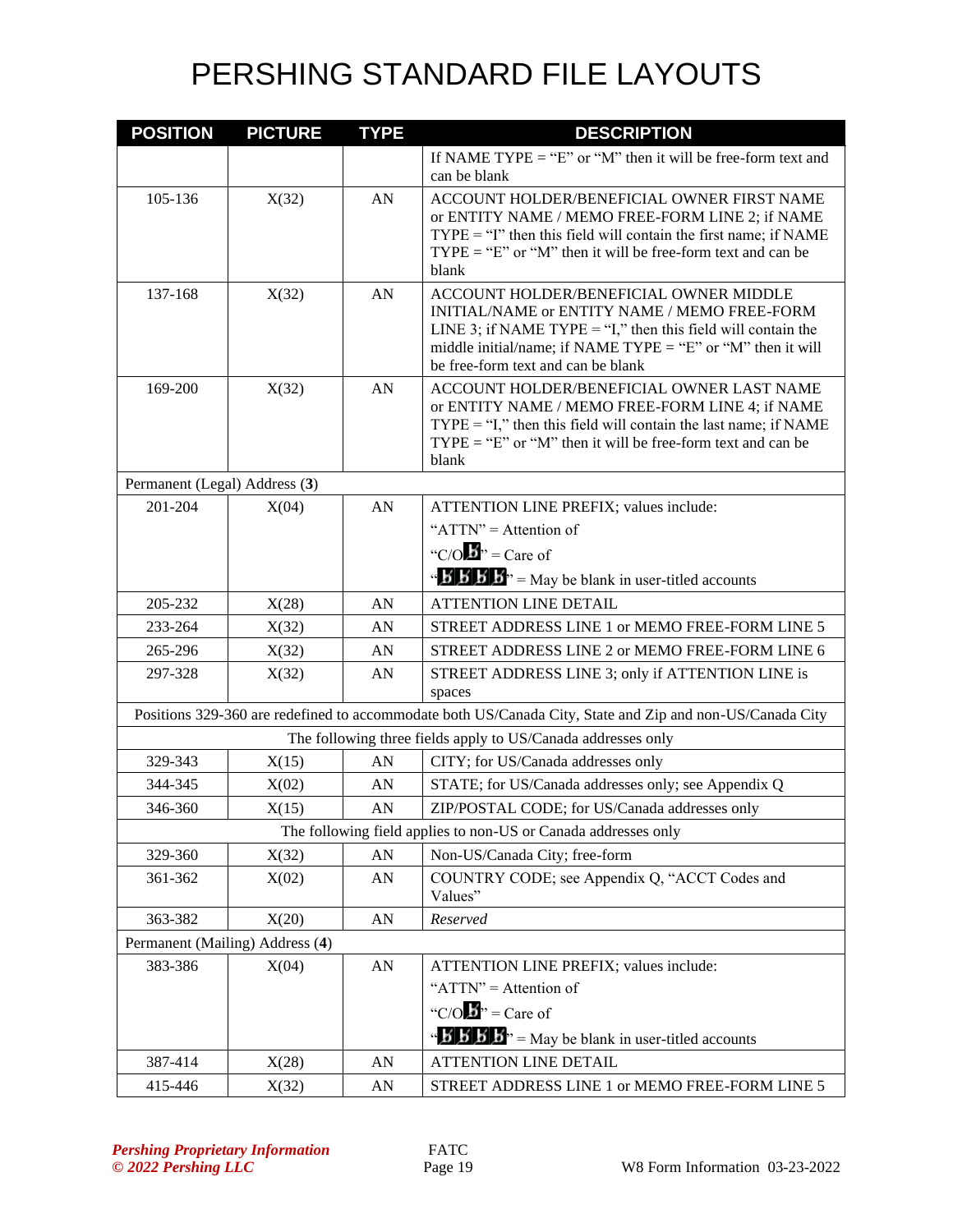| <b>POSITION</b> | <b>PICTURE</b> | <b>TYPE</b> | <b>DESCRIPTION</b>                                                                                                                              |
|-----------------|----------------|-------------|-------------------------------------------------------------------------------------------------------------------------------------------------|
| 447-478         | X(32)          | AN          | STREET ADDRESS LINE 2 or MEMO FREE-FORM LINE 6                                                                                                  |
| 479-510         | X(32)          | AN          | STREET ADDRESS LINE 3; only if ATTENTION LINE is                                                                                                |
|                 |                |             | spaces                                                                                                                                          |
|                 |                |             | Positions 511-542 are redefined to accommodate both US/Canada City, State and Zip and non-US/Canada City                                        |
|                 |                |             | The following three fields apply to US/Canada addresses only                                                                                    |
| 511-525         | X(15)          | AN          | CITY; for US/Canada addresses only                                                                                                              |
| 526-527         | X(02)          | AN          | STATE; for US/Canada addresses only; see Appendix Q                                                                                             |
| 528-542         | X(15)          | AN          | ZIP/POSTAL CODE; for US/Canada addresses only                                                                                                   |
|                 |                |             | The following field applies to non-US or Canada addresses only                                                                                  |
| 511-542         | X(32)          | AN          | Non-US/Canada City; free-form                                                                                                                   |
| 543-544         | X(02)          | AN          | COUNTRY CODE; see Appendix Q, "ACCT Codes and<br>Values"                                                                                        |
| 545-564         | X(20)          | AN          | Reserved                                                                                                                                        |
|                 |                |             | GENERIC HOLDER INFORMATION NOT ON W8 FORMS                                                                                                      |
| 565-565         | X(01)          | AN          | PRIMARY INDICATOR; indicates that this holder, on this<br>account, has the highest withholding rate based on treaty<br>country; values include: |
|                 |                |             | " $Y$ " = Yes; this holder has highest withholding rate                                                                                         |
|                 |                |             | " $N$ " = No; this holder does not have the highest w/h rate                                                                                    |
|                 |                |             | $\mathbf{w}$ $\mathbf{w}$ = Not applicable or provided                                                                                          |
| 566-566         | X(01)          | AN          | W8 STATUS; values include:                                                                                                                      |
|                 |                |             | " $C$ " = Certified                                                                                                                             |
|                 |                |             | " $D$ " = Certified pending document                                                                                                            |
|                 |                |             | " $N$ " = Not certified                                                                                                                         |
|                 |                |             | "P" = Certified PR Corp $10\%$                                                                                                                  |
|                 |                |             | " $Q$ " = Certified pending document PR Corp 10%                                                                                                |
|                 |                |             | " $R$ " = Certified without PR Corp 105                                                                                                         |
|                 |                |             | "S" = Certified pending document without PR Corp 10%                                                                                            |
|                 |                |             | " $T$ " = Certified with treaty benefits                                                                                                        |
|                 |                |             | " $U$ " = Certified pending document with treaty                                                                                                |
|                 |                |             | "W" = Certified without treaty benefits                                                                                                         |
|                 |                |             | " $X$ " = Certified pending document without treaty                                                                                             |
| 567-567         | X(01)          | AN          | AFFIDAVIT OF UNCHANGED STATUS; values include:                                                                                                  |
|                 |                |             | " $Y$ " = Affidavit submitted                                                                                                                   |
|                 |                |             | "N" = Affidavit not submitted                                                                                                                   |
|                 |                |             | $\mathbf{w}$ $\mathbf{w}$ = Not applicable or provided                                                                                          |
| 568-575         | 9(08)          | $\mathbf N$ | W8 EFFECTIVE DATE; the date on the W8 form; date                                                                                                |
|                 |                |             | withholding benefit applied per form for this holder, in                                                                                        |
|                 |                |             | <b>CCYYMMDD</b> format                                                                                                                          |
| 576-583         | 9(08)          | N           | W8 UPDATE DATE; last date that the W8 information was<br>updated for this holder, in CCYYMMDD format                                            |
| 584-591         | 9(08)          | N           | W8 EXPIRATION DATE; the date the form is not subject to                                                                                         |
|                 |                |             | NRA withholding, in CCYYMMDD format                                                                                                             |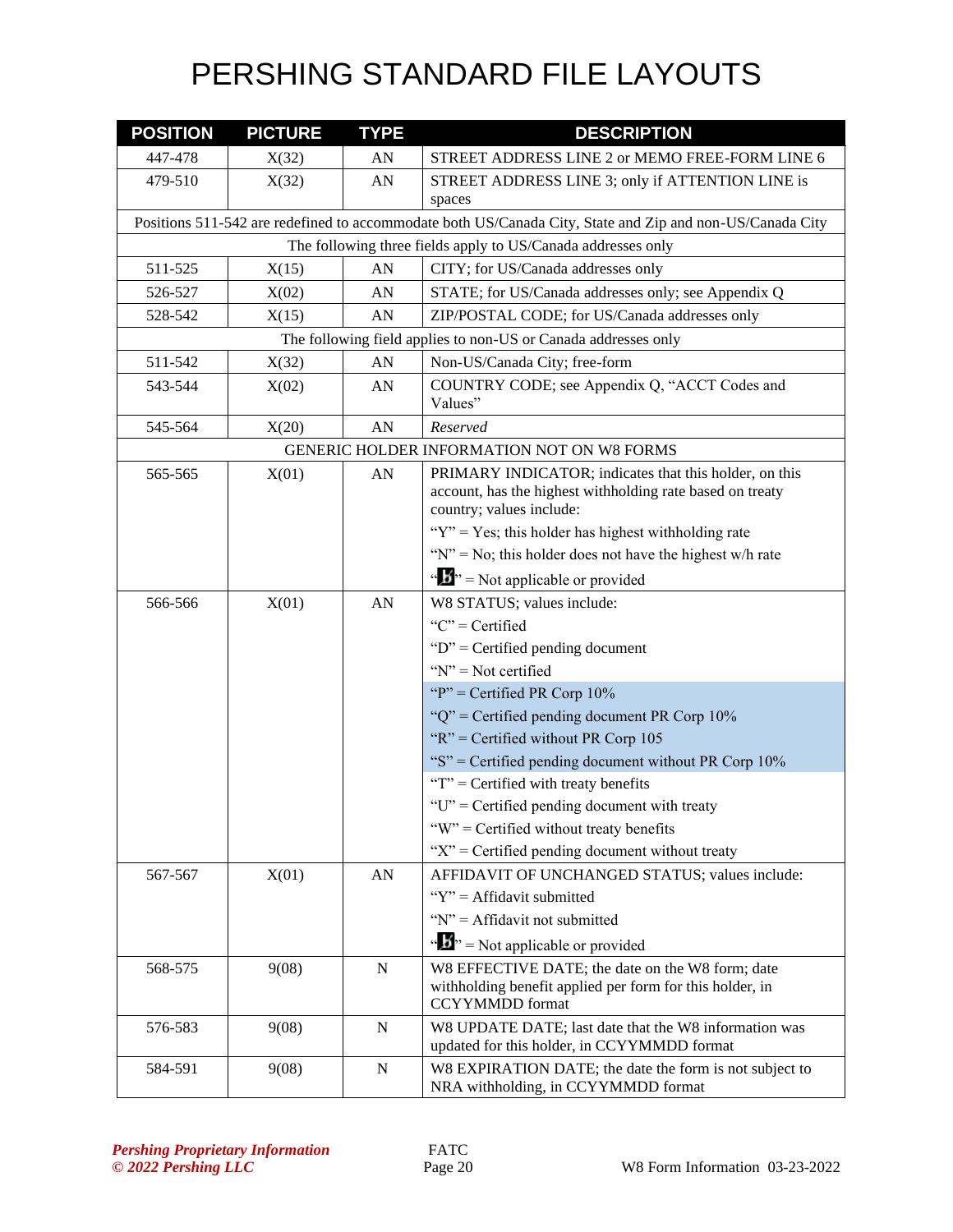| <b>POSITION</b>              | <b>PICTURE</b>                                   | <b>TYPE</b> | <b>DESCRIPTION</b>                                                         |  |  |  |
|------------------------------|--------------------------------------------------|-------------|----------------------------------------------------------------------------|--|--|--|
| 592-599                      | X(08)                                            | AN          | Not Used                                                                   |  |  |  |
| 600-619                      | X(20)                                            | AN          | Reserved                                                                   |  |  |  |
|                              | <b>Additional Documents Required Information</b> |             |                                                                            |  |  |  |
| 620-620                      | X(01)                                            | AN          | ADDITIONAL DOCUMENTS REQUIRED INDICATOR;                                   |  |  |  |
|                              |                                                  |             | values include:                                                            |  |  |  |
|                              |                                                  |             | " $Y$ " = Yes, additional documents are required                           |  |  |  |
|                              |                                                  |             | " $N$ " = No; no additional documents are required                         |  |  |  |
|                              |                                                  |             | Additional Documents Information, up to 10 iterations                      |  |  |  |
|                              |                                                  |             | <b>Additional Document 1</b>                                               |  |  |  |
| 621-624                      | X(04)                                            | AN          | ADDITIONAL DOCUMENT (1) CODE; see Appendix 2,<br>"FATCA CODES," for values |  |  |  |
| 625-625                      | X(01)                                            | AN          | ADDITIONAL DOCUMENT (1) STATUS; values include:                            |  |  |  |
|                              |                                                  |             | " $E$ " = Expired                                                          |  |  |  |
|                              |                                                  |             | " $N$ " = Not received                                                     |  |  |  |
|                              |                                                  |             | " $R$ " = Received                                                         |  |  |  |
| 626-633                      | 9(08)                                            | $\mathbf N$ | ADDITIONAL DOCUMENT (1) EXPIRATION DATE, in<br><b>CCYYMMDD</b> format      |  |  |  |
|                              |                                                  |             | <b>Additional Document 2</b>                                               |  |  |  |
| 634-637                      | X(04)                                            | AN          | ADDITIONAL DOCUMENT (2) CODE; see Appendix 2,<br>"FATCA CODES," for values |  |  |  |
| 638-638                      | X(01)                                            | AN          | ADDITIONAL DOCUMENT (2) STATUS; see position 625 for<br>values             |  |  |  |
| 639-646                      | 9(08)                                            | $\mathbf N$ | ADDITIONAL DOCUMENT (2) EXPIRATION DATE, in<br><b>CCYYMMDD</b> format      |  |  |  |
| <b>Additional Document 3</b> |                                                  |             |                                                                            |  |  |  |
| 647-650                      | X(04)                                            | AN          | ADDITIONAL DOCUMENT (3) CODE; see Appendix 2,<br>"FATCA CODES," for values |  |  |  |
| 651-651                      | X(01)                                            | AN          | ADDITIONAL DOCUMENT (3) STATUS; see position 625 for<br>values             |  |  |  |
| 652-659                      | 9(08)                                            | N           | ADDITIONAL DOCUMENT (3) EXPIRATION DATE, in<br><b>CCYYMMDD</b> format      |  |  |  |
|                              |                                                  |             | <b>Additional Document 4</b>                                               |  |  |  |
| 660-663                      | X(04)                                            | AN          | ADDITIONAL DOCUMENT (4) CODE; see Appendix 2,<br>"FATCA CODES," for values |  |  |  |
| 664-664                      | X(01)                                            | AN          | ADDITIONAL DOCUMENT (4) STATUS; see position 625 for<br>values             |  |  |  |
| 665-672                      | 9(08)                                            | N           | ADDITIONAL DOCUMENT (4) EXPIRATION DATE, in<br><b>CCYYMMDD</b> format      |  |  |  |
|                              |                                                  |             | <b>Additional Document 5</b>                                               |  |  |  |
| 673-676                      | X(04)                                            | AN          | ADDITIONAL DOCUMENT (5) CODE; see Appendix 2,<br>"FATCA CODES," for values |  |  |  |
| 677-677                      | X(01)                                            | ${\rm AN}$  | ADDITIONAL DOCUMENT (5) STATUS; see position 625 for<br>values             |  |  |  |
| 678-685                      | 9(08)                                            | ${\bf N}$   | ADDITIONAL DOCUMENT (5) EXPIRATION DATE, in<br><b>CCYYMMDD</b> format      |  |  |  |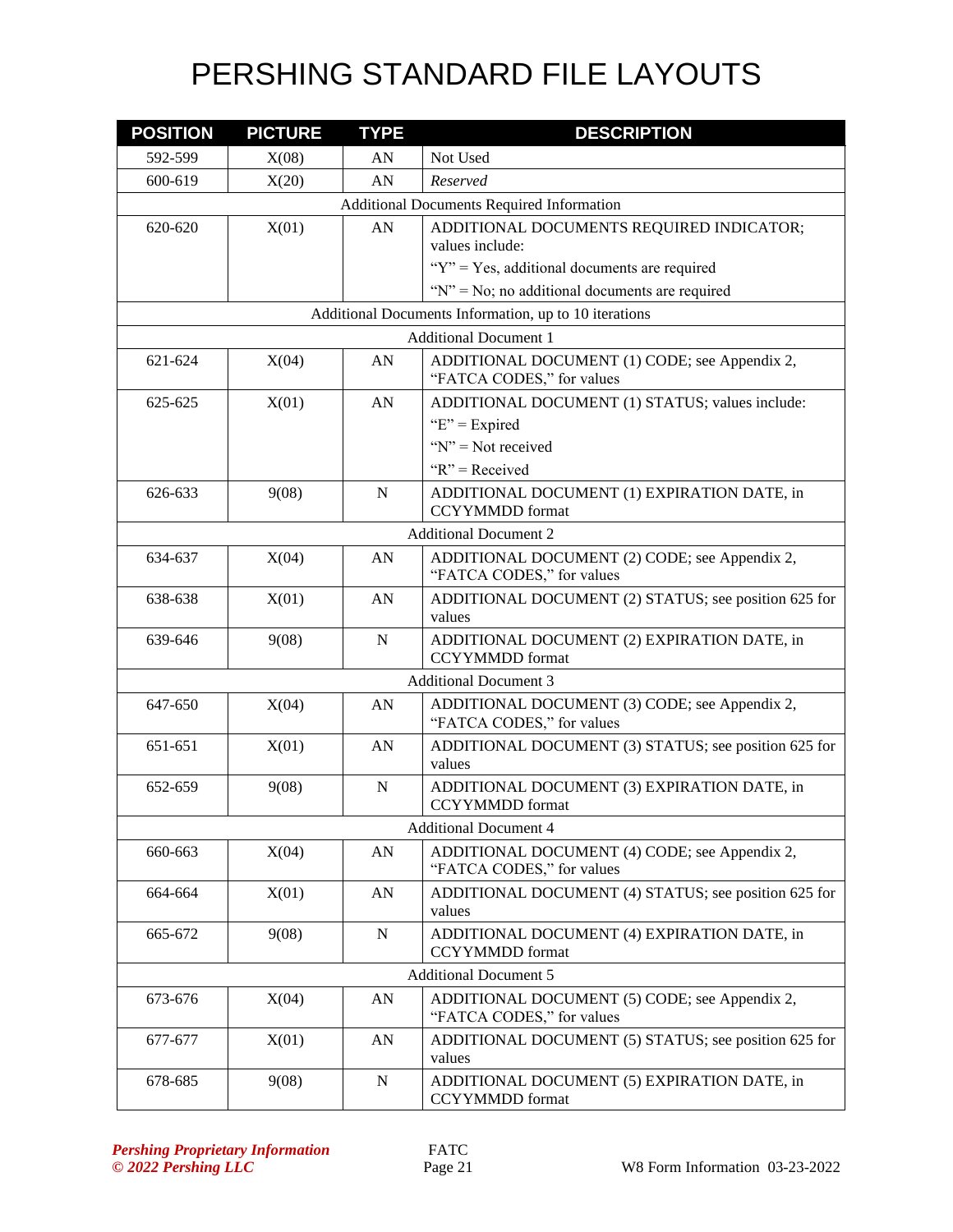| <b>POSITION</b> | <b>PICTURE</b>                                                  | <b>TYPE</b> | <b>DESCRIPTION</b>                                                                          |
|-----------------|-----------------------------------------------------------------|-------------|---------------------------------------------------------------------------------------------|
|                 |                                                                 |             | <b>Additional Document 6</b>                                                                |
| 686-689         | X(04)                                                           | ${\rm AN}$  | ADDITIONAL DOCUMENT (6) CODE; see Appendix 2,<br>"FATCA CODES," for values                  |
| 690-690         | X(01)                                                           | AN          | ADDITIONAL DOCUMENT (6) STATUS; see position 625 for<br>values                              |
| 691-698         | 9(08)                                                           | $\mathbf N$ | ADDITIONAL DOCUMENT (6) EXPIRATION DATE, in<br><b>CCYYMMDD</b> format                       |
|                 |                                                                 |             | <b>Additional Document 7</b>                                                                |
| 699-702         | X(04)                                                           | AN          | ADDITIONAL DOCUMENT (7) CODE; see Appendix 2,<br>"FATCA CODES," for values                  |
| 703-703         | X(01)                                                           | AN          | ADDITIONAL DOCUMENT (7) STATUS; see position 625 for<br>values                              |
| 704-711         | 9(08)                                                           | N           | ADDITIONAL DOCUMENT (7) EXPIRATION DATE, in<br><b>CCYYMMDD</b> format                       |
|                 |                                                                 |             | <b>Additional Document 8</b>                                                                |
| 712-715         | X(04)                                                           | AN          | ADDITIONAL DOCUMENT (8) CODE; see Appendix 2,<br>"FATCA CODES," for values                  |
| 716-716         | X(01)                                                           | AN          | ADDITIONAL DOCUMENT (8) STATUS; see position 625 for<br>values                              |
| 717-724         | 9(08)                                                           | $\mathbf N$ | ADDITIONAL DOCUMENT (8) EXPIRATION DATE, in<br><b>CCYYMMDD</b> format                       |
|                 | <b>Additional Document 9</b>                                    |             |                                                                                             |
| 725-728         | X(04)                                                           | AN          | ADDITIONAL DOCUMENT (9) CODE; see Appendix 2,<br>"FATCA CODES," for values                  |
| 729-729         | X(01)                                                           | AN          | ADDITIONAL DOCUMENT (9) STATUS; see position 625 for<br>values                              |
| 730-737         | 9(08)                                                           | $\mathbf N$ | ADDITIONAL DOCUMENT (9) EXPIRATION DATE, in<br><b>CCYYMMDD</b> format                       |
|                 |                                                                 |             | <b>Additional Document 10</b>                                                               |
| 738-741         | X(04)                                                           | AN          | ADDITIONAL DOCUMENT (10) CODE; see Appendix 2,<br>"FATCA CODES," for values                 |
| 742-742         | X(01)                                                           | AN          | ADDITIONAL DOCUMENT (10) STATUS; see position 625<br>for values                             |
| 743-750         | 9(08)                                                           | ${\bf N}$   | ADDITIONAL DOCUMENT (10) EXPIRATION DATE, in<br><b>CCYYMMDD</b> format                      |
| 751-770         | X(20)                                                           | AN          | Reserved                                                                                    |
|                 |                                                                 |             | THE FOLLOWING FIELDS REPLICATE THE W8 BEN FORM                                              |
|                 |                                                                 |             | Part I - Identification of Beneficial Owner                                                 |
| position 072)   |                                                                 |             | 1 - NAME OF INDIVIDUAL WHO IS THE BENEFICIAL OWNER; free-form text (see above, beginning in |
| 771-772         | X(02)                                                           | AN          | 2 - COUNTRY OF CITIZENSHIP; can be spaces for legacy<br>accounts                            |
|                 |                                                                 |             | 3 - Permanent Residence (Legal) Address (see information beginning in position 201)         |
|                 | 4 - Mailing Address (see information beginning in position 383) |             |                                                                                             |
| 773-792         | X(20)                                                           | ${\rm AN}$  | 5 - US TAX ID NUMBER (see 804-823 for non-US Tax ID)                                        |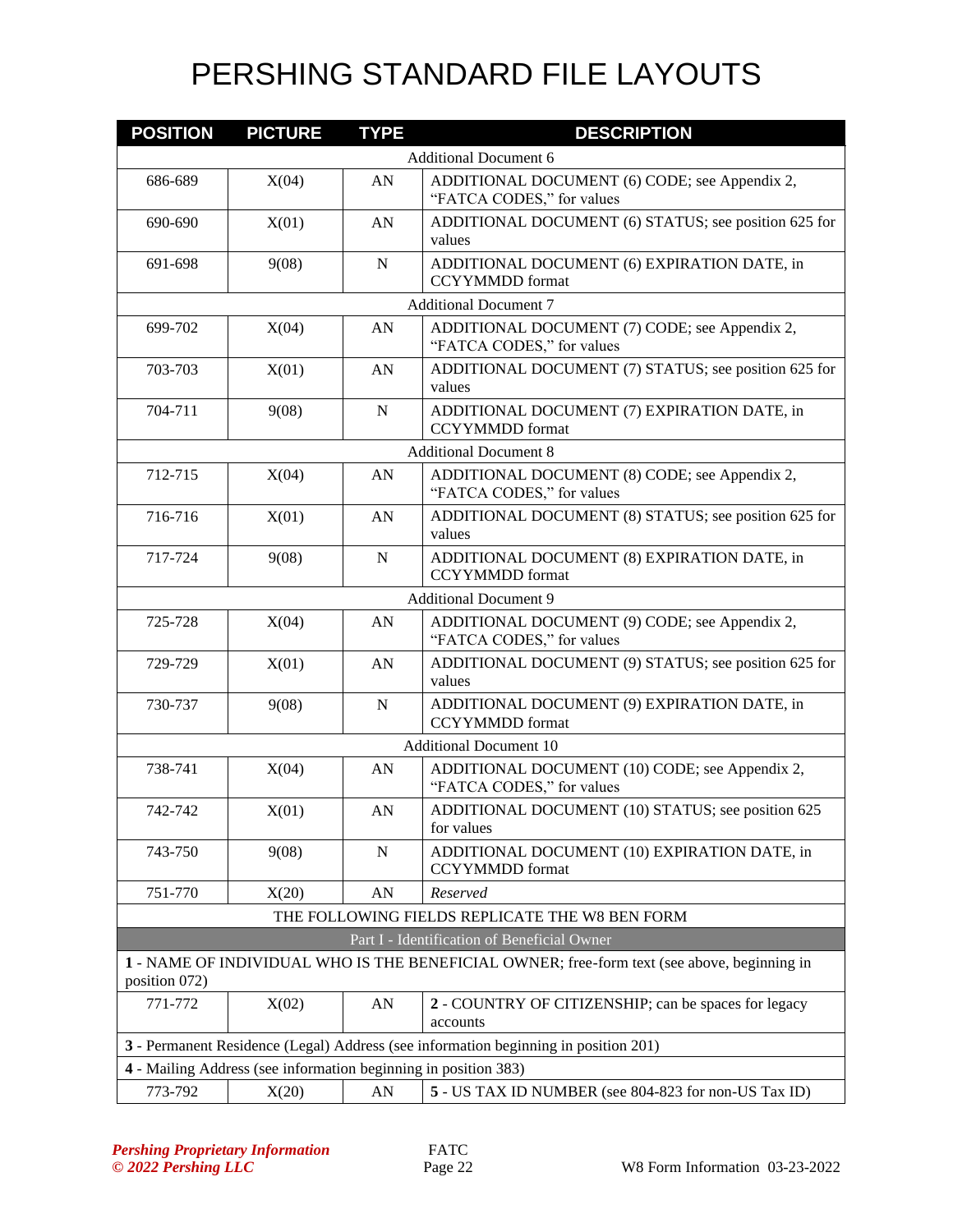| <b>POSITION</b> | <b>PICTURE</b>                                     | <b>TYPE</b> | <b>DESCRIPTION</b>                                                                                      |
|-----------------|----------------------------------------------------|-------------|---------------------------------------------------------------------------------------------------------|
| 793-793         | X(01)                                              | AN          | 5 - TAX ID TYPE; values include:                                                                        |
|                 |                                                    |             | " $A$ " = Applied for                                                                                   |
|                 |                                                    |             | " $E$ " = Applied for expired                                                                           |
|                 |                                                    |             | $F' = WP-EIN$                                                                                           |
|                 |                                                    |             | " $I$ " = ITIN                                                                                          |
|                 |                                                    |             | $Y' = Non-US$                                                                                           |
|                 |                                                    |             | " $Q$ " = QI-EIN                                                                                        |
|                 |                                                    |             | "S" = Social Security Number                                                                            |
|                 |                                                    |             | " $T$ " = Tax ID Number (EIN)                                                                           |
|                 |                                                    |             | "W"=WT-EIN                                                                                              |
| 794-795         | X(02)                                              | AN          | COUNTRY OF ISSUANCE CODE; see Appendix Q for values                                                     |
| 796-803         | 9(08)                                              | N           | 8 - DATE OF BIRTH, in CCYYMDD format                                                                    |
| 804-823         | X(20)                                              | AN          | 6a - NON-US TAX ID NUMBER                                                                               |
|                 | 6b - FTIN NOT LEGALLY REQUIRED (see position 1104) |             |                                                                                                         |
|                 |                                                    |             | Part II - Claim of Tax Treaty Benefits for Chapter 3 Purposes                                           |
| 824-825         | X(02)                                              | AN          | 9 - TREATY COUNTRY CODE; see Appendix Q for values                                                      |
| 826-829         | X(04)                                              | AN          | 10 - SPECIAL RATES AND CONDITIONS, if applicable,<br>values include:                                    |
|                 |                                                    |             | "AUPP" = Australia Pension Plan                                                                         |
|                 |                                                    |             | "ISPP" = Israel Pension Plan                                                                            |
|                 |                                                    |             | "NEPP" = Netherlands Pension Plan                                                                       |
|                 |                                                    |             | "REIT" = REIT Treaty Withholding Rate                                                                   |
|                 |                                                    |             | "SWPP" = Swiss Pension Plan                                                                             |
|                 |                                                    |             | "UKPP" = UK Pension Plan                                                                                |
|                 |                                                    |             | $\mathbf{B} \mathbf{B}'$ $\mathbf{B}'$ $\mathbf{B}''$ = Not applicable or provided                      |
| 830-833         | X(04)                                              | AN          | 10 - SPECIAL RATES AND CONDITIONS (1), Type of<br>Income; values include:                               |
|                 |                                                    |             | "NPRT" = $US$ non-portfolio interest                                                                    |
|                 |                                                    |             | "PRTI" = US portfolio interest                                                                          |
|                 |                                                    |             | "USDV" = US dividends                                                                                   |
|                 |                                                    |             | "UOID" = US original issue discount $(OID)$                                                             |
|                 |                                                    |             | "UPND" = US partnership distributions                                                                   |
|                 |                                                    |             | "UREI" = US REIT income                                                                                 |
|                 |                                                    |             | $\mathbf{A} \times \mathbf{B}$ $\mathbf{B} \times \mathbf{A}$ <sup>3</sup> = Not applicable or provided |
| 834-837         | X(04)                                              | ${\rm AN}$  | 10 - SPECIAL RATES AND CONDITIONS (2), Type of                                                          |
|                 |                                                    |             | Income; see position 830 for values                                                                     |
| 838-841         | X(04)                                              | AN          | 10 - SPECIAL RATES AND CONDITIONS (3), Type of<br>Income; see position 830 for values                   |
| 842-845         | X(04)                                              | ${\rm AN}$  | 10 - SPECIAL RATES AND CONDITIONS (4), Type of                                                          |
|                 |                                                    |             | Income; see position 830 for values                                                                     |
| 846-849         | X(04)                                              | ${\rm AN}$  | 10 - SPECIAL RATES AND CONDITIONS (5), Type of                                                          |
|                 |                                                    |             | Income; see position 830 for values                                                                     |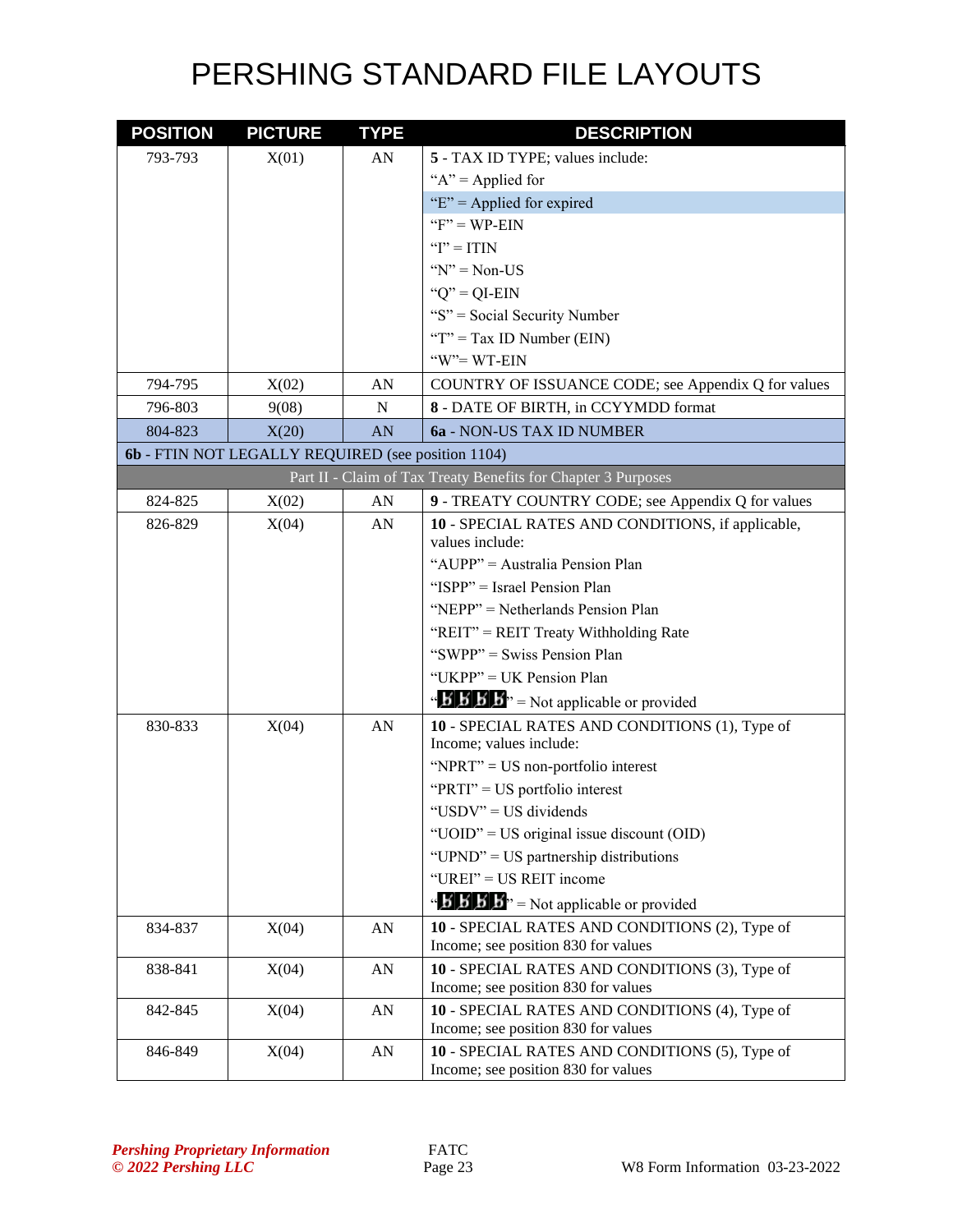| <b>POSITION</b> | <b>PICTURE</b> | <b>TYPE</b>      | <b>DESCRIPTION</b>                                                                    |
|-----------------|----------------|------------------|---------------------------------------------------------------------------------------|
| 850-853         | X(04)          | AN               | 10 - SPECIAL RATES AND CONDITIONS (6), Type of                                        |
|                 |                |                  | Income; see position 830 for values                                                   |
| 854-858         | X(04)          | AN               | 10 - SPECIAL RATES AND CONDITIONS (7), Type of                                        |
|                 |                |                  | Income; see 830 for values                                                            |
| 858-861         | X(04)          | AN               | 10 - SPECIAL RATES AND CONDITIONS (8), Type of<br>Income; see position 830 for values |
| 862-865         | X(04)          | AN               | 10 - SPECIAL RATES AND CONDITIONS (9), Type of                                        |
|                 |                |                  | Income; see position 830 for values                                                   |
| 866-869         | X(04)          | AN               | 10 - SPECIAL RATES AND CONDITIONS (10), Type of                                       |
|                 |                |                  | Income; see position 830 for values                                                   |
| 870-1069        | X(200)         | AN               | 10 - REASONS BENEFICIAL OWNER MEETS TERMS OF                                          |
|                 |                |                  | TREATY ARTICLE; free-form text                                                        |
| 1070-1079       | X(10)          | AN               | Reserved                                                                              |
|                 |                |                  | Part III - Certification                                                              |
| 1080-1083       | X(04)          | AN               | CERTIFICATION OF CAPACITY TO SIGN; values include:                                    |
|                 |                |                  | "AOBO" = Authorized officer of beneficial owner                                       |
|                 |                |                  | " $ATTY" =$ Attorney                                                                  |
|                 |                |                  | "AURP" = Authorized representative                                                    |
|                 |                |                  | "AUSI" = Authorized signatory                                                         |
|                 |                |                  | "BENO" = Beneficial owner                                                             |
|                 |                |                  | "CPCF" = $Yes$ ; certified                                                            |
|                 |                |                  | " $GRDN" =$ Guardian                                                                  |
|                 |                |                  | "IVAC" = Investment Accountant                                                        |
|                 |                |                  | "LGRP" = Legal representative                                                         |
|                 |                |                  | " $PATN"$ = Power of attorney"                                                        |
|                 |                |                  | " $PRNT" = Parent$                                                                    |
|                 |                |                  | " $PRRP" = Principal representative$                                                  |
|                 |                |                  | "REPR" = Representative                                                               |
|                 |                |                  | " $SELF" = Self$                                                                      |
|                 |                |                  | "TXCE" = Tax Counsel (if external)                                                    |
|                 |                |                  | "TXCS" = Tax                                                                          |
|                 |                |                  | $\sqrt{a}$ , $\sqrt{b}$ , = Not applicable                                            |
| 1084-1103       | X(20)          | ${\bf A}{\bf N}$ | Not Used                                                                              |
| 1104-1104       | X(1)           | AN               | 6b - FTIN NOT LEGALLY REQUIRED; values include:                                       |
|                 |                |                  | " $Y$ " = Yes                                                                         |
|                 |                |                  | $\cdots$ $\cdots$ $\cdots$ Not applicable                                             |
| 1105-1105       | X(1)           | AN               | SUPPORTING DOCS HAVE BEEN UPLOADED; values                                            |
|                 |                |                  | include:                                                                              |
|                 |                |                  | " $Y$ " = Yes                                                                         |
|                 |                |                  | $\mathbf{A}^{\prime\prime}$ = Not applicable                                          |
| 1106-2499       | X(1394)        | AN               | Not Used                                                                              |
| 2500-2500       | X(01)          | AN               | Literally "X"; indicates the end of record C                                          |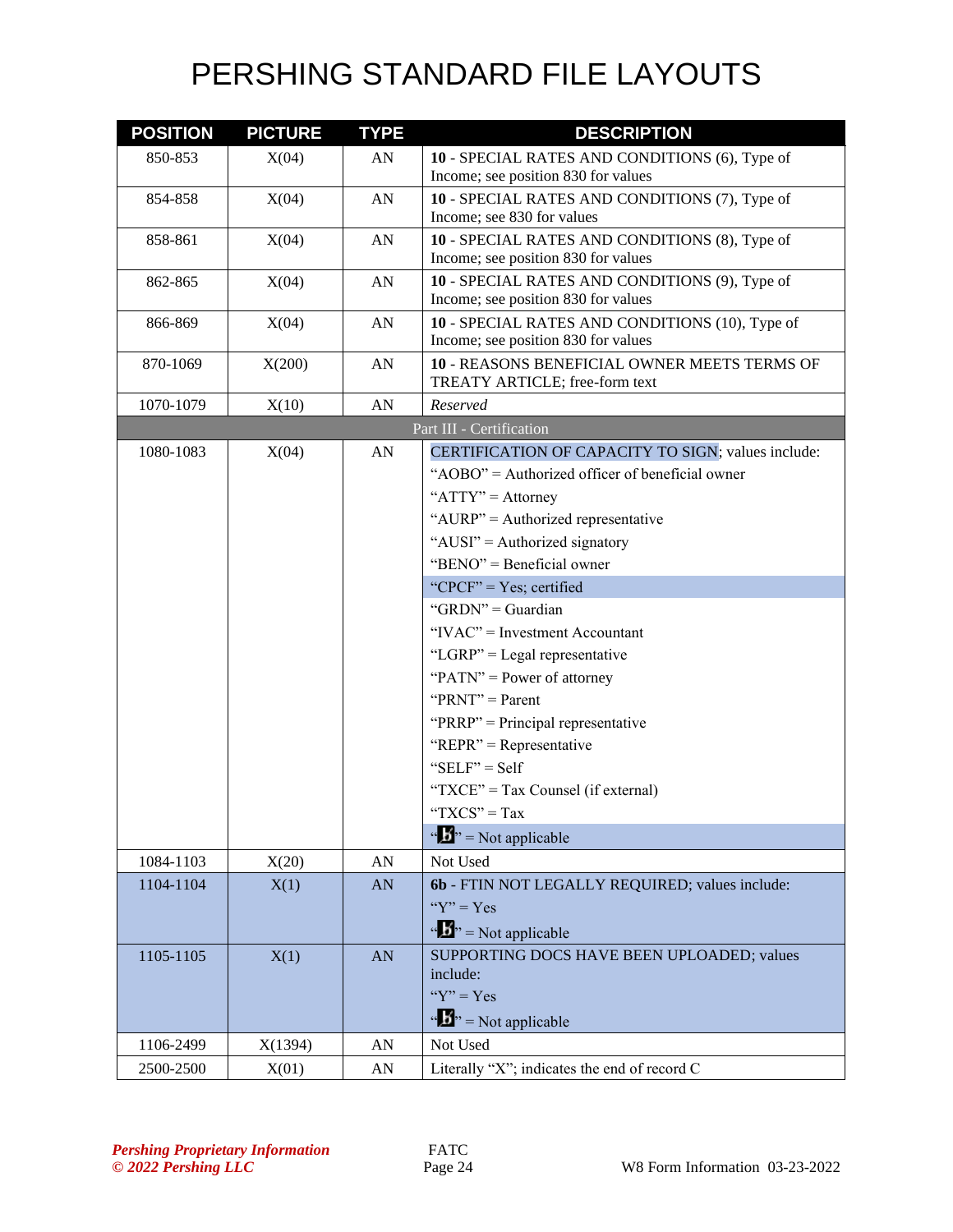#### **DETAIL RECORD D - HOLDER INFORMATION - BENEFICIAL OWNER - ENTITY (BEN-E)**

| <b>POSITION</b> | <b>PICTURE</b> | <b>TYPE</b> | <b>DESCRIPTION</b>                                                                                |
|-----------------|----------------|-------------|---------------------------------------------------------------------------------------------------|
| 001-002         | X(02)          | AN          | TRANSACTION CODE = "W8"                                                                           |
| 003-003         | X(01)          | AN          | RECORD INDICATOR VALUE = "D"                                                                      |
| 004-011         | 9(08)          | N           | RECORD ID SEQUENCE NUMBER; begins with "00000001"                                                 |
| 012-020         | X(09)          | AN          | ACCOUNT NUMBER, including Office (3), Base Account (5),                                           |
|                 |                |             | Check Digit (1)                                                                                   |
| 021-023         | X(03)          | AN          | <b>INTRODUCING BROKER DEALER (IBD) NUMBER</b>                                                     |
| 024-024         | X(01)          | AN          | Not Used                                                                                          |
| 025-027         | X(03)          | AN          | <b>INVESTMENT PROFESSIONAL (IP) NUMBER</b>                                                        |
| 028-028         | X(01)          | AN          | Not Used                                                                                          |
| 029-038         | X(10)          | AN          | <b>ACCOUNT SHORT NAME</b>                                                                         |
| 039-041         | X(03)          | AN          | Not Used                                                                                          |
|                 |                |             | ACCOUNT HOLDER/BEN-E SECONDARY IDENTIFIERS                                                        |
| 042-044         | X(03)          | AN          | SEQUENCE NUMBER; values are 001 through 015                                                       |
| 045-047         | X(03)          | AN          | ACCOUNT HOLDER TYPE; values include:                                                              |
|                 |                |             | "AH $\mathbf{H}$ " = Account Holder                                                               |
|                 |                |             | " $B\&R$ " = Books and Records participant                                                        |
|                 |                |             | "IPP" = Interested Party participant                                                              |
| 048-051         | X(04)          | AN          | BEN-E ROLE; for Account Holder Roles and Participant Roles,                                       |
|                 |                |             | see Appendix Q, "ACCT Codes and Values"                                                           |
| 052-071         | X(20)          | AN          | <b>CLIENT ID</b>                                                                                  |
|                 |                |             | ACCOUNT HOLDER/BEN-E NAME AREA                                                                    |
| 072-072         | X(01)          | AN          | ACCOUNT HOLDER/BEN-E NAME TYPE; values include:                                                   |
|                 |                |             | "I" = Individual (Formatted)                                                                      |
|                 |                |             | " $E$ " = Entity (Free-form text or no name on file)                                              |
|                 |                |             | " $M$ " = Memo (for Interested Party Type only – free-form text)                                  |
| 073-104         | X(32)          | AN          | ACCOUNT HOLDER/BEN-E PREFIX/SUFFIX or ENTITY<br>NAME / MEMO FREE-FORM LINE 1; if NAME TYPE = "I," |
|                 |                |             | then one of the following values using the first 4 characters of                                  |
|                 |                |             | the field will be used; the second 4 characters can be used for a                                 |
|                 |                |             | suffix, and remaining 24 characters will be blank; values<br>include:                             |
|                 |                |             | $-$ R R R R $-$                                                                                   |
|                 |                |             | "DR $\overline{B}$ $\overline{B}$ "                                                               |
|                 |                |             | "MDM <sup>b</sup> "                                                                               |
|                 |                |             | $M \times K$                                                                                      |
|                 |                |             | $MSE$ $B$ <sup>3</sup>                                                                            |
|                 |                |             | " $MRS$ $\overline{B}$ "                                                                          |
|                 |                |             | "SIR $\mathbf{F}$ "                                                                               |
|                 |                |             | If NAME TYPE = "E" or "M" then it will be free-form text and                                      |
|                 |                |             | can be blank                                                                                      |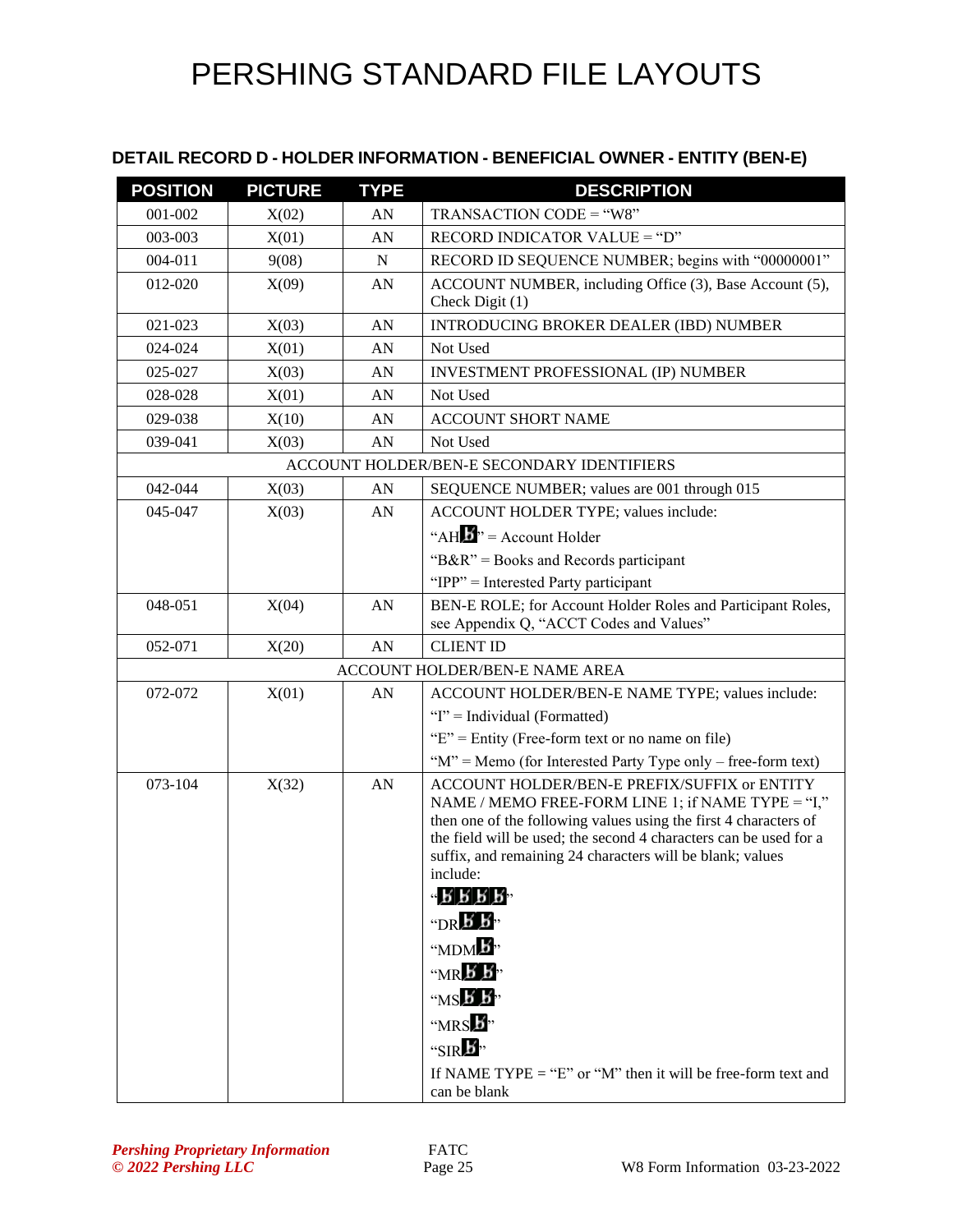| <b>POSITION</b>               | <b>PICTURE</b>                  | <b>TYPE</b>      | <b>DESCRIPTION</b>                                                                                                                                                                                                                                 |
|-------------------------------|---------------------------------|------------------|----------------------------------------------------------------------------------------------------------------------------------------------------------------------------------------------------------------------------------------------------|
| 105-136                       | X(32)                           | AN               | ACCOUNT HOLDER/BEN-E FIRST NAME or ENTITY<br>NAME / MEMO FREE-FORM LINE 2; if NAME TYPE = "I"<br>then this field will contain the first name; if NAME TYPE = " $E$ "<br>or "M" then it will be free-form text and can be blank                     |
| 137-168                       | X(32)                           | AN               | ACCOUNT HOLDER/BEN-E MIDDLE INITIAL/NAME or<br>ENTITY NAME / MEMO FREE-FORM LINE 3; if NAME<br>$TYPE = "I,"$ then this field will contain the middle initial/name;<br>if NAME TYPE = "E" or "M" then it will be free-form text and<br>can be blank |
| 169-200                       | X(32)                           | AN               | ACCOUNT HOLDER/BEN-E LAST NAME or ENTITY<br>NAME / MEMO FREE-FORM LINE 4; if NAME TYPE = "I,"<br>then this field will contain the last name; if NAME TYPE = " $E$ "<br>or "M" then it will be free-form text and can be blank                      |
| Permanent (Legal) Address (6) |                                 |                  |                                                                                                                                                                                                                                                    |
| 201-204                       | X(04)                           | AN               | ATTENTION LINE PREFIX; values include:                                                                                                                                                                                                             |
|                               |                                 |                  | " $ATTN" =$ Attention of                                                                                                                                                                                                                           |
|                               |                                 |                  | "C/O $\mathbf{B}$ " = Care of                                                                                                                                                                                                                      |
|                               |                                 |                  | $\mathbf{B}'$ <b>b</b> $\mathbf{B}'$ <b>b</b> $\mathbf{B}''$ = May be blank in user-titled accounts                                                                                                                                                |
| 205-232                       | X(28)                           | AN               | <b>ATTENTION LINE DETAIL</b>                                                                                                                                                                                                                       |
| 233-264                       | X(32)                           | AN               | STREET ADDRESS LINE 1 or MEMO FREE-FORM LINE 5                                                                                                                                                                                                     |
| 265-296                       | X(32)                           | AN               | STREET ADDRESS LINE 2 or MEMO FREE-FORM LINE 6                                                                                                                                                                                                     |
| 297-328                       | X(32)                           | AN               | STREET ADDRESS LINE 3; only if ATTENTION LINE is<br>spaces                                                                                                                                                                                         |
|                               |                                 |                  | Positions 329-360 are redefined to accommodate both US/Canada City, State and Zip and non-US/Canada City                                                                                                                                           |
|                               |                                 |                  | The following three fields apply to US/Canada addresses only                                                                                                                                                                                       |
| 329-343                       | X(15)                           | AN               | CITY; for US/Canada addresses only                                                                                                                                                                                                                 |
| 344-345                       | X(02)                           | AN               | STATE; for US/Canada addresses only; see Appendix Q                                                                                                                                                                                                |
| 346-360                       | X(15)                           | AN               | ZIP/POSTAL CODE; for US/Canada addresses only                                                                                                                                                                                                      |
|                               |                                 |                  | The following field applies to non-US or Canada addresses only                                                                                                                                                                                     |
| 329-360                       | X(32)                           | AN               | Non-US/Canada City; free-form                                                                                                                                                                                                                      |
| 361-362                       | X(02)                           | AN               | COUNTRY CODE; see Appendix Q, "ACCT Codes and<br>Values"                                                                                                                                                                                           |
| 363-382                       | X(20)                           | AN               | Reserved                                                                                                                                                                                                                                           |
|                               | Permanent (Mailing) Address (7) |                  |                                                                                                                                                                                                                                                    |
| 383-386                       | X(04)                           | AN               | ATTENTION LINE PREFIX; values include:                                                                                                                                                                                                             |
|                               |                                 |                  | " $ATTN" =$ Attention of                                                                                                                                                                                                                           |
|                               |                                 |                  | "C/O $\mathbf{B}$ " = Care of                                                                                                                                                                                                                      |
|                               |                                 |                  | $\mathbf{B} \cdot \mathbf{B} \cdot \mathbf{B}$ $\mathbf{B} \cdot \mathbf{B}$ = May be blank in user-titled accounts                                                                                                                                |
| 387-414                       | X(28)                           | AN               | <b>ATTENTION LINE DETAIL</b>                                                                                                                                                                                                                       |
| 415-446                       | X(32)                           | AN               | STREET ADDRESS LINE 1 or MEMO FREE-FORM LINE 5                                                                                                                                                                                                     |
| 447-478                       | X(32)                           | ${\bf A}{\bf N}$ | STREET ADDRESS LINE 2 or MEMO FREE-FORM LINE 6                                                                                                                                                                                                     |
| 479-510                       | X(32)                           | ${\rm AN}$       | STREET ADDRESS LINE 3; only if ATTENTION LINE is<br>spaces                                                                                                                                                                                         |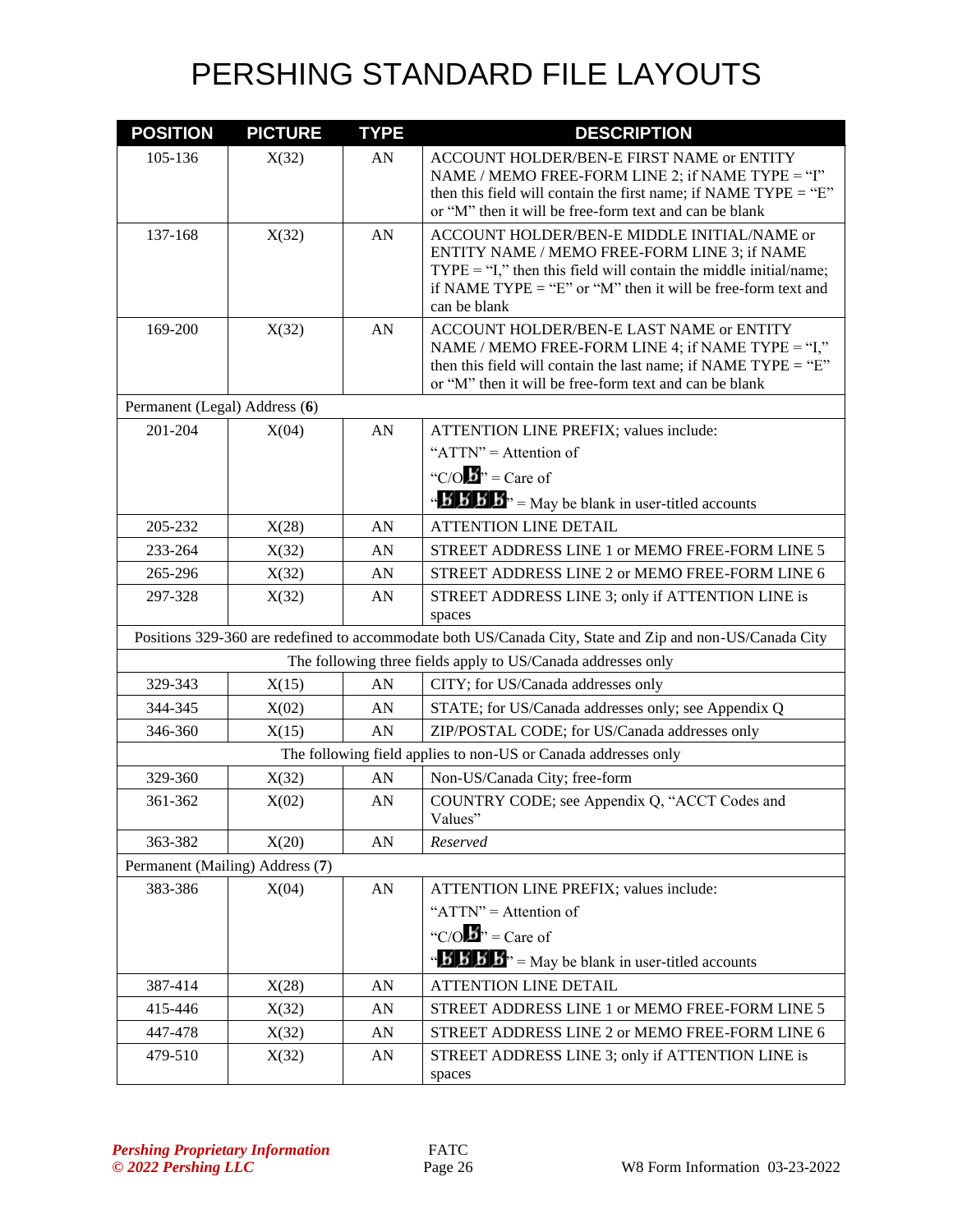| <b>POSITION</b> | <b>PICTURE</b>                                               | <b>TYPE</b> | <b>DESCRIPTION</b>                                                                                                                                                                                                                                                         |  |  |  |
|-----------------|--------------------------------------------------------------|-------------|----------------------------------------------------------------------------------------------------------------------------------------------------------------------------------------------------------------------------------------------------------------------------|--|--|--|
|                 |                                                              |             | Positions 511-542 are redefined to accommodate both US/Canada City, State and Zip and non-US/Canada City                                                                                                                                                                   |  |  |  |
|                 | The following three fields apply to US/Canada addresses only |             |                                                                                                                                                                                                                                                                            |  |  |  |
| 511-525         | X(15)                                                        | AN          | CITY; for US/Canada addresses only                                                                                                                                                                                                                                         |  |  |  |
| 526-527         | X(02)                                                        | AN          | STATE; for US/Canada addresses only; see Appendix Q                                                                                                                                                                                                                        |  |  |  |
| 528-542         | X(15)                                                        | AN          | ZIP/POSTAL CODE; for US/Canada addresses only                                                                                                                                                                                                                              |  |  |  |
|                 |                                                              |             | The following field applies to non-US or Canada addresses only                                                                                                                                                                                                             |  |  |  |
| 511-542         | X(32)                                                        | AN          | Non-US/Canada City; free-form                                                                                                                                                                                                                                              |  |  |  |
| 543-544         | X(02)                                                        | AN          | COUNTRY CODE; see Appendix Q, "ACCT Codes and<br>Values"                                                                                                                                                                                                                   |  |  |  |
| 545-564         | X(20)                                                        | AN          | Reserved                                                                                                                                                                                                                                                                   |  |  |  |
|                 |                                                              |             | GENERIC HOLDER INFORMATION NOT ON W8 FORMS                                                                                                                                                                                                                                 |  |  |  |
| 565-565         | X(01)                                                        | AN          | PRIMARY INDICATOR; indicates that this holder, on this<br>account, has the highest withholding rate based on treaty<br>country; values include:<br>" $Y$ " = Yes; this holder has highest withholding rate<br>" $N$ " = No; this holder does not have the highest w/h rate |  |  |  |
|                 |                                                              |             | $\mathbf{A}^{\prime\prime}$ = Not applicable or provided                                                                                                                                                                                                                   |  |  |  |
| 566-566         | X(01)                                                        | AN          | W8 STATUS; values include:                                                                                                                                                                                                                                                 |  |  |  |
|                 |                                                              |             | " $C$ " = Certified                                                                                                                                                                                                                                                        |  |  |  |
|                 |                                                              |             | " $D$ " = Certified pending document                                                                                                                                                                                                                                       |  |  |  |
|                 |                                                              |             | " $N$ " = Not certified                                                                                                                                                                                                                                                    |  |  |  |
|                 |                                                              |             | "P" = Certified PR Corp $10\%$                                                                                                                                                                                                                                             |  |  |  |
|                 |                                                              |             | " $Q$ " = Certified pending document PR Corp 10%                                                                                                                                                                                                                           |  |  |  |
|                 |                                                              |             | " $R$ " = Certified without PR Corp 105                                                                                                                                                                                                                                    |  |  |  |
|                 |                                                              |             | "S" = Certified pending document without PR Corp $10\%$                                                                                                                                                                                                                    |  |  |  |
|                 |                                                              |             | " $T$ " = Certified with treaty benefits                                                                                                                                                                                                                                   |  |  |  |
|                 |                                                              |             | "U" = Certified pending document with treaty                                                                                                                                                                                                                               |  |  |  |
|                 |                                                              |             | "W" = Certified without treaty benefits                                                                                                                                                                                                                                    |  |  |  |
|                 |                                                              |             | " $X$ " = Certified pending document without treaty                                                                                                                                                                                                                        |  |  |  |
| 567-567         | X(01)                                                        | AN          | AFFIDAVIT OF UNCHANGED STATUS; values include:                                                                                                                                                                                                                             |  |  |  |
|                 |                                                              |             | " $Y$ " = Affidavit submitted                                                                                                                                                                                                                                              |  |  |  |
|                 |                                                              |             | " $N$ " = Affidavit not submitted                                                                                                                                                                                                                                          |  |  |  |
|                 |                                                              |             | $\mathbf{w}$ $\mathbf{w}$ = Not applicable or provided                                                                                                                                                                                                                     |  |  |  |
| 568-575         | 9(08)                                                        | ${\bf N}$   | W8 EFFECTIVE DATE; the date on the W8 form; date<br>withholding benefit applied per form for this holder, in<br><b>CCYYMMDD</b> format                                                                                                                                     |  |  |  |
| 576-583         | 9(08)                                                        | N           | W8 UPDATE DATE; last date that the W8 information was<br>updated for this holder, in CCYYMMDD format                                                                                                                                                                       |  |  |  |
| 584-591         | 9(08)                                                        | ${\bf N}$   | W8 EXPIRATION DATE; the date the form is not subject to<br>NRA withholding, in CCYYMMDD format                                                                                                                                                                             |  |  |  |
| 592-599         | 9(08)                                                        | N           | FFI AGREEMENT DATE; the date the form is not subject to<br>NRA withholding, in CCYYMMDD format                                                                                                                                                                             |  |  |  |
| 600-619         | X(20)                                                        | AN          | Reserved                                                                                                                                                                                                                                                                   |  |  |  |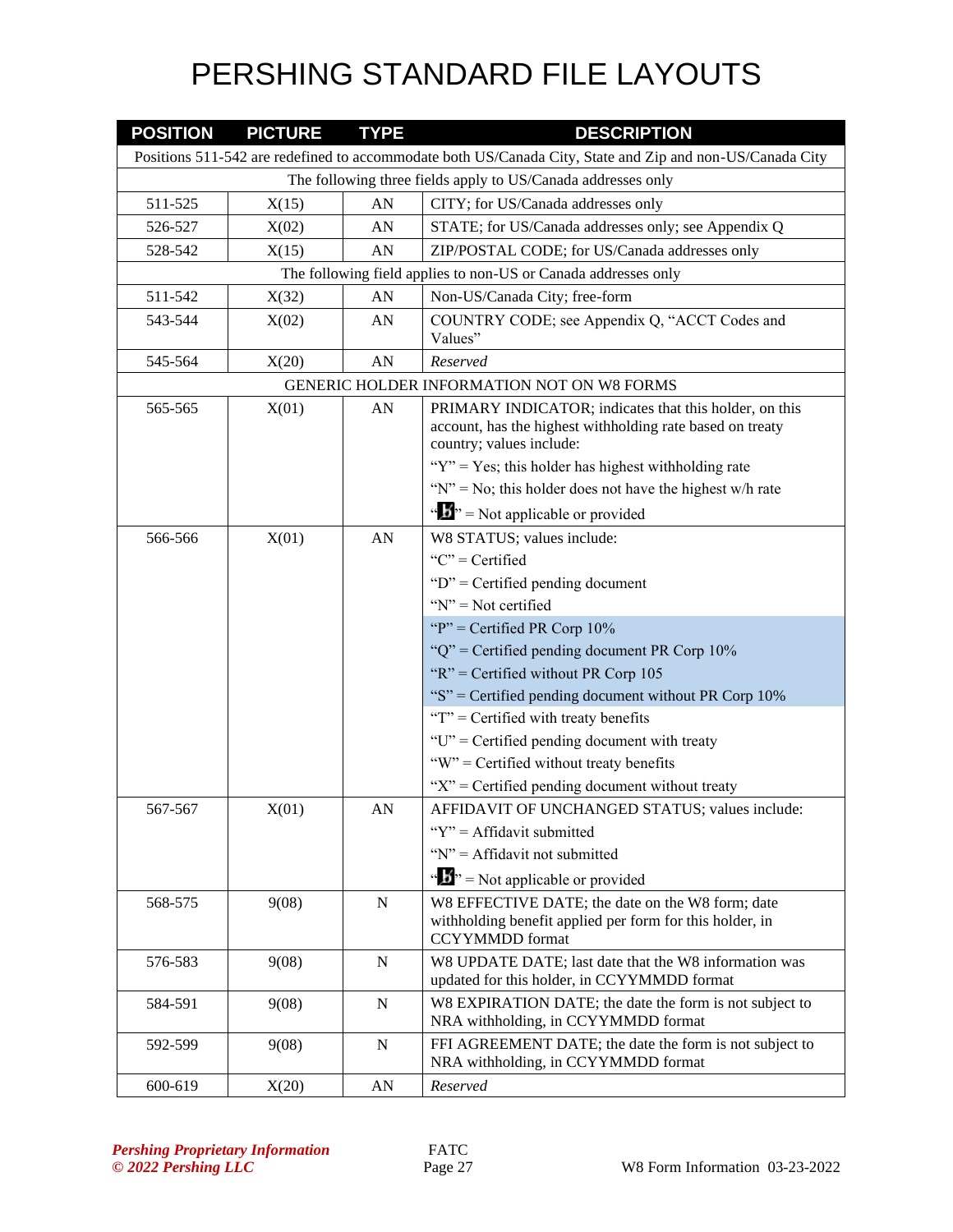| <b>POSITION</b> | <b>PICTURE</b> | <b>TYPE</b> | <b>DESCRIPTION</b>                                                         |
|-----------------|----------------|-------------|----------------------------------------------------------------------------|
|                 |                |             | <b>Additional Documents Required Information</b>                           |
| 620-620         | X(01)          | AN          | ADDITIONAL DOCUMENTS REQUIRED INDICATOR;                                   |
|                 |                |             | values include:                                                            |
|                 |                |             | " $Y$ " = Yes, additional documents are required                           |
|                 |                |             | " $N$ " = No; no additional documents are required                         |
|                 |                |             | Additional Documents Information, up to 10 iterations                      |
|                 |                |             | <b>Additional Document 1</b>                                               |
| 621-624         | X(04)          | AN          | ADDITIONAL DOCUMENT (1) CODE; see Appendix 2,<br>"FATCA CODES," for values |
| 625-625         | X(01)          | AN          | ADDITIONAL DOCUMENT (1) STATUS; values include:                            |
|                 |                |             | " $E$ " = Expired                                                          |
|                 |                |             | " $N$ " = Not received                                                     |
|                 |                |             | " $R$ " = Received                                                         |
| 626-633         | 9(08)          | N           | ADDITIONAL DOCUMENT (1) EXPIRATION DATE, in<br><b>CCYYMMDD</b> format      |
|                 |                |             | <b>Additional Document 2</b>                                               |
| 634-637         | X(04)          | AN          | ADDITIONAL DOCUMENT (2) CODE; see Appendix 2,<br>"FATCA CODES," for values |
| 638-638         | X(01)          | AN          | ADDITIONAL DOCUMENT (2) STATUS; see position 625 for<br>values             |
| 639-646         | 9(08)          | N           | ADDITIONAL DOCUMENT (2) EXPIRATION DATE, in<br><b>CCYYMMDD</b> format      |
|                 |                |             | <b>Additional Document 3</b>                                               |
| 647-650         | X(04)          | AN          | ADDITIONAL DOCUMENT (3) CODE; see Appendix 2,<br>"FATCA CODES," for values |
| 651-651         | X(01)          | AN          | ADDITIONAL DOCUMENT (3) STATUS; see position 625 for<br>values             |
| 652-659         | 9(08)          | $\mathbf N$ | ADDITIONAL DOCUMENT (3) EXPIRATION DATE, in<br><b>CCYYMMDD</b> format      |
|                 |                |             | <b>Additional Document 4</b>                                               |
| 660-663         | X(04)          | AN          | ADDITIONAL DOCUMENT (4) CODE; see Appendix 2,<br>"FATCA CODES," for values |
| 664-664         | X(01)          | ${\rm AN}$  | ADDITIONAL DOCUMENT (4) STATUS; see position 625 for<br>values             |
| 665-672         | 9(08)          | $\mathbf N$ | ADDITIONAL DOCUMENT (4) EXPIRATION DATE, in<br><b>CCYYMMDD</b> format      |
|                 |                |             | <b>Additional Document 5</b>                                               |
| 673-676         | X(04)          | AN          | ADDITIONAL DOCUMENT (5) CODE; see Appendix 2,<br>"FATCA CODES," for values |
| 677-677         | X(01)          | AN          | ADDITIONAL DOCUMENT (5) STATUS; see position 625                           |
| 678-685         | 9(08)          | N           | ADDITIONAL DOCUMENT (5) EXPIRATION DATE, in                                |
|                 |                |             | <b>CCYYMMDD</b> format                                                     |
|                 |                |             | <b>Additional Document 6</b>                                               |
| 686-689         | X(04)          | AN          | ADDITIONAL DOCUMENT (6) CODE; see Appendix 2,<br>"FATCA CODES," for values |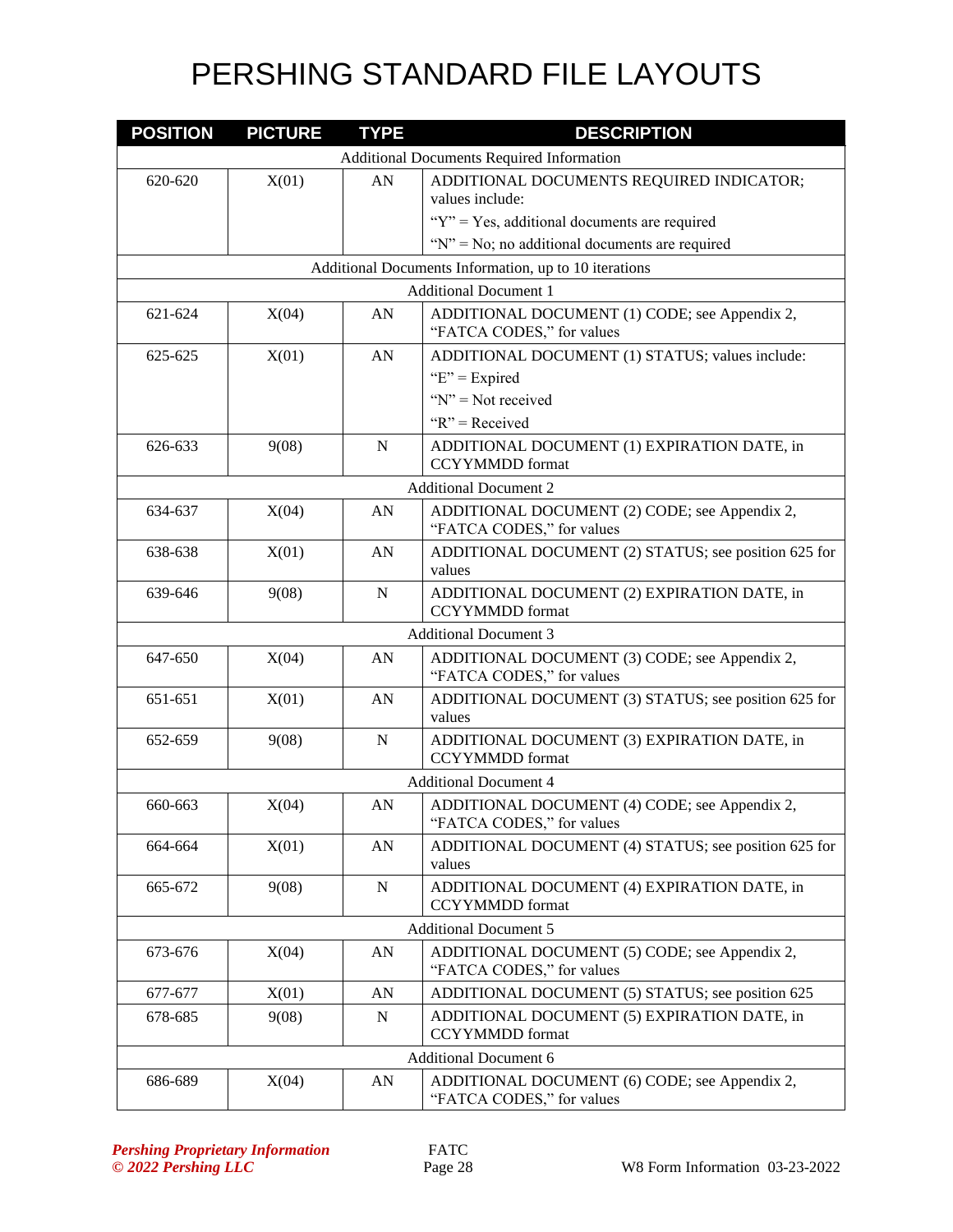| <b>POSITION</b>               | <b>PICTURE</b> | <b>TYPE</b> | <b>DESCRIPTION</b>                                                                                       |  |  |
|-------------------------------|----------------|-------------|----------------------------------------------------------------------------------------------------------|--|--|
| 690-690                       | X(01)          | AN          | ADDITIONAL DOCUMENT (6) STATUS; see position 625 for<br>values                                           |  |  |
| 691-698                       | 9(08)          | $\mathbf N$ | ADDITIONAL DOCUMENT (6) EXPIRATION DATE, in<br><b>CCYYMMDD</b> format                                    |  |  |
|                               |                |             | <b>Additional Document 7</b>                                                                             |  |  |
| 699-702                       | X(04)          | AN          | ADDITIONAL DOCUMENT (7) CODE; see Appendix 2,<br>"FATCA CODES," for values                               |  |  |
| 703-703                       | X(01)          | AN          | ADDITIONAL DOCUMENT (7) STATUS; see position 625 for<br>values                                           |  |  |
| 704-711                       | 9(08)          | N           | ADDITIONAL DOCUMENT (7) EXPIRATION DATE, in<br><b>CCYYMMDD</b> format                                    |  |  |
|                               |                |             | <b>Additional Document 8</b>                                                                             |  |  |
| 712-715                       | X(04)          | AN          | ADDITIONAL DOCUMENT (8) CODE; see Appendix 2,<br>"FATCA CODES," for values                               |  |  |
| 716-716                       | X(01)          | AN          | ADDITIONAL DOCUMENT (8) STATUS; see position 625 for<br>values                                           |  |  |
| 717-724                       | 9(08)          | ${\bf N}$   | ADDITIONAL DOCUMENT (8) EXPIRATION DATE, in<br><b>CCYYMMDD</b> format                                    |  |  |
|                               |                |             | <b>Additional Document 9</b>                                                                             |  |  |
| 725-728                       | X(04)          | AN          | ADDITIONAL DOCUMENT (9) CODE; see Appendix 2,<br>"FATCA CODES," for values                               |  |  |
| 729-729                       | X(01)          | AN          | ADDITIONAL DOCUMENT (9) STATUS; see position 625 for<br>values                                           |  |  |
| 730-737                       | 9(08)          | $\mathbf N$ | ADDITIONAL DOCUMENT (9) EXPIRATION DATE, in<br><b>CCYYMMDD</b> format                                    |  |  |
| <b>Additional Document 10</b> |                |             |                                                                                                          |  |  |
| 738-741                       | X(04)          | AN          | ADDITIONAL DOCUMENT (10) CODE; see Appendix 2,<br>"FATCA CODES," for values                              |  |  |
| 742-742                       | X(01)          | AN          | ADDITIONAL DOCUMENT (10) STATUS; see position 625                                                        |  |  |
| 743-750                       | 9(08)          | $\mathbf N$ | ADDITIONAL DOCUMENT (10) EXPIRATION DATE, in<br><b>CCYYMMDD</b> format                                   |  |  |
| 751-770                       | X(20)          | AN          | Reserved                                                                                                 |  |  |
|                               |                |             | THE FOLLOWING FIELDS REPLICATE THE W8 BEN-E FORM                                                         |  |  |
|                               |                |             | Part I - Identification of Beneficial Owner                                                              |  |  |
|                               |                |             | 1 - NAME OF ORGANIZATION THAT IS THE BENEFICIAL OWNER; (see above, beginning in pos. 072)                |  |  |
| 771-772                       | X(02)          | AN          | 2 - COUNTRY OF INCORPORATION OF ORGANIZATION                                                             |  |  |
| 773-804                       | X(32)          | AN          | 3 - NAME OF DISREGARDED ENTITY RECEIVING THE<br>PAYMENT, if applicable                                   |  |  |
| 805-808                       | X(04)          | AN          | 4 - CHAPTER 3 STATUS (entity type); see Appendix 2,<br>"FATCA Codes"                                     |  |  |
| 809-809                       | X(01)          | AN          | 4 - ENTITY HYBRID MAKING A TREATY CLAIM (if yes,<br>complete Part III); values include:<br>" $Y$ " = Yes |  |  |
|                               |                |             | " $N$ " = No                                                                                             |  |  |
|                               |                |             | $\mathbf{B}^{\prime\prime}$ = Not applicable                                                             |  |  |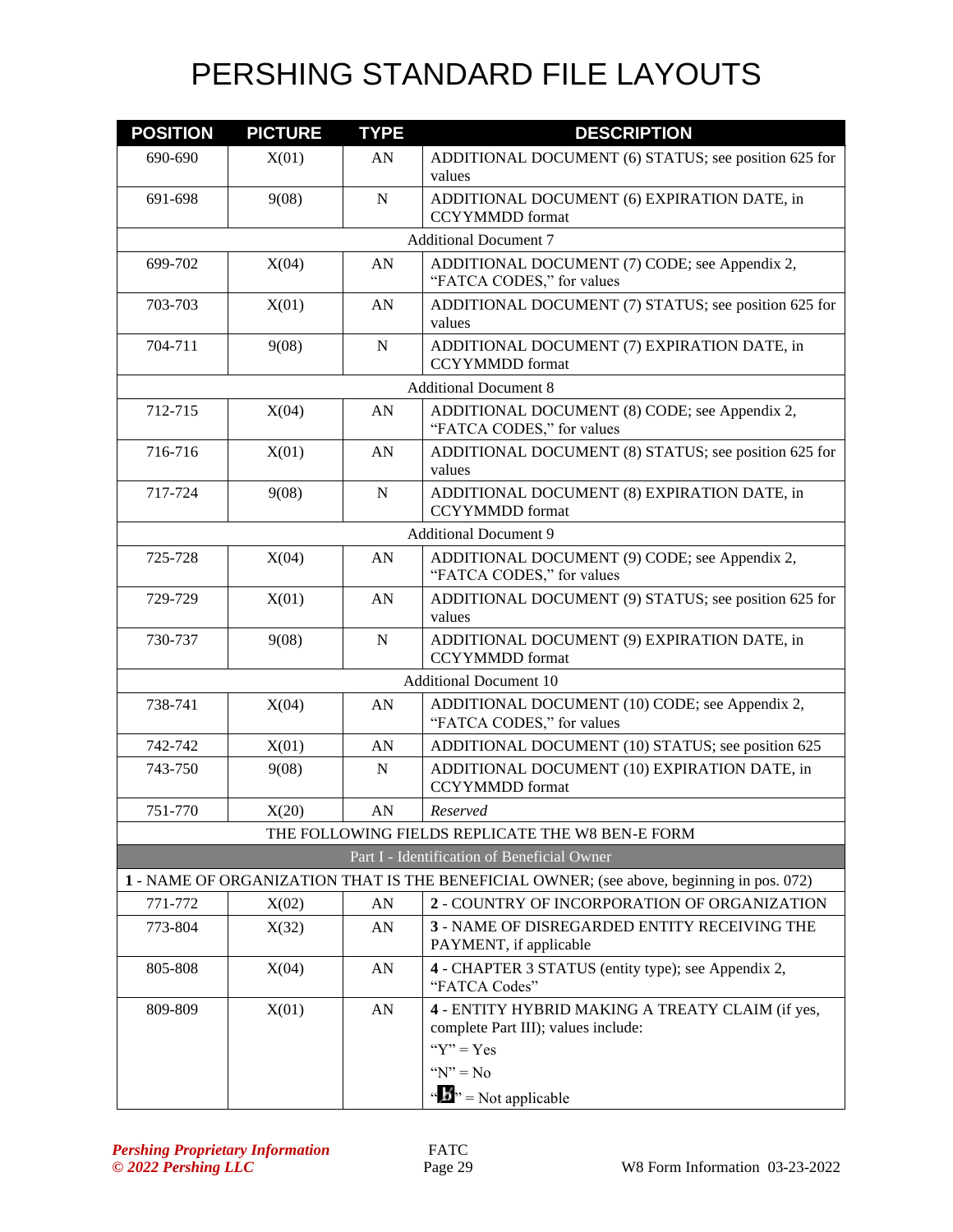| <b>POSITION</b> | <b>PICTURE</b>                                                                      | <b>TYPE</b> | <b>DESCRIPTION</b>                                                                                 |  |  |  |
|-----------------|-------------------------------------------------------------------------------------|-------------|----------------------------------------------------------------------------------------------------|--|--|--|
| 810-813         | X(04)                                                                               | AN          | 5 - CHAPTER 4 STATUS (FATCA STATUS); see Appendix 2,                                               |  |  |  |
|                 |                                                                                     |             | "FATCA Codes"                                                                                      |  |  |  |
| 814-833         | X(20)                                                                               | AN          | Reserved                                                                                           |  |  |  |
|                 | 6 - Permanent Residence (Legal) Address (see information beginning in position 201) |             |                                                                                                    |  |  |  |
|                 | 7 - Mailing Address (see information beginning in position 383)                     |             |                                                                                                    |  |  |  |
| 834-853         | X(20)                                                                               | AN          | 8 - US TAX ID NUMBER (see 877-896 for non-US Tax ID)                                               |  |  |  |
| 854-854         | X(01)                                                                               | AN          | 8 - TAX ID TYPE; values include:                                                                   |  |  |  |
|                 |                                                                                     |             | " $A$ " = Applied for                                                                              |  |  |  |
|                 |                                                                                     |             | " $E$ " = Applied for expired                                                                      |  |  |  |
|                 |                                                                                     |             | $"F" = WP-EIN$                                                                                     |  |  |  |
|                 |                                                                                     |             | " $I$ " = ITIN                                                                                     |  |  |  |
|                 |                                                                                     |             | " $N$ " = Non-US                                                                                   |  |  |  |
|                 |                                                                                     |             | " $Q$ " = QI-EIN                                                                                   |  |  |  |
|                 |                                                                                     |             | "S" = Social Security Number                                                                       |  |  |  |
|                 |                                                                                     |             | " $T$ " = Tax ID Number (EIN)                                                                      |  |  |  |
|                 |                                                                                     |             | "W"=WT-EIN                                                                                         |  |  |  |
| 855-856         | X(02)                                                                               | AN          | TAX ID ISSUING COUNTRY, if not US                                                                  |  |  |  |
| 857-875         | X(19)                                                                               | AN          | 9a - GIIN, in XXXXXX.XXXXX.XX.XXX format                                                           |  |  |  |
| 876-876         | X(01)                                                                               | AN          | GIIN STATUS; values include:                                                                       |  |  |  |
|                 |                                                                                     |             | " $A$ " = Applied for                                                                              |  |  |  |
|                 |                                                                                     |             | " $E$ " = Applied for - expired                                                                    |  |  |  |
|                 |                                                                                     |             | " $I$ " = Invalid                                                                                  |  |  |  |
|                 |                                                                                     |             | " $M$ " = Verified (manual)                                                                        |  |  |  |
|                 |                                                                                     |             | " $P$ " = Pending verification                                                                     |  |  |  |
|                 |                                                                                     |             | " $U$ " = No match                                                                                 |  |  |  |
|                 |                                                                                     |             | "V" = Verified                                                                                     |  |  |  |
|                 |                                                                                     |             | $\mathbf{A}^{\mathbf{A}}$ $\mathbf{B}^{\mathbf{B}}$ = Not applicable or populated                  |  |  |  |
| 877-896         | X(20)                                                                               | AN          | 9b - NON-US TAX ID NUMBER                                                                          |  |  |  |
|                 | 9c - FTIN NOT LEGALLY REQUIRED (see position 1928)                                  |             |                                                                                                    |  |  |  |
|                 |                                                                                     |             | Part II - Disregarded Entity or Branch Receiving Payment                                           |  |  |  |
| 897-900         | X(04)                                                                               | AN          | 11 - CHAPTER 4 STATUS (FATCA STATUS) OF                                                            |  |  |  |
|                 |                                                                                     |             | DISREGARDED ENTITY OR BRANCH RECEIVING                                                             |  |  |  |
|                 |                                                                                     |             | PAYMENT; see Appendix 2, "FATCA Codes"                                                             |  |  |  |
|                 |                                                                                     |             | 12 - Address of Disregarded Entity or Branch                                                       |  |  |  |
| 901-904         | X(04)                                                                               | AN          | ATTENTION LINE PREFIX; values include:                                                             |  |  |  |
|                 |                                                                                     |             | " $ATTN" =$ Attention of                                                                           |  |  |  |
|                 |                                                                                     |             | "C/O $\mathbf{B}$ " = Care of                                                                      |  |  |  |
|                 |                                                                                     |             | $\mathbf{B}'$ <b>B</b> $\mathbf{B}'$ <b>B</b> $\mathbf{B}'$ = May be blank in user-titled accounts |  |  |  |
| 905-932         | X(28)                                                                               | AN          | <b>ATTENTION LINE DETAIL</b>                                                                       |  |  |  |
| 933-964         | X(32)                                                                               | AN          | STREET ADDRESS LINE 1 or MEMO FREE-FORM LINE 5                                                     |  |  |  |
| 965-996         | X(32)                                                                               | AN          | STREET ADDRESS LINE 2 or MEMO FREE-FORM LINE 6                                                     |  |  |  |
| 997-1028        | X(32)                                                                               | AN          | STREET ADDRESS LINE 3; only if ATTENTION LINE is                                                   |  |  |  |
|                 |                                                                                     |             | spaces                                                                                             |  |  |  |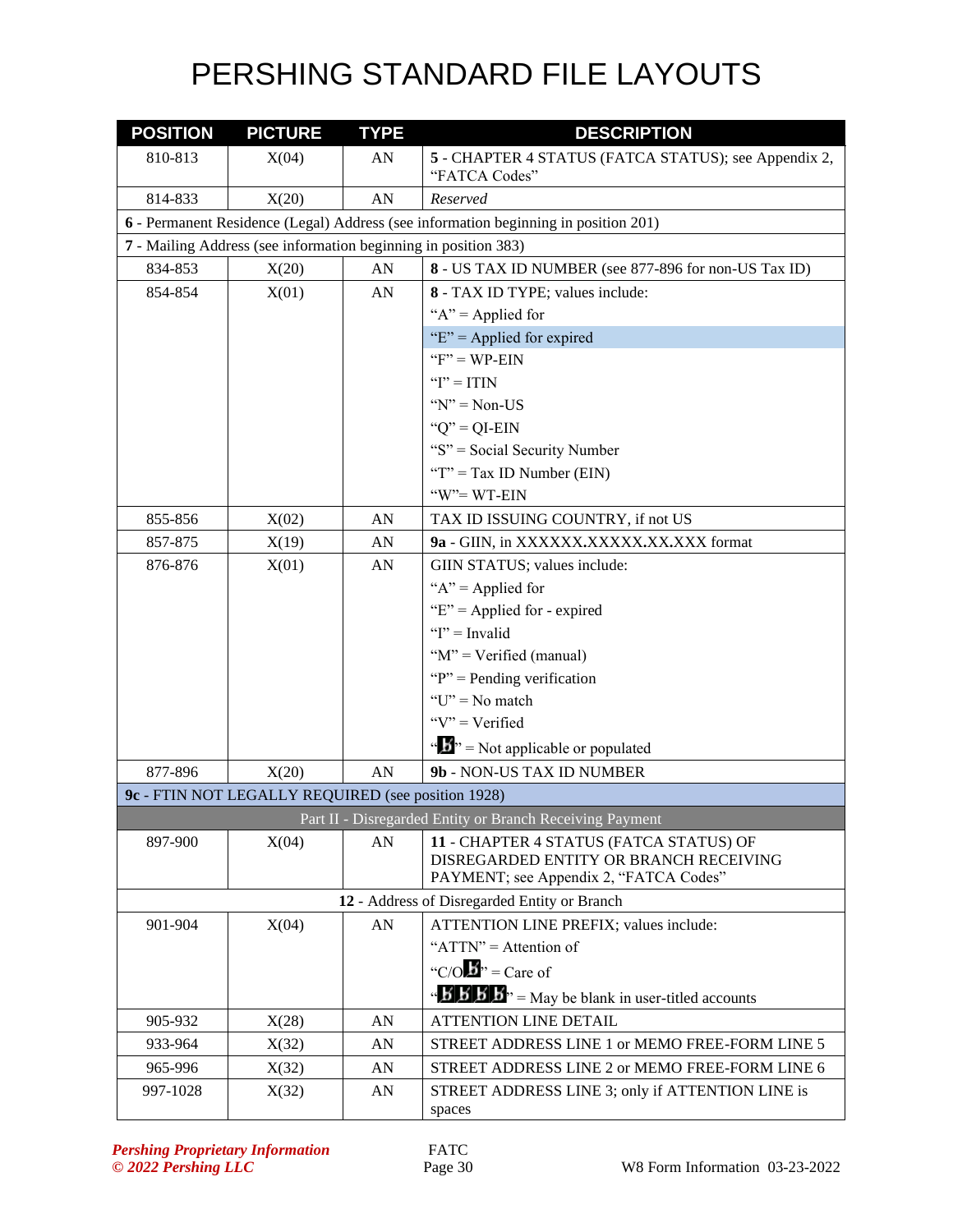| <b>POSITION</b>                                              | <b>PICTURE</b> | <b>TYPE</b> | <b>DESCRIPTION</b>                                                                                         |  |
|--------------------------------------------------------------|----------------|-------------|------------------------------------------------------------------------------------------------------------|--|
|                                                              |                |             | Positions 1029-1060 are redefined to accommodate both US/Canada City, State and Zip and non-US/Canada City |  |
| The following three fields apply to US/Canada addresses only |                |             |                                                                                                            |  |
| 1029-1043                                                    | X(15)          | AN          | CITY; for US/Canada addresses only                                                                         |  |
| 1044-1045                                                    | X(02)          | AN          | STATE; for US/Canada addresses only; see Appendix Q                                                        |  |
| 1046-1060                                                    | X(15)          | AN          | ZIP/POSTAL CODE; for US/Canada addresses only                                                              |  |
|                                                              |                |             | The following field applies to non-US or Canada addresses only                                             |  |
| 1029-1060                                                    | X(32)          | AN          | Non-US/Canada City; free-form                                                                              |  |
| 1061-1062                                                    | X(02)          | ${\rm AN}$  | COUNTRY CODE; see Appendix Q, "ACCT Codes & Values"                                                        |  |
| 1063-1081                                                    | X(19)          | AN          | 13 - GIIN, in XXXXXX.XXXXX.XX.XXX format                                                                   |  |
| 1082-1082                                                    | X(01)          | AN          | GIIN STATUS; values include:                                                                               |  |
|                                                              |                |             | " $A$ " = Applied for                                                                                      |  |
|                                                              |                |             | "E" = Applied for - expired                                                                                |  |
|                                                              |                |             | " $I$ " = Invalid                                                                                          |  |
|                                                              |                |             | " $M$ " = Verified (manual)                                                                                |  |
|                                                              |                |             | " $P$ " = Pending verification                                                                             |  |
|                                                              |                |             | " $U$ " = No match                                                                                         |  |
|                                                              |                |             | " $V$ " = Verified                                                                                         |  |
|                                                              |                |             | $\mathbf{A}^{\mathbf{A}}$ $\mathbf{B}^{\mathbf{B}}$ = Not applicable or populated                          |  |
| 1083-1102                                                    | X(20)          | AN          | Reserved                                                                                                   |  |
|                                                              |                |             | Part III - Claim of Tax Treaty Benefits (For Chapter 3 purposes only)                                      |  |
| 1103-1103                                                    | X(01)          | AN          | 14a - See link referenced in file description for field definition;                                        |  |
|                                                              |                |             | values include:                                                                                            |  |
|                                                              |                |             | " $Y$ " = Yes                                                                                              |  |
|                                                              |                |             | $\mathbf{B}^{\prime\prime}$ = Not applicable                                                               |  |
| 1104-1105                                                    | X(02)          | AN          | 14a - RESIDENT OF (COUNTRY); see Appendix Q for values                                                     |  |
| 1106-1106                                                    | X(01)          | AN          | 14b - See link referenced in file description for field definition:                                        |  |
|                                                              |                |             | " $Y$ " = Yes                                                                                              |  |
|                                                              |                |             | $\mathbf{B}^{\prime\prime}$ = Not applicable                                                               |  |
|                                                              |                |             | See position 1352-1355 for types of Treaty Limitation on Benefits provisions                               |  |
| 1107-1107                                                    | X(01)          | AN          | 14c - See link referenced in file description for field definition;                                        |  |
|                                                              |                |             | values include:                                                                                            |  |
|                                                              |                |             | " $Y$ " = Yes                                                                                              |  |
|                                                              |                |             | $\mathbf{A}^{\mathbf{B}}$ = Not applicable                                                                 |  |
| 1108-1111                                                    | X(04)          | AN          | 15 - SPECIAL RATES AND CONDITIONS, if applicable,                                                          |  |
|                                                              |                |             | percentage; values include:                                                                                |  |
|                                                              |                |             | "AUPP" = Australia Pension Plan                                                                            |  |
|                                                              |                |             | "ISPP" = Israel Pension Plan                                                                               |  |
|                                                              |                |             | "NEPP" = Netherlands Pension Plan                                                                          |  |
|                                                              |                |             | "REIT" = REIT Treaty Withholding Rate                                                                      |  |
|                                                              |                |             | "SWPP" = Swiss Pension Plan                                                                                |  |
|                                                              |                |             | "UKPP" = UK Pension Plan                                                                                   |  |
|                                                              |                |             | " $\mathbf{B}' \mathbf{B}' \mathbf{B}'$ " = Not applicable or provided                                     |  |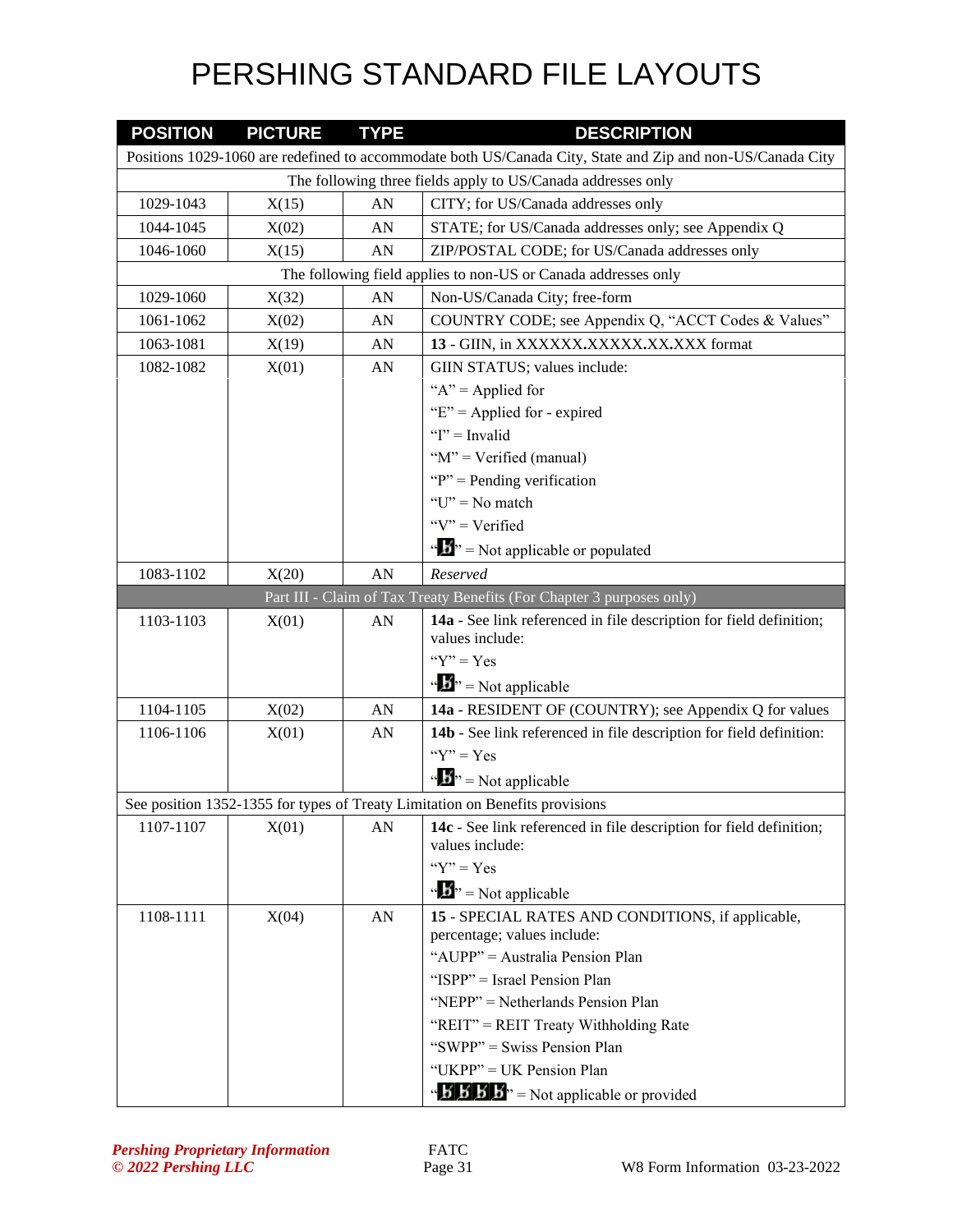| <b>POSITION</b> | <b>PICTURE</b> | <b>TYPE</b> | <b>DESCRIPTION</b>                                                                    |
|-----------------|----------------|-------------|---------------------------------------------------------------------------------------|
| 1112-1115       | X(04)          | AN          | 15 - SPECIAL RATES AND CONDITIONS (1), Type of                                        |
|                 |                |             | Income; values include:                                                               |
|                 |                |             | "NPRT" = $US$ non-portfolio interest                                                  |
|                 |                |             | "PRTI" = US portfolio interest                                                        |
|                 |                |             | "USDV" = US dividends                                                                 |
|                 |                |             | "UOID" = US original issue discount (OID)                                             |
|                 |                |             | "UPND" = US partnership distributions                                                 |
|                 |                |             | "UREI" = US REIT income                                                               |
|                 |                |             | $\mathbf{B}'$ $\mathbf{B}'$ $\mathbf{B}'$ $\mathbf{B}''$ = Not applicable or provided |
| 1116-1119       | X(04)          | AN          | 15 - SPECIAL RATES AND CONDITIONS (2), Type of                                        |
|                 |                |             | Income; see 1112 for values                                                           |
| 1120-1123       | X(04)          | AN          | 15 - SPECIAL RATES AND CONDITIONS (3), Type of                                        |
|                 |                |             | Income; see 1112 for values                                                           |
| 1124-1127       | X(04)          | ${\rm AN}$  | 15 - SPECIAL RATES AND CONDITIONS (4), Type of                                        |
|                 |                |             | Income; see 1112 for values                                                           |
| 1128-1131       | X(04)          | AN          | 15 - SPECIAL RATES AND CONDITIONS (5), Type of                                        |
|                 |                |             | Income; see 1112 for values                                                           |
| 1132-1135       | X(04)          | ${\rm AN}$  | 15 - SPECIAL RATES AND CONDITIONS (6), Type of<br>Income; see 1112 for values         |
|                 |                |             |                                                                                       |
| 1136-1139       | X(04)          | ${\rm AN}$  | 15 - SPECIAL RATES AND CONDITIONS (7), Type of<br>Income; see 1112 for values         |
| 1140-1143       | X(04)          | ${\rm AN}$  | 15 - SPECIAL RATES AND CONDITIONS (8), Type of                                        |
|                 |                |             | Income; see 1112 for values                                                           |
| 1144-1147       | X(04)          | ${\rm AN}$  | 15 - SPECIAL RATES AND CONDITIONS (9), Type of                                        |
|                 |                |             | Income; see 1112 for values                                                           |
| 1148-1151       | X(04)          | AN          | 15 - SPECIAL RATES AND CONDITIONS (10), Type of                                       |
|                 |                |             | Income; see 1112 for values                                                           |
| 1152-1351       | X(200)         | ${\rm AN}$  | 15 - TREATY ARTICLE REASONS; free-form text                                           |
| 1352-1355       | X(04)          | AN          | TREATY LIMITATION ON BENEFITS CODES, as part of                                       |
|                 |                |             | 14b in position 1106, above; see Appendix 2, "FATCA Codes,"                           |
|                 |                |             | for values; effective late $3rd$ Q, 2016                                              |
| 1356-1361       | X(06)          | AN          | Reserved                                                                              |
|                 |                |             | Part IV - Sponsored FFI                                                               |
| 1362-1391       | X(30)          | AN          | 16 - NAME OF SPONSORING ENTITY; free-form text                                        |
| 1392-1392       | X(01)          | AN          | 17 - FFI - Investment Entity; see link referenced in file                             |
|                 |                |             | description for field definition; values include:                                     |
|                 |                |             | " $Y$ " = Yes                                                                         |
|                 |                |             | $\mathbf{A}^{\prime\prime}$ = Not applicable                                          |
| 1393-1393       | X(01)          | AN          | 17 - FFI - Foreign Corporation as defined in section 957(a); see                      |
|                 |                |             | link referenced in file description for field definition; values<br>include:          |
|                 |                |             | " $Y$ " = $Yes$                                                                       |
|                 |                |             |                                                                                       |
|                 |                |             | $\mathbf{B}^{\prime\prime}$ = Not applicable                                          |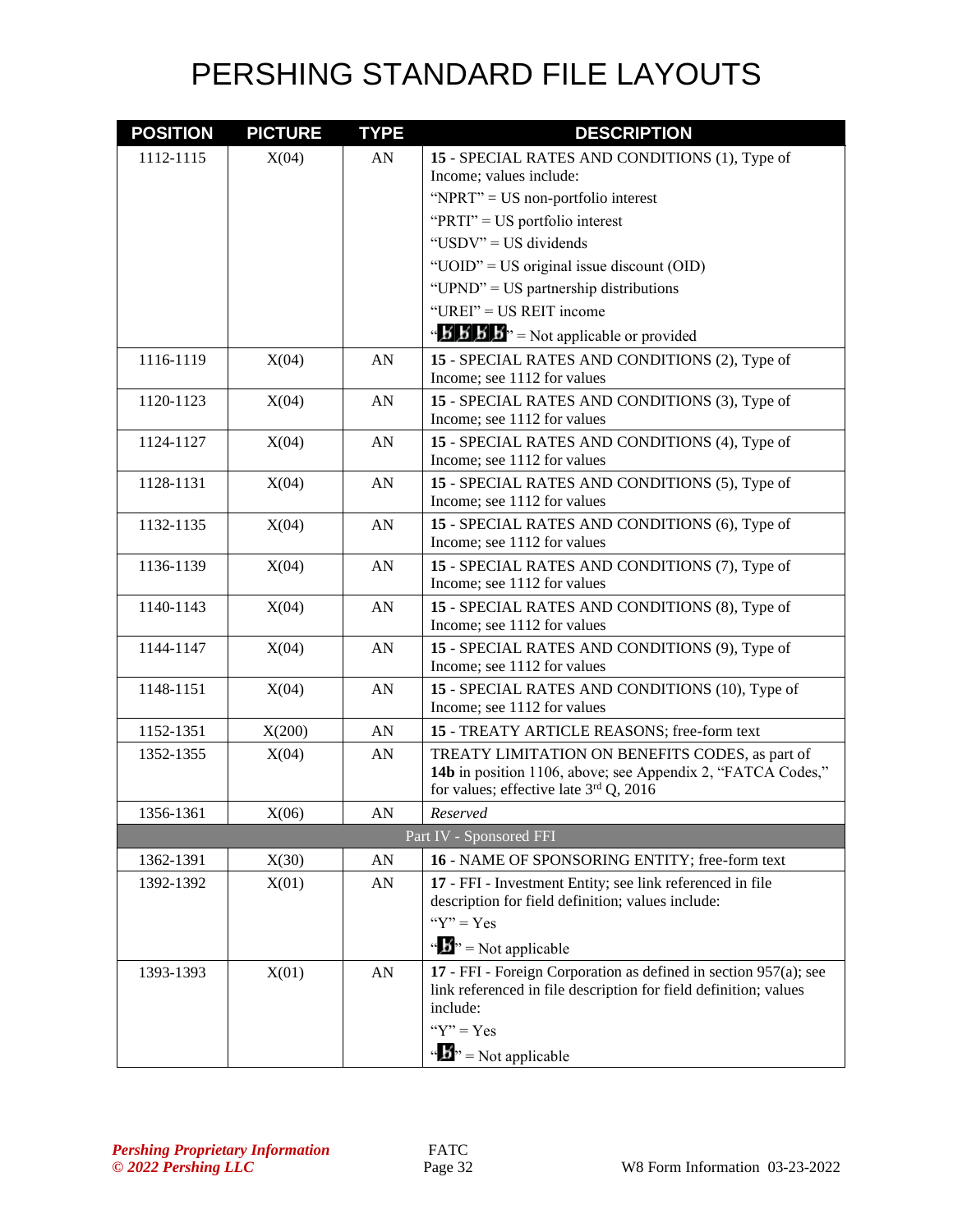| <b>POSITION</b> | <b>PICTURE</b> | <b>TYPE</b> | <b>DESCRIPTION</b>                                                                     |
|-----------------|----------------|-------------|----------------------------------------------------------------------------------------|
| 1394-1403       | X(10)          | AN          | Reserved                                                                               |
|                 |                |             | Part V - Certified Deemed-Compliant Nonregistering Local Bank                          |
| 1404-1404       | X(01)          | AN          | 18 - See link referenced in file description for field definition;                     |
|                 |                |             | values include:<br>" $Y$ " = Yes                                                       |
|                 |                |             | $\mathbf{A}^{\mathbf{B}}$ = Not applicable                                             |
| 1405-1414       | X(10)          | AN          | Reserved                                                                               |
|                 |                |             | Part VI - Certified Deemed-Compliant FFI with only Low-Value Accounts                  |
| 1415-1415       | X(01)          | AN          | 19 - See link referenced in file description for field definition;                     |
|                 |                |             | values include:                                                                        |
|                 |                |             | " $Y$ " = Yes                                                                          |
|                 |                |             | $\mathbf{w}^{\mathbf{y}} = \text{Not applicable}$                                      |
| 1416-1425       | X(10)          | AN          | Reserved                                                                               |
|                 |                |             | Part VII - Certified Deemed-Compliant Sponsored, Closely Held Investment Vehicle       |
| 1426-1455       | X(30)          | AN          | 20 - NAME OF SPONSORING ENTITY; free-form text                                         |
| 1456-1456       | X(01)          | AN          | 21 - See link referenced in file description for field definition;<br>values include:  |
|                 |                |             | " $Y$ " = $Yes$                                                                        |
|                 |                |             | $\mathbf{A}^{\mathbf{B}}$ = Not applicable                                             |
| 1457-1466       | X(10)          | AN          | Reserved                                                                               |
|                 |                |             | Part VIII - Certified Deemed-Compliant Limited Life Debt Investment Entity             |
| 1467-1467       | X(01)          | AN          | 22 - See link referenced in file description for field definition;<br>values include:  |
|                 |                |             | " $Y$ " = Yes                                                                          |
|                 |                |             | $\mathbf{B}^{\prime\prime}$ = Not applicable                                           |
| 1468-1477       | X(10)          | AN          | Reserved                                                                               |
|                 |                |             | Part IX - Certified Deemed-Compliant Investment Advisors and Investment Managers       |
| 1478-1478       | X(01)          | AN          | 23 - See link referenced in file description for field definition;<br>values include:  |
|                 |                |             | " $Y$ " = Yes                                                                          |
|                 |                |             | $\mathbf{B}^{\prime\prime}$ = Not applicable                                           |
| 1479-1488       | X(10)          | AN          | Reserved                                                                               |
|                 |                |             | Part X - Owner-Documented FFI                                                          |
| 1489-1489       | X(01)          | AN          | 24a - See link referenced in file description for field definition;<br>values include: |
|                 |                |             | " $Y$ " = Yes                                                                          |
|                 |                |             | $\mathbf{B}^{\prime\prime}$ = Not applicable                                           |
| 1490-1490       | X(01)          | AN          | 24b - See link referenced in file description for field definition;<br>values include: |
|                 |                |             | " $Y$ " = Yes                                                                          |
|                 |                |             | $\mathbf{a} \cdot \mathbf{b}$ <sup>3</sup> = Not applicable                            |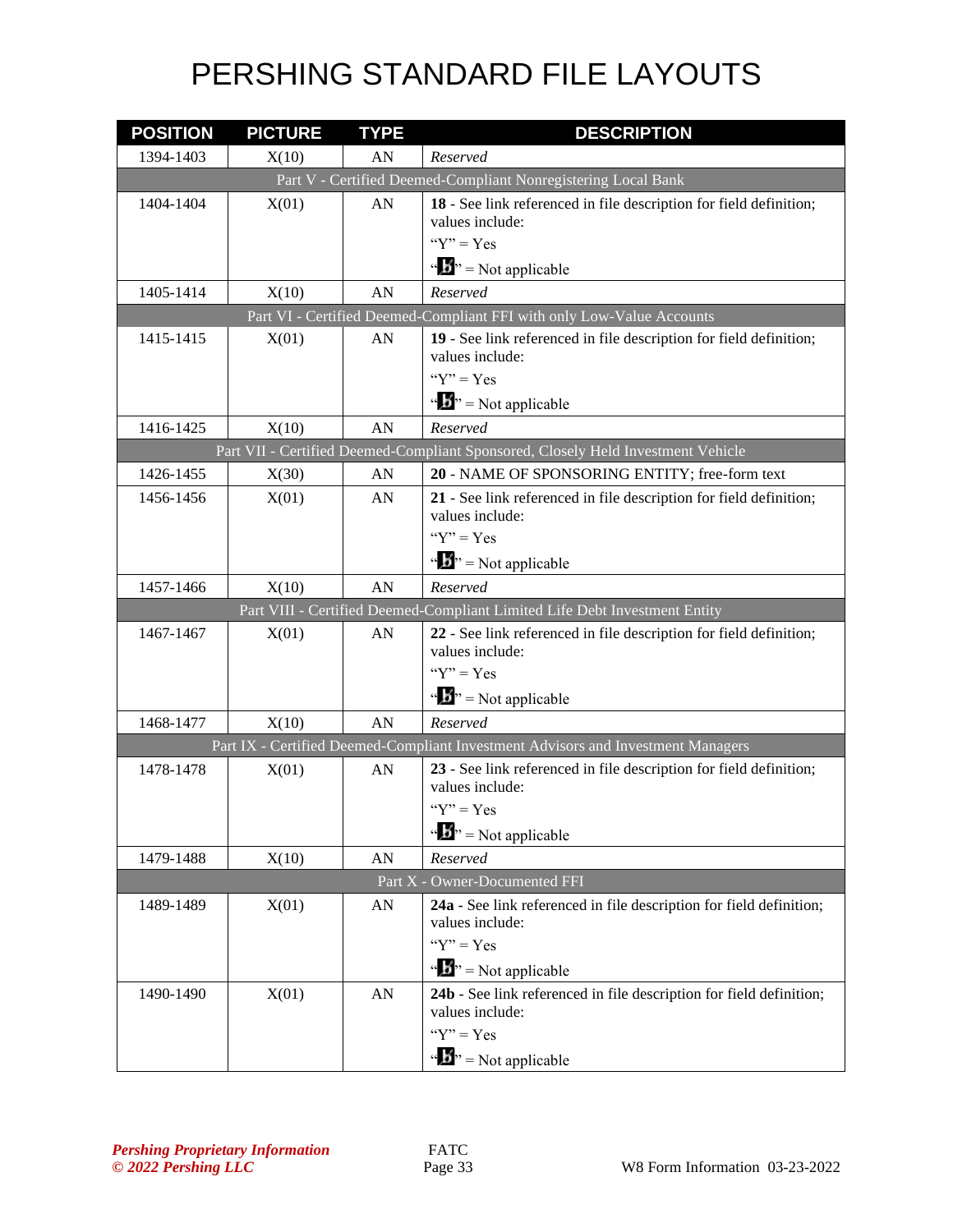| <b>POSITION</b> | <b>PICTURE</b> | <b>TYPE</b> | <b>DESCRIPTION</b>                                                                                    |
|-----------------|----------------|-------------|-------------------------------------------------------------------------------------------------------|
| 1491-1491       | X(01)          | AN          | 24c - See link referenced in file description for field definition;                                   |
|                 |                |             | values include:                                                                                       |
|                 |                |             | " $Y$ " = Yes                                                                                         |
|                 |                |             | $\mathbf{B}^{\prime\prime}$ = Not applicable                                                          |
| 1492-1492       | X(01)          | ${\rm AN}$  | 24d - See link referenced in file description for field definition;                                   |
|                 |                |             | values include:<br>" $Y$ " = Yes                                                                      |
|                 |                |             |                                                                                                       |
|                 |                |             | $\mathbf{B}^{\prime\prime}$ = Not applicable                                                          |
| 1493-1502       | X(10)          | AN          | Reserved                                                                                              |
|                 |                |             | Part XI - Restricted Distributor                                                                      |
| 1503-1503       | X(01)          | AN          | 25a - See link referenced in file description for field definition;<br>values include:                |
|                 |                |             | " $Y$ " = Yes                                                                                         |
|                 |                |             | $\mathbf{B}^{\prime\prime}$ = Not applicable                                                          |
| 1504-1504       | X(01)          | AN          | 25b - See link referenced in file description for field definition;                                   |
|                 |                |             | values include:                                                                                       |
|                 |                |             | " $Y$ " = Yes                                                                                         |
|                 |                |             | $\mathbf{B}^{\prime\prime}$ = Not applicable                                                          |
| 1505-1505       | X(01)          | AN          | 25c - See link referenced in file description for field definition;                                   |
|                 |                |             | values include:                                                                                       |
|                 |                |             | " $Y$ " = Yes                                                                                         |
|                 |                |             | $\mathbf{A}^{\prime\prime}$ = Not applicable                                                          |
| 1506-1515       | X(10)          | AN          | Reserved                                                                                              |
|                 |                |             | Part XII - Nonreporting IGA FFI                                                                       |
| 1516-1516       | X(01)          | AN          | 26 - See link referenced in file description for field definition;                                    |
|                 |                |             | values include:<br>" $Y$ " = Yes                                                                      |
|                 |                |             | $\mathbf{B}^{\prime\prime}$ = Not applicable                                                          |
| 1517-1518       |                |             |                                                                                                       |
| 1519-1522       | X(02)<br>X(04) | AN<br>AN    | 26 - COUNTRY; see Appendix Q for values<br>26 - NONREPORTING IGA FFI ENTITY IS TREATED AS             |
|                 |                |             | A(N) ; see Appendix 2, "FATCA Codes"                                                                  |
|                 |                |             | If Trustee Documented Trust or Sponsored Entity, Trustee Name or Sponsor whose GIIN is provided in 9a |
|                 |                |             | (position 857), see position 1858 for Sponsor or Trustee Name, if applicable                          |
| 1523-1542       | X(20)          | AN          | Not Used                                                                                              |
|                 |                |             | The following field references applicable Nonreporting IGA Type in 26, above:                         |
| 1543-1546       | X(04)          | AN          | APPLICABLE IGA; values include:                                                                       |
|                 |                |             | " $IGAI" = Model 1 IGA$                                                                               |
|                 |                |             | " $IGA2" = Model 2 IGA$                                                                               |
|                 |                |             | $\mathbf{B}'$ $\mathbf{B}'$ $\mathbf{B}'$ $\mathbf{B}'$ = Not applicable or populated                 |
| 1547-1547       | X(01)          | ${\rm AN}$  | TRUSTEE CITIZENSHIP; THE TRUSTEE IS                                                                   |
|                 |                |             | "U" = US Citizen                                                                                      |
|                 |                |             | " $F$ " = Non-US Citizen (foreign)                                                                    |
|                 |                |             | $\mathbf{B}^{\prime\prime}$ = Not applicable or populated                                             |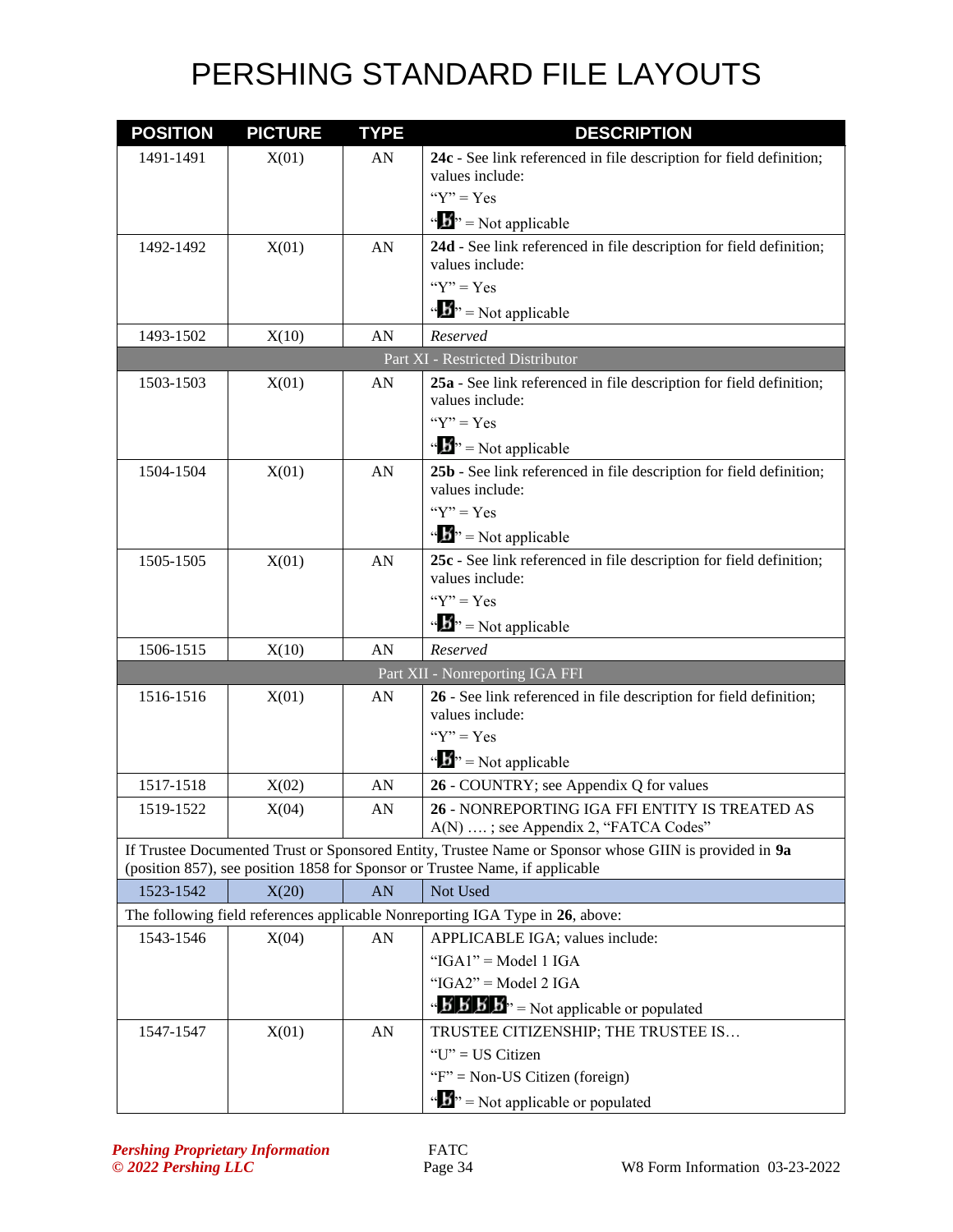| <b>POSITION</b> | <b>PICTURE</b> | <b>TYPE</b> | <b>DESCRIPTION</b>                                                                     |
|-----------------|----------------|-------------|----------------------------------------------------------------------------------------|
| 1548-1552       | X(05)          | AN          | Reserved                                                                               |
|                 |                |             | Part XIII - Foreign Government, Government of a US Possession, or Foreign Central Bank |
| 1553-1553       | X(01)          | AN          | 27 - See link referenced in file description for field definition;                     |
|                 |                |             | values include:                                                                        |
|                 |                |             | " $Y$ " = Yes                                                                          |
|                 |                |             | $\mathbf{A}^{\bullet}$ = Not applicable                                                |
| 1554-1563       | X(10)          | AN          | Reserved                                                                               |
|                 |                |             | Part XIV - International Organization                                                  |
| 1564-1564       | X(01)          | AN          | 28a - See link referenced in file description for field definition;                    |
|                 |                |             | values include:<br>" $Y$ " = Yes                                                       |
|                 |                |             |                                                                                        |
|                 |                |             | $\mathbf{B}^{\prime\prime}$ = Not applicable                                           |
| 1565-1565       | X(01)          | AN          | 28b - See link referenced in file description for field definition;<br>values include: |
|                 |                |             | " $Y$ " = Yes                                                                          |
|                 |                |             | $\mathbf{B}^{\prime\prime}$ = Not applicable                                           |
| 1566-1575       | X(10)          | AN          | Reserved                                                                               |
|                 |                |             | Part XV - Exempt Retirement Plans                                                      |
| 1576-1576       | X(01)          | AN          | 29a - See link referenced in file description for field definition;                    |
|                 |                |             | values include:                                                                        |
|                 |                |             | " $Y$ " = Yes                                                                          |
|                 |                |             | $\mathbf{B}^{\prime\prime}$ = Not applicable                                           |
| 1577-1577       | X(01)          | AN          | 29b - See link referenced in file description for field definition;                    |
|                 |                |             | values include:                                                                        |
|                 |                |             | " $Y$ " = Yes                                                                          |
|                 |                |             | $\mathbf{B}^{\prime\prime}$ = Not applicable                                           |
| 1578-1578       | X(01)          | AN          | 29c - See link referenced in file description for field definition;                    |
|                 |                |             | values include:<br>" $Y$ " = Yes                                                       |
|                 |                |             |                                                                                        |
|                 |                |             | $\mathbf{B}^{\prime\prime}$ = Not applicable                                           |
| 1579-1579       | X(01)          | AN          | 29d - See link referenced in file description for field definition;<br>values include: |
|                 |                |             | " $Y$ " = Yes                                                                          |
|                 |                |             | $\mathbf{B}^{\prime\prime}$ = Not applicable                                           |
| 1580-1580       | X(01)          | AN          | 29e - See link referenced in file description for field definition;                    |
|                 |                |             | values include:                                                                        |
|                 |                |             | " $Y$ " = Yes                                                                          |
|                 |                |             | $\mathbf{B}^{\prime\prime}$ = Not applicable                                           |
| 1581-1581       | X(01)          | AN          | 29f - See link referenced in file description for field definition;                    |
|                 |                |             | values include:                                                                        |
|                 |                |             | " $Y$ " = Yes                                                                          |
|                 |                |             | $\mathbf{B}^{\prime\prime}$ = Not applicable                                           |
| 1582-1591       | X(10)          | AN          | Reserved                                                                               |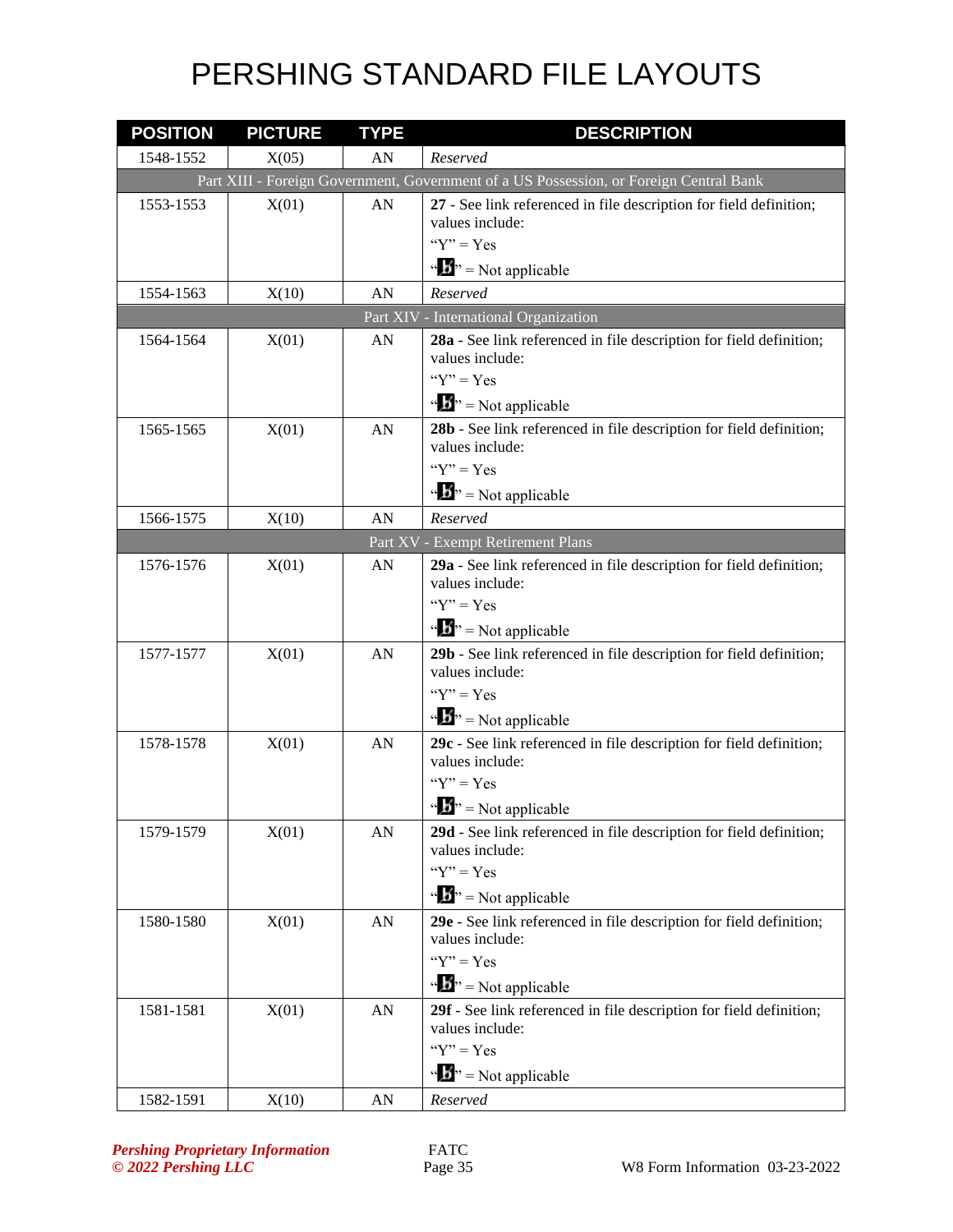| <b>POSITION</b> | <b>PICTURE</b> | <b>TYPE</b> | <b>DESCRIPTION</b>                                                                    |
|-----------------|----------------|-------------|---------------------------------------------------------------------------------------|
|                 |                |             | Part XVI - Entity Wholly Owned by Exempt Beneficial Owners                            |
| 1592-1592       | X(01)          | AN          | 30 - See link referenced in file description for field definition;                    |
|                 |                |             | values include:<br>" $Y$ " = Yes                                                      |
|                 |                |             |                                                                                       |
|                 |                |             | $\mathbf{A}^{\bullet}$ = Not applicable                                               |
| 1593-1602       | X(10)          | AN          | Reserved<br>Part XVII - Territory Financial Institution                               |
| 1603-1603       | X(01)          | AN          | 31 - See link referenced in file description for field definition;                    |
|                 |                |             | values include:                                                                       |
|                 |                |             | " $Y$ " = Yes                                                                         |
|                 |                |             | $\mathbf{A}^{\mathbf{B}}$ = Not applicable                                            |
| 1604-1613       | X(10)          | AN          | Reserved                                                                              |
|                 |                |             | Part XVIII - Excepted Nonfinancial Group Entity                                       |
| 1614-1614       | X(01)          | AN          | 32 - See link referenced in file description for field definition;<br>values include: |
|                 |                |             | " $Y$ " = Yes                                                                         |
|                 |                |             | $\mathbf{B}^{\prime\prime}$ = Not applicable                                          |
| 1615-1624       | X(10)          | AN          | Reserved                                                                              |
|                 |                |             | Part XIX - Excepted Nonfinancial Start-Up Company                                     |
| 1625-1625       | X(01)          | AN          | 33 - See link referenced in file description; values include:                         |
|                 |                |             | " $Y$ " = $Yes$                                                                       |
|                 |                |             | $\mathbf{B}^{\prime\prime}$ = Not applicable                                          |
| 1626-1633       | 9(08)          | N           | 33 - DATE OF FORMATION, in CCYYMMDD format                                            |
| 1634-1643       | X(10)          | AN          | Reserved                                                                              |
|                 |                |             | Part XX - Excepted Nonfinancial Entity in Liquidation or Bankruptcy                   |
| 1644-1644       | X(01)          | AN          | 34 - See link referenced in file description for field definition;<br>values include: |
|                 |                |             | " $Y$ " = Yes                                                                         |
|                 |                |             | $\mathbf{A}^{\prime\prime}$ = Not applicable                                          |
| 1645-1652       | 9(08)          | $\mathbf N$ | 34 - DATE OF BANKRUPTCY FILING, in CCYYMMDD<br>format                                 |
| 1653-1662       | X(10)          | AN          | Reserved                                                                              |
|                 |                |             | Part XXI - 501(c) Organization                                                        |
| 1663-1663       | X(01)          | AN          | 35 - See link referenced in file description for field definition;                    |
|                 |                |             | values include:                                                                       |
|                 |                |             | " $Y$ " = Yes                                                                         |
|                 |                |             | $\mathbf{A}^{\bullet}$ = Not applicable                                               |
| 1664-1671       | 9(08)          | N           | 35 - DATE OF FORMATION, in CCYYMMDD format                                            |
| 1672-1681       | X(10)          | AN          | Reserved                                                                              |
|                 |                |             | Part XXII - Non-Profit Organization                                                   |
| 1682-1682       | X(01)          | AN          | 36 - See link referenced in file description for field definition;<br>values include: |
|                 |                |             | " $Y$ " = Yes<br>(cont.)                                                              |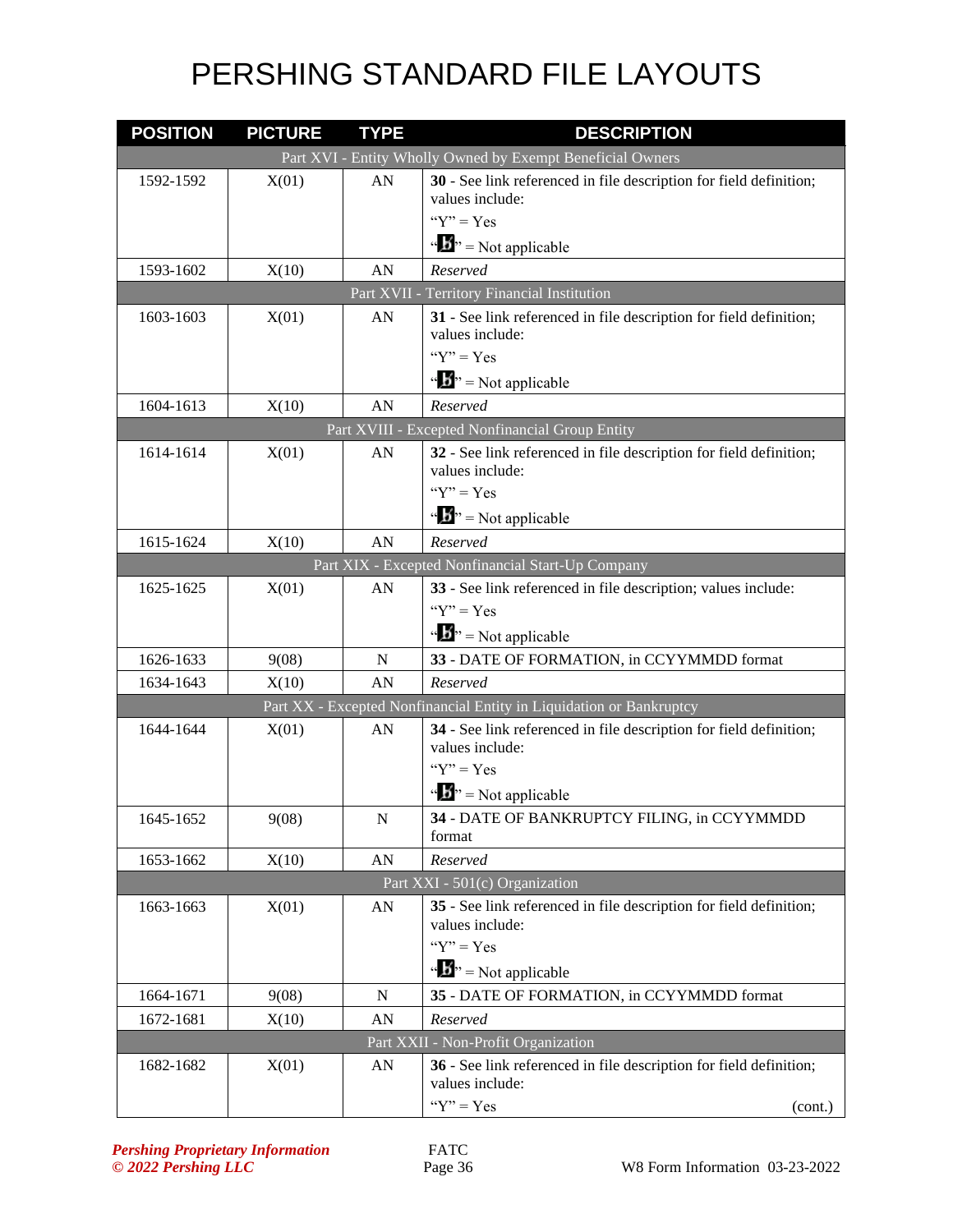| <b>POSITION</b> | <b>PICTURE</b> | <b>TYPE</b> | <b>DESCRIPTION</b>                                                                     |
|-----------------|----------------|-------------|----------------------------------------------------------------------------------------|
|                 |                |             | $\mathbf{w} = \mathbf{N}$ = Not applicable                                             |
| 1683-1692       | X(10)          | AN          | Reserved                                                                               |
|                 |                |             | Part XXIII - Publicly Traded NFFE or NFFE Affiliate of a Publicly Traded Corporation   |
| 1693-1693       | X(01)          | AN          | 37a - See link referenced in file description for field definition;<br>values include: |
|                 |                |             | " $Y$ " = Yes                                                                          |
|                 |                |             | $\mathbf{B}^{\prime\prime}$ = Not applicable                                           |
| 1694-1709       | X(16)          | AN          | <b>SECURITIES EXCHANGE TRADED</b>                                                      |
| 1710-1710       | X(01)          | AN          | 37b - See link referenced in file description for field definition;<br>values include: |
|                 |                |             | " $Y$ " = Yes                                                                          |
|                 |                |             | $\mathbf{A}^{\mathbf{B}}$ = Not applicable                                             |
| 1711-1740       | X(30)          | AN          | <b>NAME OF ENTITY</b>                                                                  |
| 1741-1756       | X(16)          | AN          | <b>SECURITIES EXCHANGE TRADED</b>                                                      |
| 1757-1766       | X(10)          | AN          | Reserved                                                                               |
|                 |                |             | Part XXIV - Excepted Territory NFFE                                                    |
| 1767-1767       | X(01)          | AN          | 38 - See link referenced in file description for field definition;<br>values include:  |
|                 |                |             | " $Y$ " = Yes                                                                          |
|                 |                |             | $\mathbf{B}^{\prime\prime}$ = Not applicable                                           |
| 1768-1777       | X(10)          | AN          | Reserved                                                                               |
|                 |                |             | Part XXV - Active NFFE                                                                 |
| 1778-1778       | X(01)          | AN          | 39 - See link referenced in file description for field definition;<br>values include:  |
|                 |                |             | " $Y$ " = Yes                                                                          |
|                 |                |             | $\mathbf{B}^{\prime\prime}$ = Not applicable                                           |
| 1779-1788       | X(10)          | AN          | Reserved                                                                               |
|                 |                |             | Part XXVI - Passive NFFE                                                               |
| 1789-1789       | X(01)          | AN          | 40a - See link referenced in file description for field definition;<br>values include: |
|                 |                |             | " $Y$ " = Yes                                                                          |
|                 |                |             | $\mathbf{A}^{\bullet}$ = Not applicable                                                |
| 1790-1790       | X(01)          | ${\rm AN}$  | 40b - See link referenced in file description for field definition;<br>values include: |
|                 |                |             | " $Y$ " = Yes<br>$\mathbf{A}^{\mathbf{B}}$ = Not applicable                            |
| 1791-1791       | X(01)          | ${\rm AN}$  | 40c - See link referenced in file description for field definition;<br>values include: |
|                 |                |             | " $Y$ " = Yes                                                                          |
|                 |                |             | $\mathbf{A}^{\mathbf{B}}$ = Not applicable                                             |
| 1792-1801       | X(10)          | ${\rm AN}$  | Reserved                                                                               |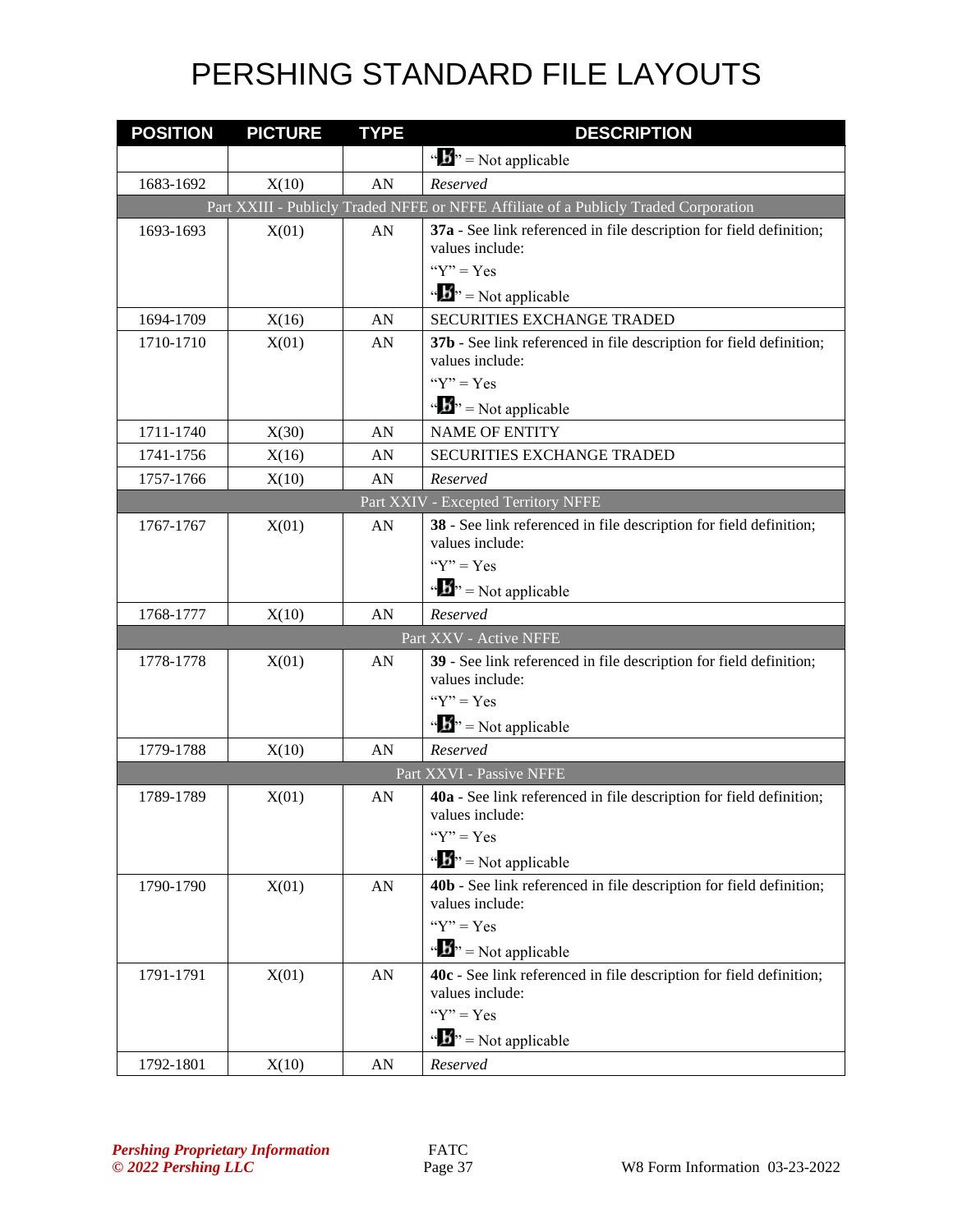| <b>POSITION</b>                                                                     | <b>PICTURE</b> | <b>TYPE</b> | <b>DESCRIPTION</b>                                                                    |  |
|-------------------------------------------------------------------------------------|----------------|-------------|---------------------------------------------------------------------------------------|--|
|                                                                                     |                |             | Part XXVII - Excepted Inter-Affiliate FFI                                             |  |
| 1802-1802                                                                           | X(01)          | AN          | 41 - See link referenced in file description for field definition;                    |  |
|                                                                                     |                |             | values include:                                                                       |  |
|                                                                                     |                |             | " $Y$ " = Yes                                                                         |  |
|                                                                                     |                |             | $\mathbf{a} \cdot \mathbf{B}$ <sup>2</sup> = Not applicable                           |  |
| 1803-1812                                                                           | X(10)          | AN          | Reserved                                                                              |  |
|                                                                                     |                |             | Part XXVIII - Sponsored Direct Reporting NFFE                                         |  |
| 1813-1842                                                                           | X(30)          | AN          | 42 - NAME OF SPONSORING ENTITY, free-form text                                        |  |
| 1843-1843                                                                           | X(01)          | AN          | 43 - See link referenced in file description for field definition;                    |  |
|                                                                                     |                |             | values include:                                                                       |  |
|                                                                                     |                |             | " $Y$ " = Yes                                                                         |  |
|                                                                                     |                |             | $\cdots$ S <sup>3</sup> , = Not applicable                                            |  |
| 1844-1853                                                                           | X(10)          | AN          | Reserved                                                                              |  |
|                                                                                     |                |             | Part XXX - Certification                                                              |  |
| 1854-1857                                                                           | X(04)          | AN          | CERTIFICATION OF CAPACITY TO SIGN; values include:                                    |  |
|                                                                                     |                |             | "CPCF" = Yes; certified                                                               |  |
|                                                                                     |                |             | $\mathbf{B}^{\prime\prime}$ = Not applicable                                          |  |
| Part XXIX - Substantial US Owners of Passive NFFE                                   |                |             |                                                                                       |  |
| See Record E for Names, Addresses and TINs of each US owner of the NFFE (up to 100) |                |             |                                                                                       |  |
| The following fields refer to above-indicated fields in this record                 |                |             |                                                                                       |  |
| 1858-1887                                                                           | X(30)          | AN          | NAME OF TRUSTEE OR SPONSOR WHOSE GIIN IS                                              |  |
|                                                                                     |                |             | PROVIDED in 9a (position 857) for nonreporting IGA FFI;<br>effective late 3rd Q, 2016 |  |
|                                                                                     |                |             | Not Used                                                                              |  |
| 1888-1927                                                                           | X(40)          | AN          |                                                                                       |  |
| 1928-1928                                                                           | X(1)           | AN          | 9c - FTIN NOT LEGALLY REQUIRED; values include:<br>" $Y$ " = Yes                      |  |
|                                                                                     |                |             |                                                                                       |  |
|                                                                                     |                |             | $\mathbf{B}^{\prime\prime}$ , = Not applicable                                        |  |
| 1929-1929                                                                           | X(1)           | AN          | SUPPORTING DOCS HAVE BEEN UPLOADED; values                                            |  |
|                                                                                     |                |             | include:<br>" $Y$ " = $Yes$                                                           |  |
|                                                                                     |                |             |                                                                                       |  |
|                                                                                     |                |             | $\cdot \cdot \cdot$ Not applicable                                                    |  |
| 1930-2499                                                                           | X(570)         | AN          | Not Used                                                                              |  |
| 2500-2500                                                                           | X(01)          | AN          | Literally "X"; indicates the end of record D                                          |  |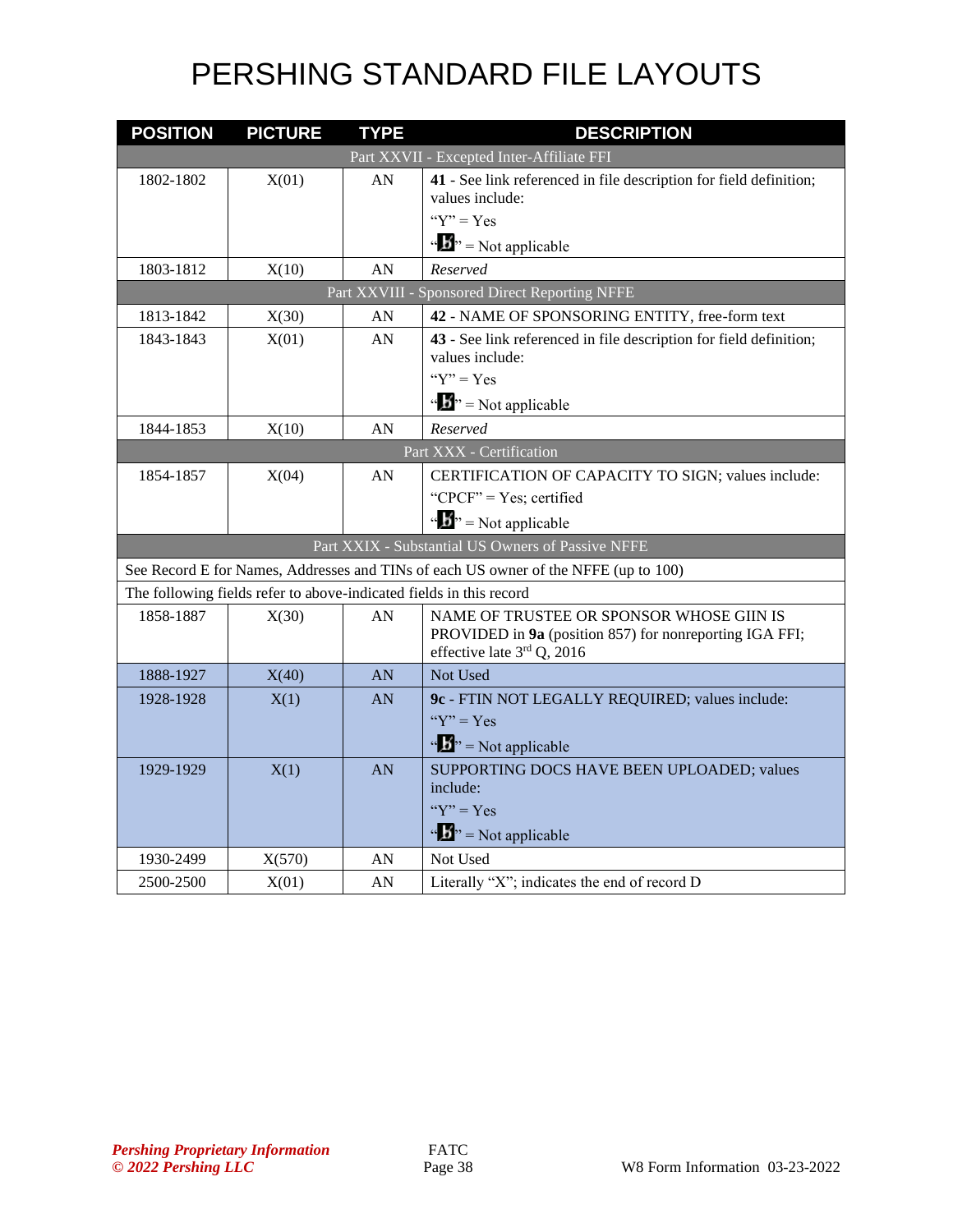#### **DETAIL RECORD E - ADDENDUM-SUBSTANTIAL OWNERS OF PASSIVE NFFE AND SUBSTANTIAL OWNERS OF OWNER-DOCUMENTED FFI (FROM 1-17 ITERATIONS)**

| <b>POSITION</b> | <b>PICTURE</b> | <b>TYPE</b> | <b>DESCRIPTION</b>                                                                                                                   |
|-----------------|----------------|-------------|--------------------------------------------------------------------------------------------------------------------------------------|
| 001-002         | X(02)          | AN          | $TRANSACTION CODE = "W8"$                                                                                                            |
| 003-003         | X(01)          | AN          | RECORD INDICATOR VALUE = "E"                                                                                                         |
| 004-011         | 9(08)          | $\mathbf N$ | RECORD ID SEQUENCE NUMBER; begins with "00000001"                                                                                    |
| 012-020         | X(09)          | AN          | ACCOUNT NUMBER, including Office (3), Base Account (5),                                                                              |
|                 |                |             | Check Digit (1)                                                                                                                      |
| 021-023         | X(03)          | AN          | <b>INTRODUCING BROKER DEALER (IBD) NUMBER</b>                                                                                        |
| 024-024         | X(01)          | AN          | Not Used                                                                                                                             |
| 025-027         | X(03)          | AN          | <b>INVESTMENT PROFESSIONAL (IP) NUMBER</b>                                                                                           |
| 028-028         | X(01)          | AN          | Not Used                                                                                                                             |
| 029-038         | X(10)          | AN          | <b>ACCOUNT SHORT NAME</b>                                                                                                            |
| 039-041         | X(03)          | AN          | Not Used                                                                                                                             |
|                 |                |             | ACCOUNT HOLDER/PARTICIPANT SECONDARY IDENTIFIERS                                                                                     |
| 042-044         | X(03)          | AN          | SEQUENCE NUMBER; values are 001 through 015                                                                                          |
| 045-047         | X(03)          | AN          | ACCOUNT HOLDER TYPE; values include:                                                                                                 |
|                 |                |             | "AH $\mathbf{B}$ " = Account Holder                                                                                                  |
|                 |                |             | "B&R" = Books and Records participant                                                                                                |
|                 |                |             | "IPP" = Interested Party participant                                                                                                 |
| 048-051         | X(04)          | AN          | BEN-E ROLE; for Account Holder Roles and Participant Roles,                                                                          |
|                 |                |             | see Appendix Q, "ACCT Codes and Values"                                                                                              |
| 052-071         | X(20)          | AN          | <b>CLIENT ID</b>                                                                                                                     |
|                 |                |             | ACCOUNT HOLDER/PARTICIPANT NAME AREA                                                                                                 |
| 072-072         | X(01)          | AN          | BEN-E NAME TYPE; values include:                                                                                                     |
|                 |                |             | "I" = Individual (Formatted)                                                                                                         |
|                 |                |             | " $E$ " = Entity (Free-form text or no name on file)                                                                                 |
|                 |                |             | " $M$ " = Memo (for Interested Party Type only – free-form text)                                                                     |
| 073-104         | X(32)          | AN          | BEN-E PREFIX/SUFFIX or ENTITY NAME / MEMO FREE-                                                                                      |
|                 |                |             | FORM LINE 1; if NAME TYPE = "I," then one of the following                                                                           |
|                 |                |             | values using the first 4 characters of the field will be used; the<br>second 4 characters can be used for a suffix, and remaining 24 |
|                 |                |             | characters will be blank; values include:                                                                                            |
|                 |                |             | 45.5.5                                                                                                                               |
|                 |                |             | $\n  DR B$                                                                                                                           |
|                 |                |             | "MDM <sup>3</sup> "                                                                                                                  |
|                 |                |             | $M \times B$                                                                                                                         |
|                 |                |             |                                                                                                                                      |
|                 |                |             | $WSE$ $B$ ,                                                                                                                          |
|                 |                |             | " $MRS$ $\overline{B}$ "                                                                                                             |
|                 |                |             | "SIR $\mathbf{E}$ "                                                                                                                  |
|                 |                |             | If NAME TYPE = "E" or "M" then it will be free-form text and                                                                         |
|                 |                |             | can be blank                                                                                                                         |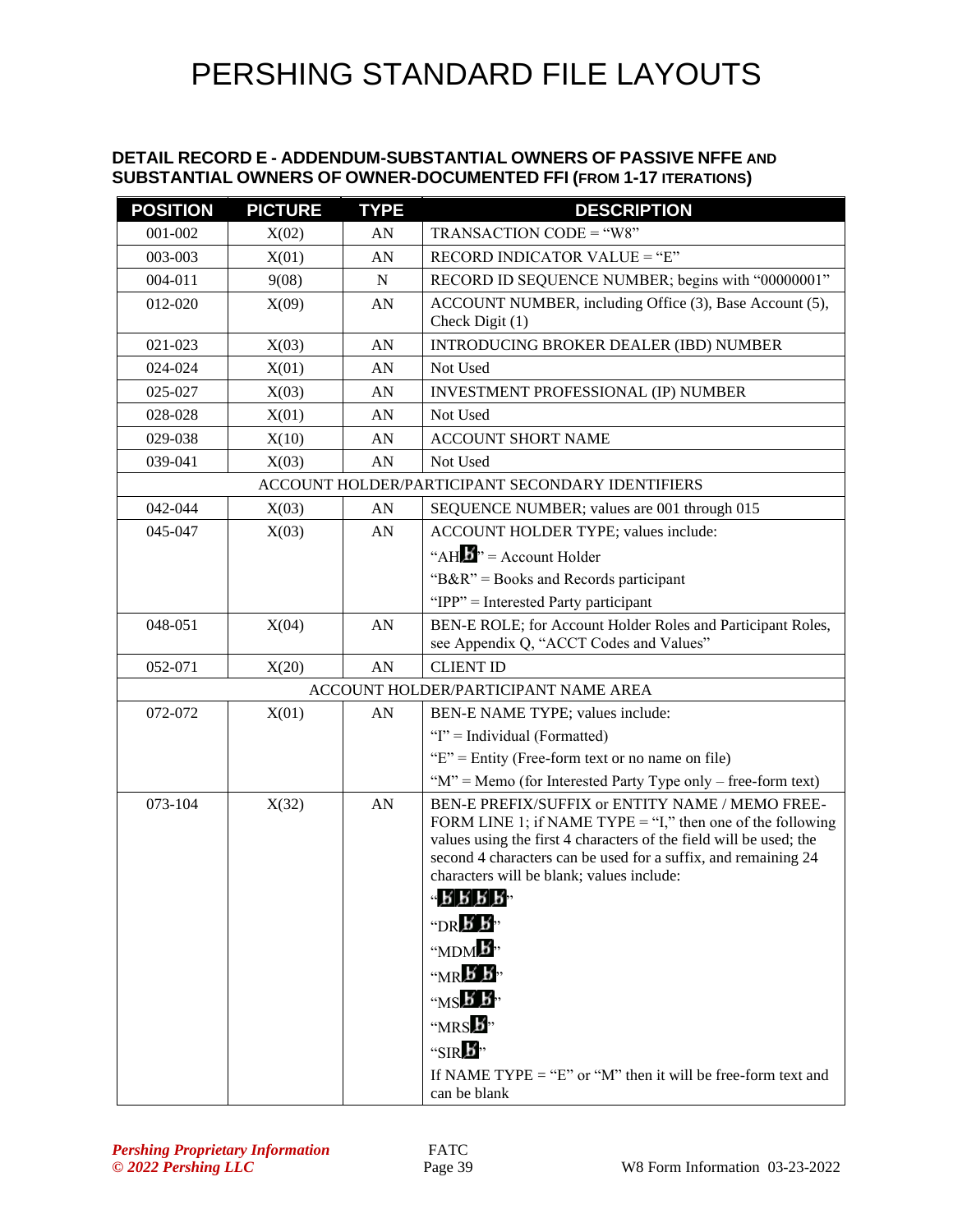| <b>POSITION</b> | <b>PICTURE</b> | <b>TYPE</b> | <b>DESCRIPTION</b>                                                                                                                                                                                                                                                                                                                                                                                                                                                                                                                                               |
|-----------------|----------------|-------------|------------------------------------------------------------------------------------------------------------------------------------------------------------------------------------------------------------------------------------------------------------------------------------------------------------------------------------------------------------------------------------------------------------------------------------------------------------------------------------------------------------------------------------------------------------------|
| 105-136         | X(32)          | AN          | BEN-E FIRST NAME or ENTITY NAME / MEMO FREE-<br>FORM LINE 2; if NAME TYPE = "I" then this field will<br>contain the first name; if NAME TYPE = "E" or "M" then it will<br>be free-form text and can be blank                                                                                                                                                                                                                                                                                                                                                     |
| 137-168         | X(32)          | AN          | BEN-E MIDDLE INITIAL/NAME or ENTITY NAME /<br>MEMO FREE-FORM LINE 3; if NAME TYPE = "I," then this<br>field will contain the middle initial/name; if NAME TYPE = " $E$ "<br>or "M" then it will be free-form text and can be blank                                                                                                                                                                                                                                                                                                                               |
| 169-200         | X(32)          | AN          | BEN-E LAST NAME or ENTITY NAME / MEMO FREE-<br>FORM LINE 4; if NAME TYPE = "I," then this field will<br>contain the last name; if NAME TYPE = "E" or "M" then it will<br>be free-form text and can be blank                                                                                                                                                                                                                                                                                                                                                      |
|                 |                |             | Part XXX - Substantial US Owners of Passive NFFE                                                                                                                                                                                                                                                                                                                                                                                                                                                                                                                 |
| 201-202         | 9(02)          | $\mathbf N$ | Sequence Number of Repeated Owner Records, to accommodate<br>up to 100 Owners (six per iteration of record); from 01-17                                                                                                                                                                                                                                                                                                                                                                                                                                          |
|                 |                |             | Substantial US Owner (first on record)                                                                                                                                                                                                                                                                                                                                                                                                                                                                                                                           |
| 203-203         | X(01)          | AN          | SUBSTANTIAL US OWNER NAME TYPE; values include:                                                                                                                                                                                                                                                                                                                                                                                                                                                                                                                  |
|                 |                |             | "I" = Individual (Formatted)                                                                                                                                                                                                                                                                                                                                                                                                                                                                                                                                     |
|                 |                |             | " $E$ " = Entity (Free-form text or no name on file)                                                                                                                                                                                                                                                                                                                                                                                                                                                                                                             |
|                 |                |             | " $M$ " = Memo (for Interested Party Type only – free-form text)                                                                                                                                                                                                                                                                                                                                                                                                                                                                                                 |
| 204-235         | X(32)          | AN          | SUBSTANTIAL US OWNER PREFIX/SUFFIX or ENTITY<br>NAME / MEMO FREE-FORM LINE 1; if NAME TYPE = "I,"<br>one of the following values using the first 4 characters of the<br>field will be used; second 4 characters can be used for a suffix,<br>and remaining 24 characters will be blank; values include:<br>45.5.5.5<br>"DR $\cancel{b}$ $\cancel{b}$ "<br>"MDM b"<br>$W_{\rm{MR}}$ $\overline{B}$ $\overline{B}$<br>$MSE$ $\overline{B}$ ,<br>" $MRS$ $\overline{B}$ "<br>"SIRE"<br>If NAME TYPE = "E" or "M" then it will be free-form text and<br>can be blank |
| 236-267         | X(32)          | AN          | SUBSTANTIAL US OWNER FIRST NAME or ENTITY<br>NAME / MEMO FREE-FORM LINE 2; if NAME TYPE = "I"<br>then this field will contain the first name; if NAME TYPE = " $E$ "<br>or "M" then it will be free-form text and can be blank                                                                                                                                                                                                                                                                                                                                   |
| 268-299         | X(32)          | AN          | SUBSTANTIAL US OWNER MIDDLE INITIAL/NAME or<br>ENTITY NAME / MEMO FREE-FORM LINE 3; if NAME<br>$TYPE = "I,"$ then this field will contain the middle initial/name;<br>if NAME TYPE = "E" or "M" then it will be free-form text and<br>can be blank                                                                                                                                                                                                                                                                                                               |
| 300-331         | X(32)          | AN          | SUBSTANTIAL US OWNER LAST NAME or ENTITY<br>NAME / MEMO FREE-FORM LINE 4; if NAME TYPE = "I,"<br>then this field will contain the last name; if NAME TYPE = " $E$ "<br>or "M" then it will be free-form text and can be blank                                                                                                                                                                                                                                                                                                                                    |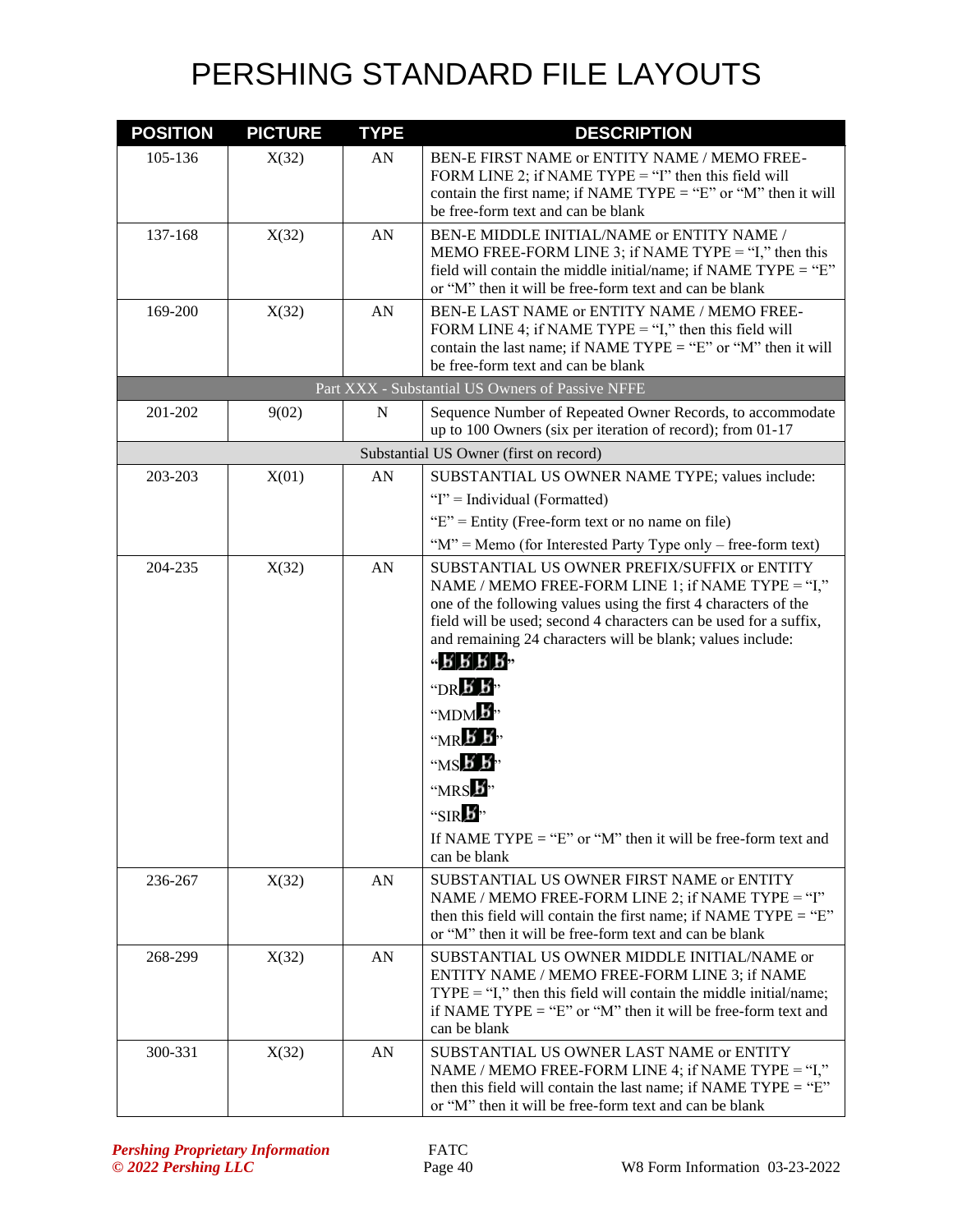| <b>POSITION</b> | <b>PICTURE</b>                                 | <b>TYPE</b> | <b>DESCRIPTION</b>                                                                                                                                                                                                                                                                                                                                                                                                 |
|-----------------|------------------------------------------------|-------------|--------------------------------------------------------------------------------------------------------------------------------------------------------------------------------------------------------------------------------------------------------------------------------------------------------------------------------------------------------------------------------------------------------------------|
| 332-332         | X(01)                                          | AN          | TAX ID TYPE; values include:                                                                                                                                                                                                                                                                                                                                                                                       |
|                 |                                                |             | " $A$ " = Applied for                                                                                                                                                                                                                                                                                                                                                                                              |
|                 |                                                |             | " $E$ " = Applied for expired                                                                                                                                                                                                                                                                                                                                                                                      |
|                 |                                                |             | " $F$ " = WP-EIN"                                                                                                                                                                                                                                                                                                                                                                                                  |
|                 |                                                |             | " $I$ " = ITIN                                                                                                                                                                                                                                                                                                                                                                                                     |
|                 |                                                |             | " $N$ " = Non-US                                                                                                                                                                                                                                                                                                                                                                                                   |
|                 |                                                |             | " $Q$ " = QI-EIN                                                                                                                                                                                                                                                                                                                                                                                                   |
|                 |                                                |             | "S" = Social Security Number                                                                                                                                                                                                                                                                                                                                                                                       |
|                 |                                                |             | "T" = Tax ID Number (EIN)                                                                                                                                                                                                                                                                                                                                                                                          |
|                 |                                                |             | "W"= WT-EIN                                                                                                                                                                                                                                                                                                                                                                                                        |
| 333-341         | X(09)                                          | AN          | <b>TAX ID NUMBER</b>                                                                                                                                                                                                                                                                                                                                                                                               |
| 342-352         | X(11)                                          | AN          | Reserved                                                                                                                                                                                                                                                                                                                                                                                                           |
|                 | Address of Substantial Owner (first on record) |             |                                                                                                                                                                                                                                                                                                                                                                                                                    |
| 353-356         | X(04)                                          | AN          | ATTENTION LINE PREFIX; values include:                                                                                                                                                                                                                                                                                                                                                                             |
|                 |                                                |             | " $ATTN" =$ Attention of                                                                                                                                                                                                                                                                                                                                                                                           |
|                 |                                                |             | "C/O $\mathbf{b}$ " = Care of                                                                                                                                                                                                                                                                                                                                                                                      |
|                 |                                                |             | $\mathbf{B} \cdot \mathbf{B} \cdot \mathbf{B}$ $\mathbf{B}$ = May be blank in user-titled accounts                                                                                                                                                                                                                                                                                                                 |
| 357-384         | X(28)                                          | AN          | <b>ATTENTION LINE DETAIL</b>                                                                                                                                                                                                                                                                                                                                                                                       |
| 385-416         | X(32)                                          | AN          | STREET ADDRESS LINE 1 or MEMO FREE-FORM LINE 5                                                                                                                                                                                                                                                                                                                                                                     |
| 417-448         | X(32)                                          | AN          | STREET ADDRESS LINE 2 or MEMO FREE-FORM LINE 6                                                                                                                                                                                                                                                                                                                                                                     |
| 449-480         | X(32)                                          | AN          | STREET ADDRESS LINE 3; only if ATTENTION LINE is<br>spaces                                                                                                                                                                                                                                                                                                                                                         |
| 481-495         | X(15)                                          | AN          | CITY; for US/Canada addresses only                                                                                                                                                                                                                                                                                                                                                                                 |
| 496-497         | X(02)                                          | AN          | STATE; for US/Canada addresses only; see Appendix Q                                                                                                                                                                                                                                                                                                                                                                |
| 498-512         | X(15)                                          | AN          | ZIP/POSTAL CODE; for US/Canada addresses only                                                                                                                                                                                                                                                                                                                                                                      |
| 513-532         | X(20)                                          | AN          | Reserved                                                                                                                                                                                                                                                                                                                                                                                                           |
|                 |                                                |             | Substantial US Owner (second on record)                                                                                                                                                                                                                                                                                                                                                                            |
| 533-533         | X(01)                                          | AN          | SUBSTANTIAL US OWNER NAME TYPE; values include:                                                                                                                                                                                                                                                                                                                                                                    |
|                 |                                                |             | "I" = Individual (Formatted)                                                                                                                                                                                                                                                                                                                                                                                       |
|                 |                                                |             | " $E$ " = Entity (Free-form text or no name on file)                                                                                                                                                                                                                                                                                                                                                               |
|                 |                                                |             | " $M$ " = Memo (for Interested Party Type only – free-form text)                                                                                                                                                                                                                                                                                                                                                   |
| 534-565         | X(32)                                          | ${\rm AN}$  | SUBSTANTIAL US OWNER PREFIX/SUFFIX or ENTITY<br>NAME / MEMO FREE-FORM LINE 1; if NAME TYPE = "I,"<br>one of the following values using the first 4 characters of the<br>field may be used; the $2nd$ 4 characters can be used for a suffix,<br>and remaining 24 characters will be blank; values include:<br>45555<br>$\n  DR B$<br>"MDM <sup>b</sup> "<br>$M \times K$<br>$MSE$ $\vec{B}$ ,<br>"MRS 5"<br>(cont.) |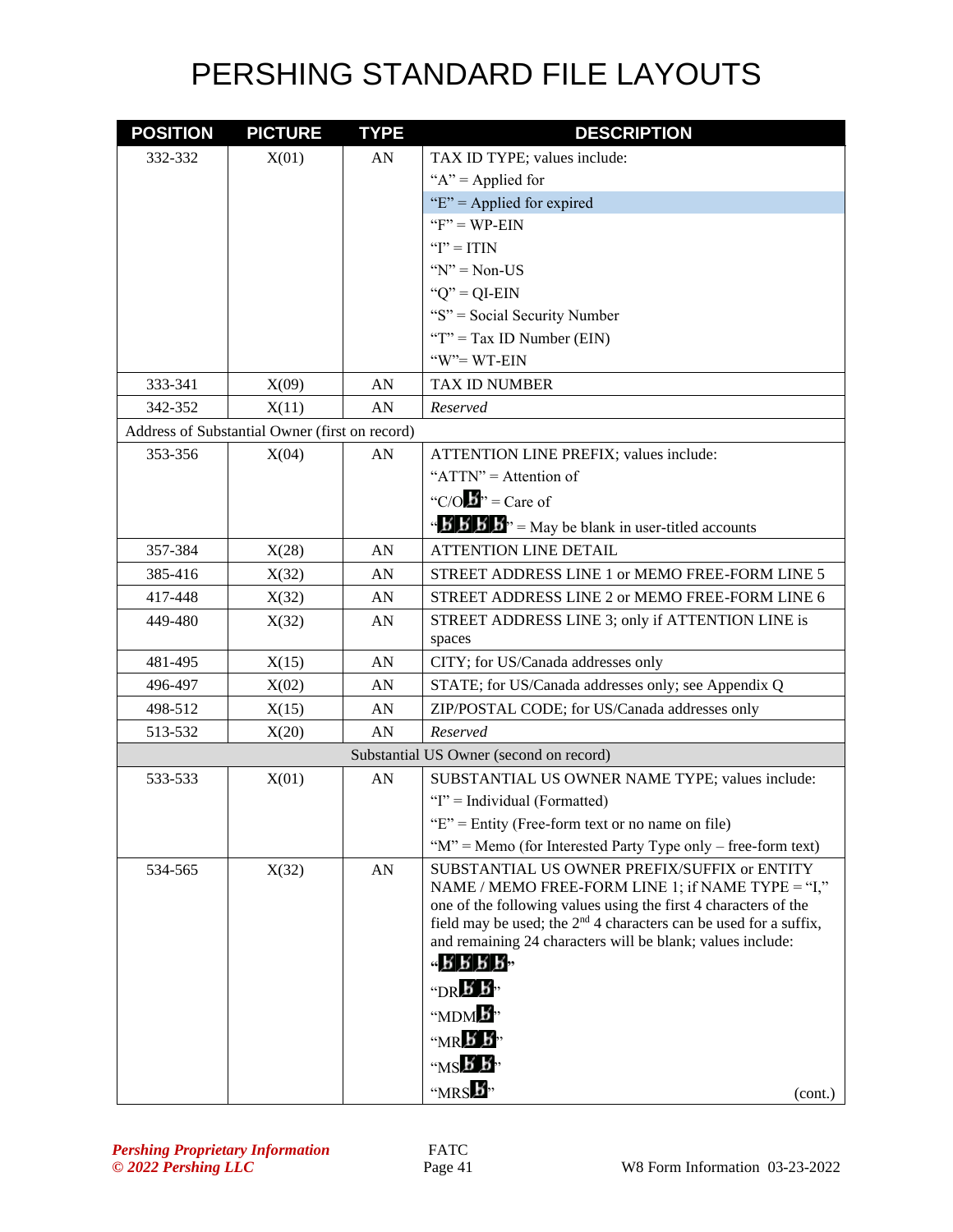| <b>POSITION</b> | <b>PICTURE</b>                                  | <b>TYPE</b> | <b>DESCRIPTION</b>                                                                                                                                                                                                                                                                                                  |
|-----------------|-------------------------------------------------|-------------|---------------------------------------------------------------------------------------------------------------------------------------------------------------------------------------------------------------------------------------------------------------------------------------------------------------------|
|                 |                                                 |             | "SIRE"                                                                                                                                                                                                                                                                                                              |
|                 |                                                 |             | If NAME TYPE = "E" or "M" then it will be free-form text and<br>can be blank                                                                                                                                                                                                                                        |
| 566-597         | X(32)                                           | AN          | SUBSTANTIAL US OWNER FIRST NAME or ENTITY<br>NAME / MEMO FREE-FORM LINE 2; if NAME TYPE = "I"<br>then this field will contain the first name; if NAME TYPE = " $E$ "<br>or "M" then it will be free-form text and can be blank                                                                                      |
| 598-629         | X(32)                                           | AN          | SUBSTANTIAL US OWNER MIDDLE INITIAL/NAME or<br>ENTITY NAME / MEMO FREE-FORM LINE 3; if NAME<br>$TYPE = "I,"$ then this field will contain the middle initial/name;<br>if NAME TYPE = "E" or "M" then it will be free-form text and<br>can be blank                                                                  |
| 630-661         | X(32)                                           | AN          | SUBSTANTIAL US OWNER LAST NAME or ENTITY<br>NAME / MEMO FREE-FORM LINE 4; if NAME TYPE = "I,"<br>then this field will contain the last name; if NAME TYPE = " $E$ "<br>or "M" then it will be free-form text and can be blank                                                                                       |
| 662-662         | X(01)                                           | AN          | TAX ID TYPE; see (above field number) for values                                                                                                                                                                                                                                                                    |
| 663-671         | X(09)                                           | AN          | <b>TAX ID NUMBER</b>                                                                                                                                                                                                                                                                                                |
| 672-682         | X(11)                                           | AN          | Reserved                                                                                                                                                                                                                                                                                                            |
|                 | Address of Substantial Owner (second on record) |             |                                                                                                                                                                                                                                                                                                                     |
| 683-686         | X(04)                                           | AN          | ATTENTION LINE PREFIX; values include:                                                                                                                                                                                                                                                                              |
|                 |                                                 |             | " $ATTN" =$ Attention of                                                                                                                                                                                                                                                                                            |
|                 |                                                 |             | "C/O $\mathbf{B}$ " = Care of                                                                                                                                                                                                                                                                                       |
|                 |                                                 |             | $\mathbf{B}'$ <b>b</b> $\mathbf{B}'$ <b>b</b> $\mathbf{B}''$ = May be blank in user-titled accounts                                                                                                                                                                                                                 |
| 687-714         | X(28)                                           | AN          | <b>ATTENTION LINE DETAIL</b>                                                                                                                                                                                                                                                                                        |
| 715-746         | X(32)                                           | AN          | STREET ADDRESS LINE 1 or MEMO FREE-FORM LINE 5                                                                                                                                                                                                                                                                      |
| 747-778         | X(32)                                           | AN          | STREET ADDRESS LINE 2 or MEMO FREE-FORM LINE 6                                                                                                                                                                                                                                                                      |
| 779-810         | X(32)                                           | AN          | STREET ADDRESS LINE 3; only if ATTENTION LINE is<br>spaces                                                                                                                                                                                                                                                          |
| 811-825         | X(15)                                           | AN          | CITY; for US/Canada addresses only                                                                                                                                                                                                                                                                                  |
| 826-827         | X(02)                                           | AN          | STATE; for US/Canada addresses only; see Appendix Q                                                                                                                                                                                                                                                                 |
| 828-842         | X(15)                                           | AN          | ZIP/POSTAL CODE; for US/Canada addresses only                                                                                                                                                                                                                                                                       |
| 843-862         | X(20)                                           | AN          | Reserved                                                                                                                                                                                                                                                                                                            |
|                 |                                                 |             | Substantial US Owner (third on record)                                                                                                                                                                                                                                                                              |
| 863-863         | X(01)                                           | AN          | SUBSTANTIAL US OWNER NAME TYPE; values include:                                                                                                                                                                                                                                                                     |
|                 |                                                 |             | "I" = Individual (Formatted)                                                                                                                                                                                                                                                                                        |
|                 |                                                 |             | " $E$ " = Entity (Free-form text or no name on file)                                                                                                                                                                                                                                                                |
|                 |                                                 |             | " $M$ " = Memo (for Interested Party Type only – free-form text)                                                                                                                                                                                                                                                    |
| 864-895         | X(32)                                           | AN          | SUBSTANTIAL US OWNER PREFIX/SUFFIX or ENTITY<br>NAME / MEMO FREE-FORM LINE 1; if NAME TYPE = "I,"<br>then one of the following values using the first 4 characters of<br>the field will be used; the second 4 characters can be used for a<br>suffix, and remaining 24 characters will be blank; values<br>include: |
|                 |                                                 |             | $ 5555$<br>(cont.)                                                                                                                                                                                                                                                                                                  |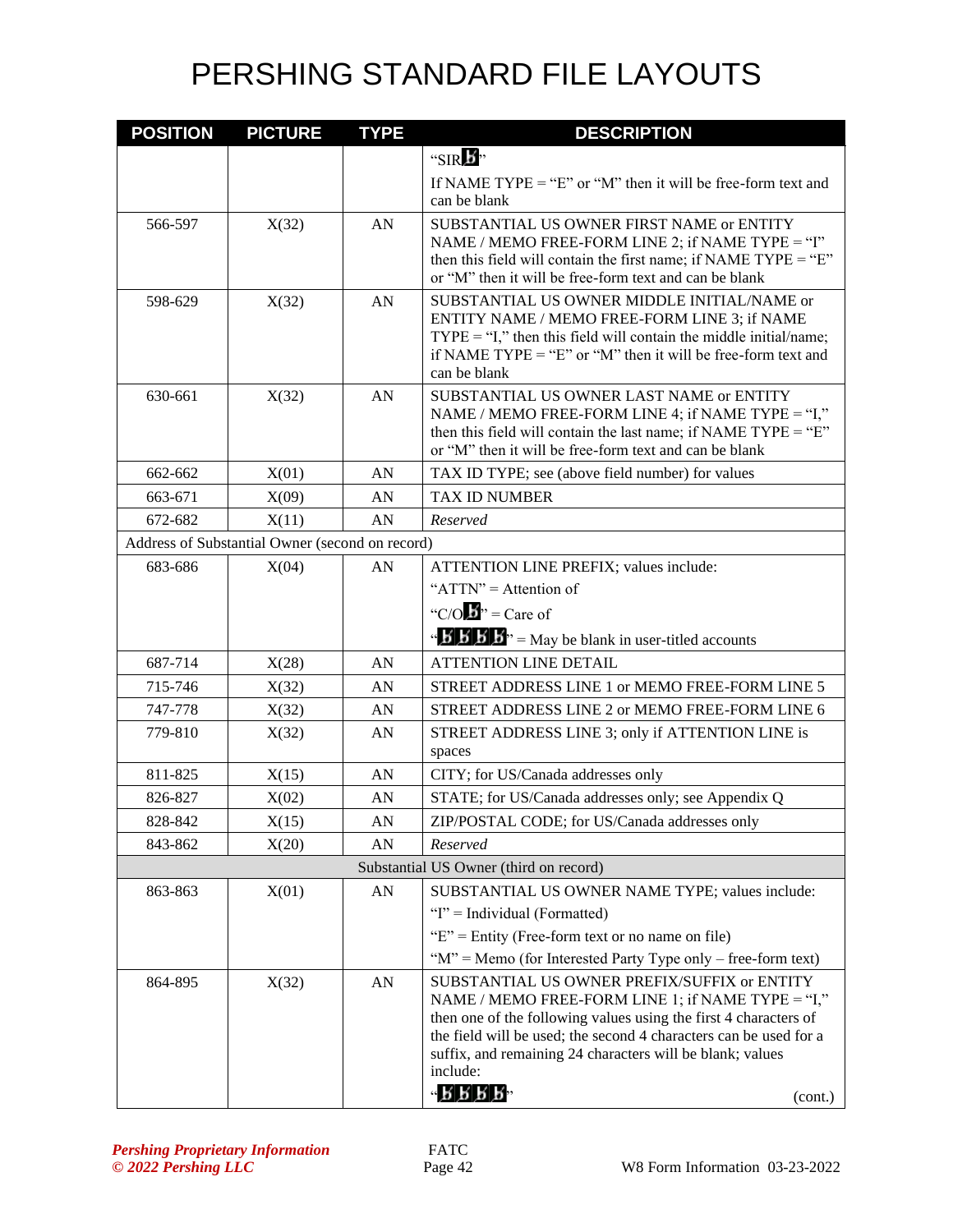| <b>POSITION</b>        | <b>PICTURE</b>                                          | <b>TYPE</b> | <b>DESCRIPTION</b>                                                                                                      |
|------------------------|---------------------------------------------------------|-------------|-------------------------------------------------------------------------------------------------------------------------|
|                        |                                                         |             | $\n  DRB$                                                                                                               |
|                        |                                                         |             | " $MDM$ $\overline{B}$ "                                                                                                |
|                        |                                                         |             | $W \times B$                                                                                                            |
|                        |                                                         |             | $MSE$ $\overline{B}$                                                                                                    |
|                        |                                                         |             | "MRS b"                                                                                                                 |
|                        |                                                         |             | "SIRE"                                                                                                                  |
|                        |                                                         |             | If NAME TYPE = "E" or "M" then it will be free-form text and                                                            |
|                        |                                                         |             | can be blank                                                                                                            |
| 896-927                | X(32)                                                   | AN          | SUBSTANTIAL US OWNER FIRST NAME or ENTITY                                                                               |
|                        |                                                         |             | NAME / MEMO FREE-FORM LINE 2; if NAME TYPE = "I"<br>then this field will contain the first name; if NAME TYPE = "E"     |
|                        |                                                         |             | or "M" then it will be free-form text and can be blank                                                                  |
| 928-959                | X(32)                                                   | AN          | SUBSTANTIAL US OWNER MIDDLE INITIAL/NAME or                                                                             |
|                        |                                                         |             | ENTITY NAME / MEMO FREE-FORM LINE 3; if NAME<br>$TYPE = "I,"$ then this field will contain the middle initial/name;     |
|                        |                                                         |             | if NAME TYPE = "E" or "M" then it will be free-form text and                                                            |
|                        |                                                         |             | can be blank                                                                                                            |
| 960-991                | X(32)                                                   | AN          | SUBSTANTIAL US OWNER LAST NAME or ENTITY                                                                                |
|                        |                                                         |             | NAME / MEMO FREE-FORM LINE 4; if NAME TYPE = "I,"<br>then this field will contain the last name; if NAME TYPE = " $E$ " |
|                        |                                                         |             | or "M" then it will be free-form text and can be blank                                                                  |
| 992-992                | X(01)                                                   | AN          | TAX ID TYPE; values include:                                                                                            |
|                        |                                                         |             | " $A$ " = Applied for                                                                                                   |
|                        |                                                         |             | "E" = Applied for expired                                                                                               |
|                        |                                                         |             | " $F$ " = WP-EIN                                                                                                        |
|                        |                                                         |             | " $I$ " = ITIN                                                                                                          |
|                        |                                                         |             | " $N$ " = Non-US                                                                                                        |
|                        |                                                         |             | " $Q$ " = QI-EIN                                                                                                        |
|                        |                                                         |             | "S" = Social Security Number                                                                                            |
|                        |                                                         |             | " $T$ " = Tax ID Number (EIN)                                                                                           |
|                        |                                                         |             | "W"=WT-EIN                                                                                                              |
| 993-1001               | X(09)                                                   | AN          | TAX ID NUMBER                                                                                                           |
| 1002-1012              | X(11)                                                   | AN          | Reserved                                                                                                                |
| 1013-1016              | Address of Substantial Owner (third on record)<br>X(04) | AN          |                                                                                                                         |
|                        |                                                         |             | ATTENTION LINE PREFIX; values include:<br>" $ATTN" =$ Attention of                                                      |
|                        |                                                         |             | "C/O $\mathbf{B}$ " = Care of                                                                                           |
|                        |                                                         |             |                                                                                                                         |
|                        |                                                         |             | $\mathbf{B} \mathbf{B} \mathbf{B}$ <sup>1</sup> = May be blank in user-titled accounts                                  |
| 1017-1044<br>1045-1076 | X(28)                                                   | AN<br>AN    | <b>ATTENTION LINE DETAIL</b><br>STREET ADDRESS LINE 1 or MEMO FREE-FORM LINE 5                                          |
| 1077-1108              | X(32)<br>X(32)                                          | AN          | STREET ADDRESS LINE 2 or MEMO FREE-FORM LINE 6                                                                          |
| 1109-1140              | X(32)                                                   | AN          | STREET ADDRESS LINE 3; only if ATTENTION LINE is                                                                        |
|                        |                                                         |             | spaces                                                                                                                  |
| 1141-1155              | X(15)                                                   | ${\rm AN}$  | CITY; for US/Canada addresses only                                                                                      |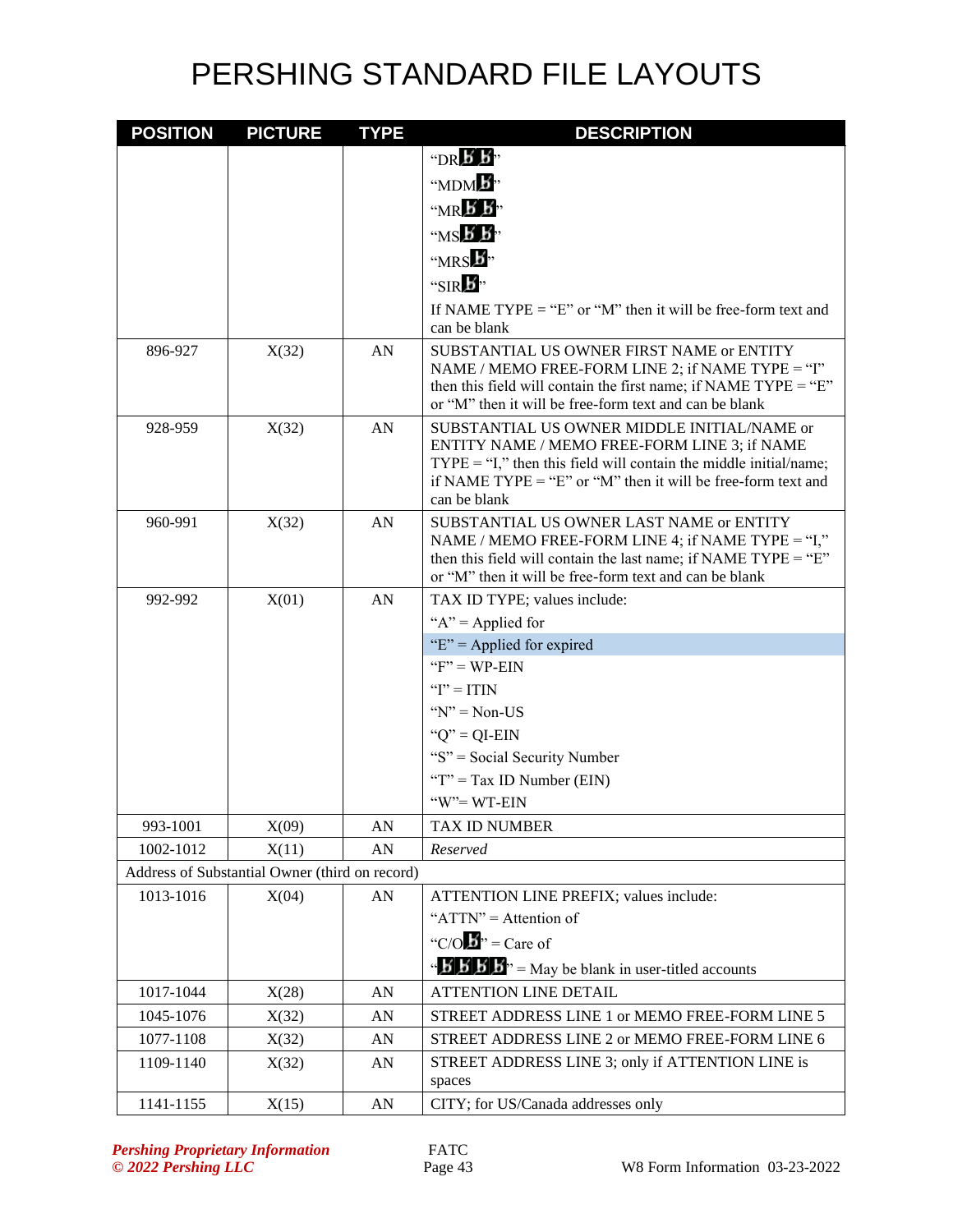| <b>POSITION</b> | <b>PICTURE</b> | <b>TYPE</b> | <b>DESCRIPTION</b>                                                                                                                                                                                                                                                                                                                                                                                                                                                                                                                                                         |
|-----------------|----------------|-------------|----------------------------------------------------------------------------------------------------------------------------------------------------------------------------------------------------------------------------------------------------------------------------------------------------------------------------------------------------------------------------------------------------------------------------------------------------------------------------------------------------------------------------------------------------------------------------|
| 1156-1157       | X(02)          | AN          | STATE; for US/Canada addresses only; see Appendix Q                                                                                                                                                                                                                                                                                                                                                                                                                                                                                                                        |
| 1158-1172       | X(15)          | AN          | ZIP/POSTAL CODE; for US/Canada addresses only                                                                                                                                                                                                                                                                                                                                                                                                                                                                                                                              |
| 1173-1192       | X(20)          | AN          | Reserved                                                                                                                                                                                                                                                                                                                                                                                                                                                                                                                                                                   |
|                 |                |             | Substantial US Owner (fourth on record)                                                                                                                                                                                                                                                                                                                                                                                                                                                                                                                                    |
| 1193-1193       | X(01)          | AN          | SUBSTANTIAL US OWNER NAME TYPE; values include:                                                                                                                                                                                                                                                                                                                                                                                                                                                                                                                            |
|                 |                |             | "I" = Individual (Formatted)                                                                                                                                                                                                                                                                                                                                                                                                                                                                                                                                               |
|                 |                |             | " $E$ " = Entity (Free-form text or no name on file)                                                                                                                                                                                                                                                                                                                                                                                                                                                                                                                       |
|                 |                |             | " $M$ " = Memo (for Interested Party Type only – free-form text)                                                                                                                                                                                                                                                                                                                                                                                                                                                                                                           |
| 1194-1225       | X(32)          | AN          | SUBSTANTIAL US OWNER PREFIX/SUFFIX or ENTITY<br>NAME / MEMO FREE-FORM LINE 1; if NAME TYPE = "I,"<br>one of the following values using the first 4 characters of the<br>field may be used; the 2 <sup>nd</sup> 4 characters can be used for a suffix,<br>and remaining 24 characters will be blank; values include:<br>$-5555$<br>"DR $\cancel{B}$ $\cancel{B}$ "<br>" $MDM$ $\overline{B}$ "<br>$M \times K$<br>" $MS$ $\overline{B}$ $\overline{B}$ "<br>" $MRS$ $\overline{B}$ "<br>"SIR $\mathbf{E}$ "<br>If NAME TYPE = "E" or "M" then it will be free-form text and |
|                 |                |             | can be blank                                                                                                                                                                                                                                                                                                                                                                                                                                                                                                                                                               |
| 1226-1257       | X(32)          | AN          | SUBSTANTIAL US OWNER FIRST NAME or ENTITY<br>NAME / MEMO FREE-FORM LINE 2; if NAME TYPE = "I"<br>then this field will contain the first name; if NAME TYPE = " $E$ "<br>or "M" then it will be free-form text and can be blank                                                                                                                                                                                                                                                                                                                                             |
| 1258-1289       | X(32)          | AN          | SUBSTANTIAL US OWNER MIDDLE INITIAL/NAME or<br>ENTITY NAME / MEMO FREE-FORM LINE 3; if NAME<br>$TYPE = "I,"$ then this field will contain the middle initial/name;<br>if NAME TYPE = "E" or "M" then it will be free-form text and<br>can be blank                                                                                                                                                                                                                                                                                                                         |
| 1290-1321       | X(32)          | AN          | SUBSTANTIAL US OWNER LAST NAME or ENTITY<br>NAME / MEMO FREE-FORM LINE 4; if NAME TYPE = "I,"<br>then this field will contain the last name; if NAME TYPE = " $E$ "<br>or "M" then it will be free-form text and can be blank                                                                                                                                                                                                                                                                                                                                              |
| 1322-1322       | X(01)          | AN          | TAX ID TYPE; values include:                                                                                                                                                                                                                                                                                                                                                                                                                                                                                                                                               |
|                 |                |             | " $A$ " = Applied for                                                                                                                                                                                                                                                                                                                                                                                                                                                                                                                                                      |
|                 |                |             | " $E$ " = Applied for expired                                                                                                                                                                                                                                                                                                                                                                                                                                                                                                                                              |
|                 |                |             | " $F$ " = WP-EIN"                                                                                                                                                                                                                                                                                                                                                                                                                                                                                                                                                          |
|                 |                |             | " $I$ " = ITIN                                                                                                                                                                                                                                                                                                                                                                                                                                                                                                                                                             |
|                 |                |             | " $N$ " = Non-US                                                                                                                                                                                                                                                                                                                                                                                                                                                                                                                                                           |
|                 |                |             | " $Q$ " = QI-EIN                                                                                                                                                                                                                                                                                                                                                                                                                                                                                                                                                           |
|                 |                |             | "S" = Social Security Number                                                                                                                                                                                                                                                                                                                                                                                                                                                                                                                                               |
|                 |                |             | " $T$ " = Tax ID Number (EIN)                                                                                                                                                                                                                                                                                                                                                                                                                                                                                                                                              |
|                 |                |             | $W' = WT-EIN$                                                                                                                                                                                                                                                                                                                                                                                                                                                                                                                                                              |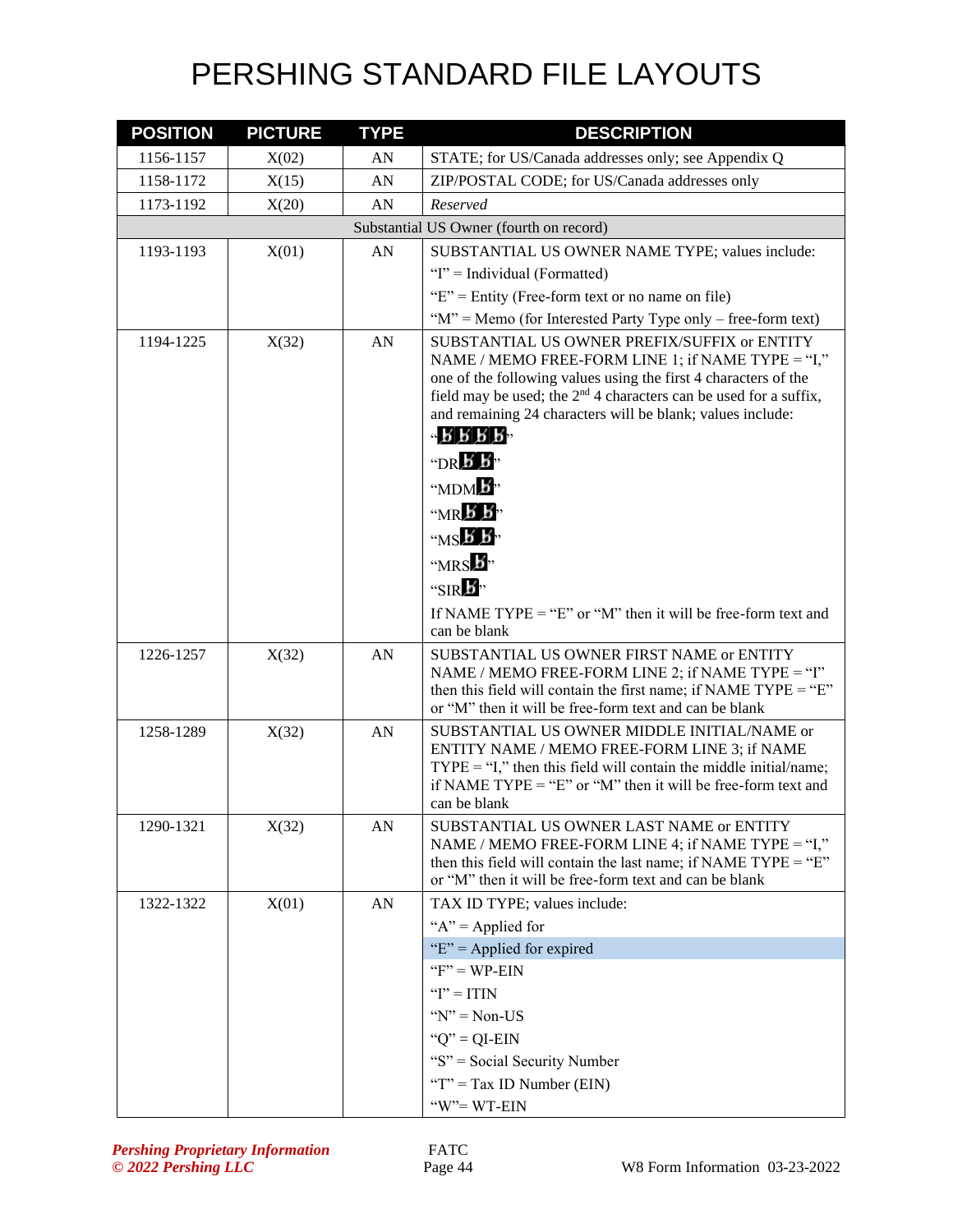| <b>POSITION</b> | <b>PICTURE</b>                                  | <b>TYPE</b> | <b>DESCRIPTION</b>                                                                                                          |
|-----------------|-------------------------------------------------|-------------|-----------------------------------------------------------------------------------------------------------------------------|
| 1323-1331       | X(09)                                           | AN          | TAX ID NUMBER                                                                                                               |
| 1332-1342       | X(11)                                           | AN          | Reserved                                                                                                                    |
|                 | Address of Substantial Owner (fourth on record) |             |                                                                                                                             |
| 1343-1346       | X(04)                                           | AN          | ATTENTION LINE PREFIX; values include:                                                                                      |
|                 |                                                 |             | " $ATTN" =$ Attention of                                                                                                    |
|                 |                                                 |             | "C/O $\mathbf{B}$ " = Care of                                                                                               |
|                 |                                                 |             | $\mathbf{B}'$ <b>B</b> $\mathbf{B}'$ <b>B</b> $\mathbf{B}''$ = May be blank in user-titled accounts                         |
| 1347-1374       | X(28)                                           | AN          | <b>ATTENTION LINE DETAIL</b>                                                                                                |
| 1375-1406       | X(32)                                           | AN          | STREET ADDRESS LINE 1 or MEMO FREE-FORM LINE 5                                                                              |
| 1407-1438       | X(32)                                           | AN          | STREET ADDRESS LINE 2 or MEMO FREE-FORM LINE 6                                                                              |
| 1439-1470       | X(32)                                           | AN          | STREET ADDRESS LINE 3; only if ATTENTION LINE is                                                                            |
|                 |                                                 |             | spaces                                                                                                                      |
| 1471-1485       | X(15)                                           | AN          | CITY; for US/Canada addresses only                                                                                          |
| 1486-1487       | X(02)                                           | AN          | STATE; for US/Canada addresses only; see Appendix Q                                                                         |
| 1488-1502       | X(15)                                           | AN          | ZIP/POSTAL CODE; for US/Canada addresses only                                                                               |
| 1503-1522       | X(20)                                           | AN          | Reserved                                                                                                                    |
|                 |                                                 |             | Substantial US Owner (fifth on record)                                                                                      |
| 1523-1523       | X(01)                                           | AN          | SUBSTANTIAL US OWNER NAME TYPE; values include:                                                                             |
|                 |                                                 |             | "I" = Individual (Formatted)                                                                                                |
|                 |                                                 |             | " $E$ " = Entity (Free-form text or no name on file)                                                                        |
|                 |                                                 |             | " $M$ " = Memo (for Interested Party Type only – free-form text)                                                            |
| 1524-1555       | X(32)                                           | AN          | SUBSTANTIAL US OWNER PREFIX/SUFFIX or ENTITY                                                                                |
|                 |                                                 |             | NAME / MEMO FREE-FORM LINE 1; if NAME TYPE = "I,"<br>one of the following values using the first 4 characters of the        |
|                 |                                                 |             | field may be used; the 2 <sup>nd</sup> 4 characters can be used for a suffix,                                               |
|                 |                                                 |             | and remaining 24 characters will be blank; values include:                                                                  |
|                 |                                                 |             | $B$ $B$ $B$<br>کی ،،                                                                                                        |
|                 |                                                 |             | "DR $\bm{5}$ $\bm{5}$ "                                                                                                     |
|                 |                                                 |             | "MDM                                                                                                                        |
|                 |                                                 |             | "MR b b                                                                                                                     |
|                 |                                                 |             | $WSE$ $B$ <sup>3</sup>                                                                                                      |
|                 |                                                 |             | "MRS 5"                                                                                                                     |
|                 |                                                 |             | "SIR $\mathbf{E}$ "                                                                                                         |
|                 |                                                 |             | If NAME TYPE = "E" or "M" then it will be free-form text and                                                                |
|                 |                                                 |             | can be blank                                                                                                                |
| 1556-1587       | X(32)                                           | AN          | SUBSTANTIAL US OWNER FIRST NAME or ENTITY                                                                                   |
|                 |                                                 |             | NAME / MEMO FREE-FORM LINE 2; if NAME TYPE = "I"                                                                            |
|                 |                                                 |             | then this field will contain the first name; if NAME $TYPE = "E"$<br>or "M" then it will be free-form text and can be blank |
| 1588-1619       | X(32)                                           | AN          | SUBSTANTIAL US OWNER MIDDLE INITIAL/NAME or                                                                                 |
|                 |                                                 |             | ENTITY NAME / MEMO FREE-FORM LINE 3; if NAME                                                                                |
|                 |                                                 |             | $TYPE = "I,"$ this field will contain the middle initial/name; if                                                           |
|                 |                                                 |             | NAME TYPE = "E" or "M" then it will be free-form text and                                                                   |
|                 |                                                 |             | can be blank                                                                                                                |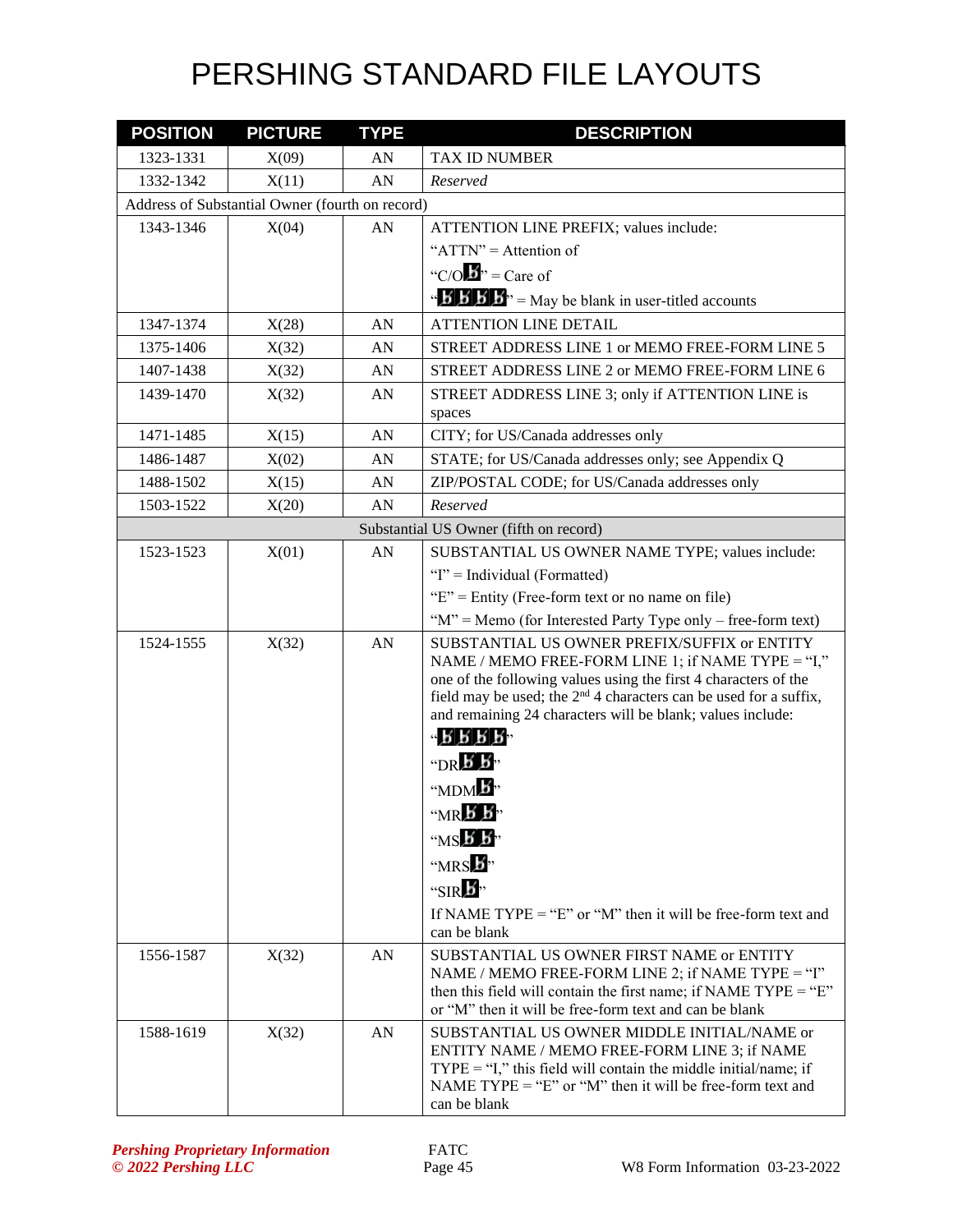| <b>POSITION</b> | <b>PICTURE</b>                                 | <b>TYPE</b> | <b>DESCRIPTION</b>                                                                                                                        |
|-----------------|------------------------------------------------|-------------|-------------------------------------------------------------------------------------------------------------------------------------------|
| 1620-1651       | X(32)                                          | AN          | SUBSTANTIAL US OWNER LAST NAME or ENTITY                                                                                                  |
|                 |                                                |             | NAME / MEMO FREE-FORM LINE 4; if NAME TYPE = "I,"<br>then this field will contain the last name; if NAME TYPE = " $E$ "                   |
|                 |                                                |             | or "M" then it will be free-form text and can be blank                                                                                    |
| 1652-1652       | X(01)                                          | AN          | TAX ID TYPE; values include:                                                                                                              |
|                 |                                                |             | " $A$ " = Applied for                                                                                                                     |
|                 |                                                |             | "E" = Applied for expired                                                                                                                 |
|                 |                                                |             | " $F$ " = WP-EIN                                                                                                                          |
|                 |                                                |             | " $I$ " = ITIN                                                                                                                            |
|                 |                                                |             | " $N$ " = Non-US                                                                                                                          |
|                 |                                                |             | " $Q$ " = QI-EIN                                                                                                                          |
|                 |                                                |             | "S" = Social Security Number                                                                                                              |
|                 |                                                |             | "T" = Tax ID Number (EIN)                                                                                                                 |
|                 |                                                |             | $W = WT-EIN$                                                                                                                              |
| 1653-1661       | X(09)                                          | AN          | TAX ID NUMBER                                                                                                                             |
| 1662-1672       | X(11)                                          | AN          | Reserved                                                                                                                                  |
|                 | Address of Substantial Owner (fifth on record) |             |                                                                                                                                           |
| 1673-1676       | X(04)                                          | AN          | ATTENTION LINE PREFIX; values include:                                                                                                    |
|                 |                                                |             | " $ATTN" =$ Attention of                                                                                                                  |
|                 |                                                |             | "C/O $\mathbf{b}$ " = Care of                                                                                                             |
|                 |                                                |             | $\mathbf{B} \cdot \mathbf{B} \cdot \mathbf{B}$ $\mathbf{B}$ = May be blank in user-titled accounts                                        |
| 1677-1704       | X(28)                                          | AN          | <b>ATTENTION LINE DETAIL</b>                                                                                                              |
| 1705-1736       | X(32)                                          | AN          | STREET ADDRESS LINE 1 or MEMO FREE-FORM LINE 5                                                                                            |
| 1737-1768       | X(32)                                          | AN          | STREET ADDRESS LINE 2 or MEMO FREE-FORM LINE 6                                                                                            |
| 1769-1800       | X(32)                                          | AN          | STREET ADDRESS LINE 3; only if ATTN LINE is spaces                                                                                        |
| 1801-1815       | X(15)                                          | AN          | CITY; for US/Canada addresses only                                                                                                        |
| 1816-1817       | X(02)                                          | AN          | STATE; for US/Canada addresses only; see Appendix Q                                                                                       |
| 1818-1832       | X(15)                                          | AN          | ZIP/POSTAL CODE; for US/Canada addresses only                                                                                             |
| 1833-1852       | X(20)                                          | AN          | Reserved                                                                                                                                  |
|                 |                                                |             | Substantial US Owner (sixth on record)                                                                                                    |
| 1853-1853       | X(01)                                          | AN          | SUBSTANTIAL US OWNER NAME TYPE; values include:                                                                                           |
|                 |                                                |             | "I" = Individual (Formatted)                                                                                                              |
|                 |                                                |             | " $E$ " = Entity (Free-form text or no name on file)                                                                                      |
|                 |                                                |             | " $M$ " = Memo (for Interested Party Type only – free-form text)                                                                          |
| 1854-1885       | X(32)                                          | AN          | SUBSTANTIAL US OWNER PREFIX/SUFFIX or ENTITY                                                                                              |
|                 |                                                |             | NAME / MEMO FREE-FORM LINE 1; if NAME TYPE = "I,"                                                                                         |
|                 |                                                |             | one of the following values using the first 4 characters of the<br>field may be used; the $2^{nd}$ 4 characters can be used for a suffix, |
|                 |                                                |             | and remaining 24 characters will be blank; values include:                                                                                |
|                 |                                                |             | 4888B                                                                                                                                     |
|                 |                                                |             | "DR $\bm{B}$ $\bm{B}$ "                                                                                                                   |
|                 |                                                |             | "MDM                                                                                                                                      |
|                 |                                                |             | $M \times K$<br>(cont.)                                                                                                                   |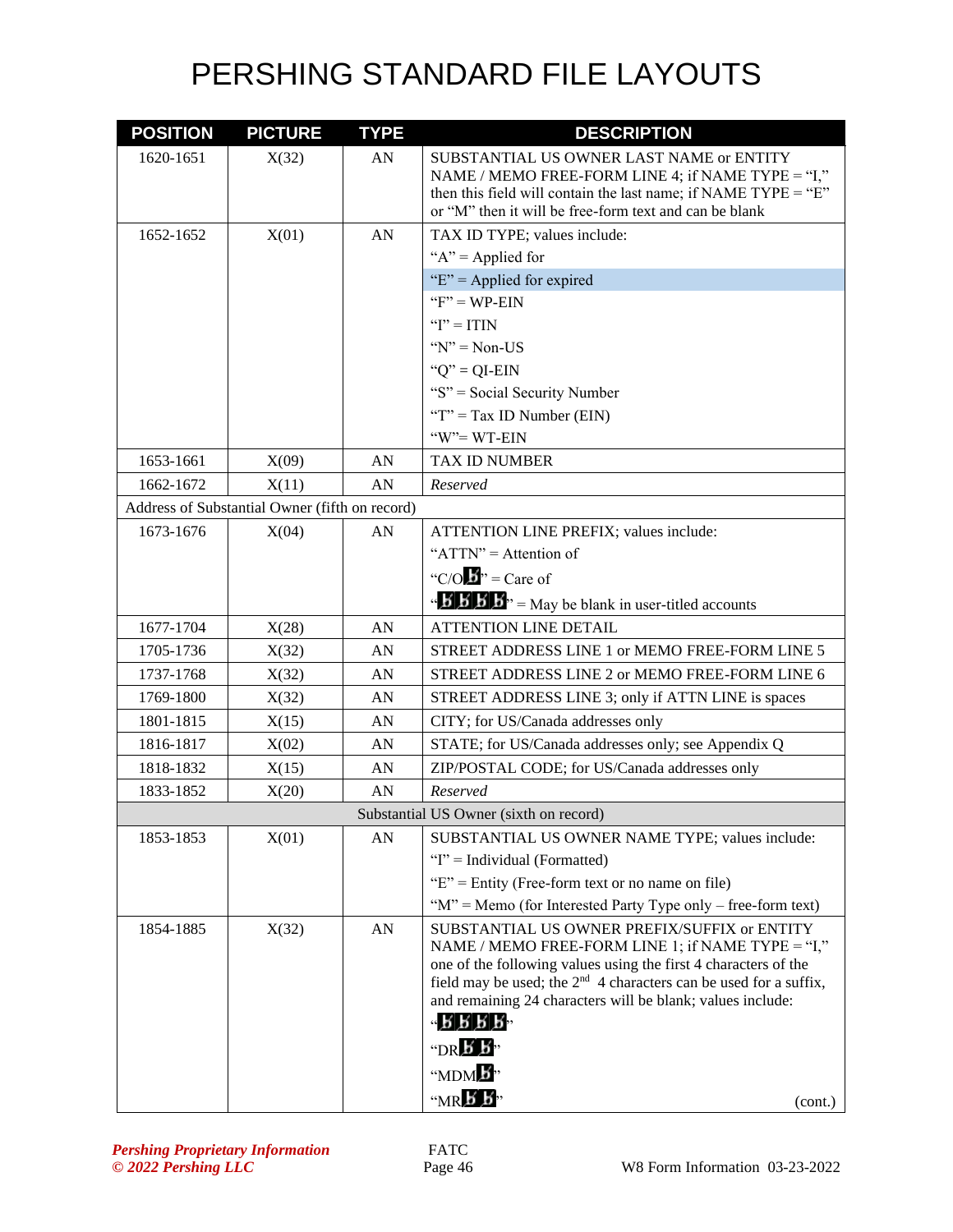| <b>POSITION</b> | <b>PICTURE</b>                                 | <b>TYPE</b> | <b>DESCRIPTION</b>                                                                                                           |
|-----------------|------------------------------------------------|-------------|------------------------------------------------------------------------------------------------------------------------------|
|                 |                                                |             | " $MS$ $\overline{B}$ $\overline{B}$ "                                                                                       |
|                 |                                                |             | "MRS 5"                                                                                                                      |
|                 |                                                |             | "SIR $\bm{E}$ "                                                                                                              |
|                 |                                                |             | If NAME TYPE = "E" or "M" it will be free-form; can be blank                                                                 |
| 1886-1917       | X(32)                                          | AN          | SUBSTANTIAL US OWNER FIRST NAME or ENTITY                                                                                    |
|                 |                                                |             | NAME / MEMO FREE-FORM LINE 2; if NAME TYPE = "I"                                                                             |
|                 |                                                |             | then this field will contain the first name; if NAME $TYPE = "E"$                                                            |
|                 |                                                |             | or "M" then it will be free-form text and can be blank                                                                       |
| 1918-1949       | X(32)                                          | AN          | SUBSTANTIAL US OWNER MIDDLE INITIAL/NAME or<br>ENTITY NAME / MEMO FREE-FORM LINE 3; if NAME                                  |
|                 |                                                |             | $TYPE = "I,"$ this field will contain the middle name; if NAME                                                               |
|                 |                                                |             | $TYPE = "E"$ or "M" it will be free-form text and can be blank                                                               |
| 1950-1981       | X(32)                                          | AN          | SUBSTANTIAL US OWNER LAST NAME or ENTITY                                                                                     |
|                 |                                                |             | NAME / MEMO FREE-FORM LINE 4; if NAME TYPE = "I,"                                                                            |
|                 |                                                |             | then this field will contain the last name; if NAME TYPE = " $E$ "<br>or "M" then it will be free-form text and can be blank |
| 1982-1982       | X(01)                                          | AN          | TAX ID TYPE; values include:                                                                                                 |
|                 |                                                |             | " $A$ " = Applied for                                                                                                        |
|                 |                                                |             | " $E$ " = Applied for expired                                                                                                |
|                 |                                                |             | " $F$ " = WP-EIN"                                                                                                            |
|                 |                                                |             | " $I$ " = ITIN                                                                                                               |
|                 |                                                |             | " $N$ " = Non-US                                                                                                             |
|                 |                                                |             | " $Q$ " = QI-EIN                                                                                                             |
|                 |                                                |             | "S" = Social Security Number                                                                                                 |
|                 |                                                |             | " $T$ " = Tax ID Number (EIN)                                                                                                |
|                 |                                                |             | $W = WT-EIN$                                                                                                                 |
| 1983-1991       | X(09)                                          | AN          | <b>TAX ID NUMBER</b>                                                                                                         |
| 1992-2002       | X(11)                                          | AN          | Reserved                                                                                                                     |
|                 | Address of Substantial Owner (sixth on record) |             |                                                                                                                              |
| 2003-2006       | X(04)                                          | AN          | ATTENTION LINE PREFIX; values include:                                                                                       |
|                 |                                                |             | " $ATTN" =$ Attention of                                                                                                     |
|                 |                                                |             | "C/O $\mathbf{B}$ " = Care of                                                                                                |
|                 |                                                |             | $\mathbf{B} \mathbf{B}'$ $\mathbf{B}'$ $\mathbf{B}''$ = May be blank in user-titled accounts                                 |
| 2007-2034       | X(28)                                          | AN          | <b>ATTENTION LINE DETAIL</b>                                                                                                 |
| 2035-2066       | X(32)                                          | AN          | STREET ADDRESS LINE 1 or MEMO FREE-FORM LINE 5                                                                               |
| 2067-2098       | X(32)                                          | AN          | STREET ADDRESS LINE 2 or MEMO FREE-FORM LINE 6                                                                               |
| 2099-2130       | X(32)                                          | AN          | STREET ADDRESS LINE 3; only if ATTN LINE is spaces                                                                           |
| 2131-2145       | X(15)                                          | AN          | CITY; for US/Canada addresses only                                                                                           |
| 2146-2147       | X(02)                                          | AN          | STATE; for US/Canada addresses only; see Appendix Q                                                                          |
| 2148-2162       | X(15)                                          | AN          | ZIP/POSTAL CODE; for US/Canada addresses only                                                                                |
| 2163-2182       | X(20)                                          | AN          | Reserved                                                                                                                     |
| 2183-2499       | X(317)                                         | AN          | Not Used                                                                                                                     |
| 2500-2500       | X(01)                                          | AN          | Literally "X"; indicates the end of record E                                                                                 |